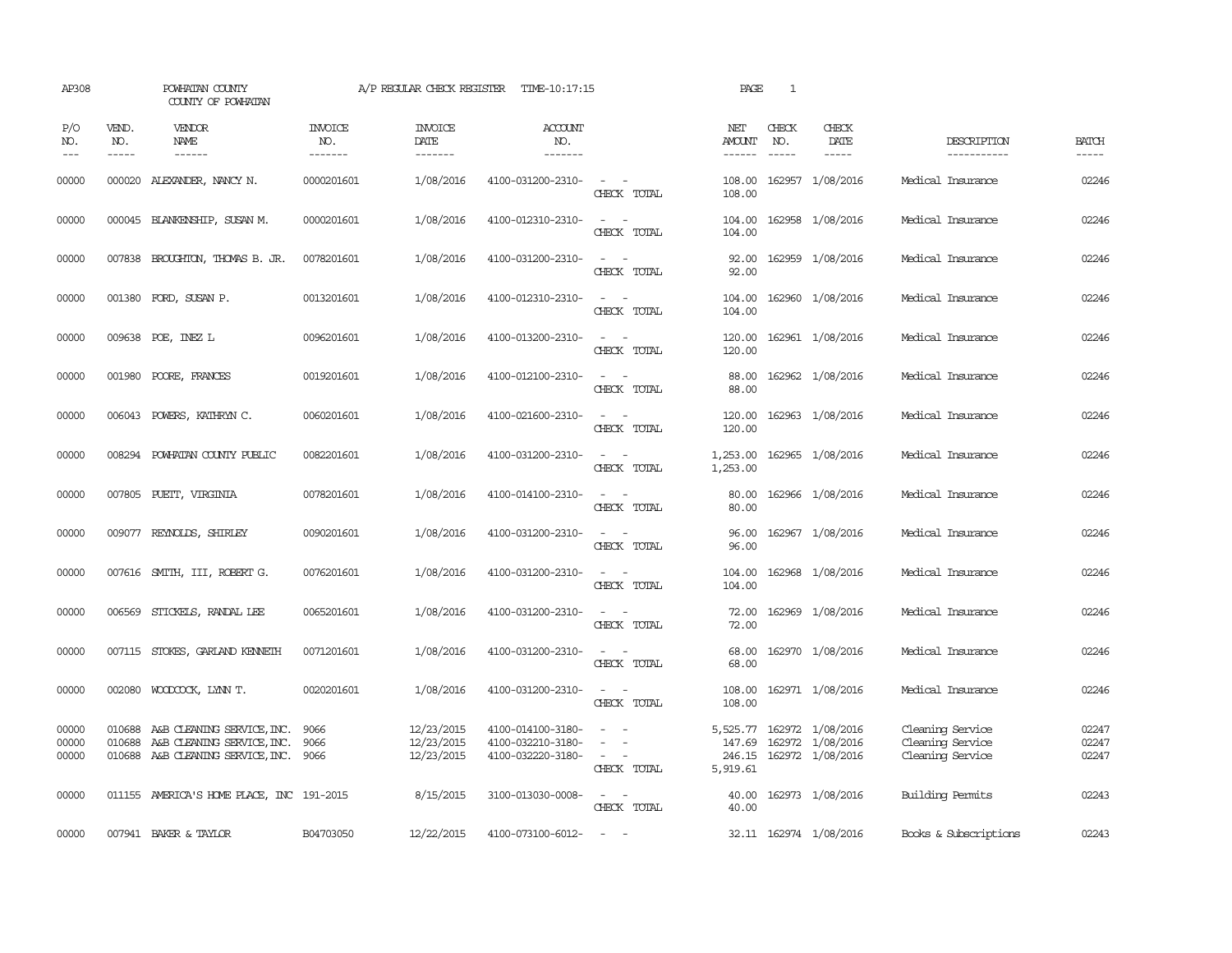| AP308          |              | POWHATAN COUNTY<br>COUNTY OF POWHATAN   |                          | A/P REGULAR CHECK REGISTER | TIME-10:17:15                          |                                                      | PAGE                 | 2            |                                     |                                                |                |
|----------------|--------------|-----------------------------------------|--------------------------|----------------------------|----------------------------------------|------------------------------------------------------|----------------------|--------------|-------------------------------------|------------------------------------------------|----------------|
| P/O<br>NO.     | VEND.<br>NO. | VENDOR<br>NAME                          | <b>INVOICE</b><br>NO.    | <b>INVOICE</b><br>DATE     | <b>ACCOUNT</b><br>NO.                  |                                                      | NET<br><b>AMOUNT</b> | CHECK<br>NO. | CHECK<br>DATE                       | DESCRIPTION                                    | <b>BATCH</b>   |
| $\frac{1}{2}$  | $- - - - -$  | ------                                  | -------                  | -------                    | -------                                |                                                      | $- - - - - -$        | $- - - - -$  | -----                               | -----------                                    | -----          |
| 00000<br>00000 | 007941       | 007941 BAKER & TAYLOR<br>BAKER & TAYLOR | 5013922772<br>5013923219 | 12/17/2015<br>12/17/2015   | 4100-073100-6012-<br>4100-073100-6012- |                                                      | 384.34               | 162974       | 23.75 162974 1/08/2016<br>1/08/2016 | Books & Subscriptions<br>Books & Subscriptions | 02243<br>02243 |
| 00000          | 007941       | BAKER & TAYLOR                          | 5013925249               | 12/20/2015                 | 4100-073100-6012-                      |                                                      | 46.23                |              | 162974 1/08/2016                    | Books & Subscriptions                          | 02243          |
| 00000          |              | 007941 BAKER & TAYLOR                   | 5013927331               | 12/21/2015                 | 4100-073100-6012-                      | $\sim$<br>CHECK TOTAL                                | 337.84<br>824.27     |              | 162974 1/08/2016                    | Books & Subscriptions                          | 02243          |
| 00000          |              | 008793 BENEFITS SOLUTIONS, INC.         | 24047                    | 1/01/2016                  | 4100-012220-2311-                      | $\sim$<br>$\sim$<br>CHECK TOTAL                      | 65.00<br>65.00       |              | 162975 1/08/2016                    | Cobra Fees                                     | 02247          |
| 00000          | 006655       | BLOSSMAN GAS COMPANIES,                 | 205356                   | 12/08/2015                 | 4100-035100-5120-                      |                                                      | 192.14               |              | 162976 1/08/2016                    | Fuel                                           | 02248          |
| 00000          |              | 006655 BLOSSMAN GAS COMPANIES,          | 205440                   | 12/22/2015                 | 4100-035100-5120-                      | CHECK TOTAL                                          | 136.18<br>328.32     |              | 162976 1/08/2016                    | Fuel                                           | 02248          |
| 00000          |              | 008713 BLUE RIDGE RESCUE                | 37235                    | 12/21/2015                 | 4100-032200-6011-                      | CHECK TOTAL                                          | 1,618.50<br>1,618.50 |              | 162977 1/08/2016                    | Protective Gear/Uniforms                       | 02247          |
| 00000          |              | 007831 BOCZAR, CHRISTINE                | 600100007390             | 1/01/2016                  | 4100-035100-6014-                      | CHECK TOTAL                                          | 6.29<br>6.29         |              | 162978 1/08/2016                    | Other Operating Supplies                       | 02248          |
| 00000          |              | 011010 BOX ALARM TEES                   | 21                       | 12/31/2015                 | 4100-032200-6016-                      | CHECK TOTAL                                          | 1,200.00<br>1,200.00 |              | 162979 1/08/2016                    | <b>JET</b> Program                             | 02247          |
| 00000          |              | 006640 C.W. WARTHEN COMPANY             | 52342                    | 12/28/2015                 | 4100-021600-6001-                      | $\overline{\phantom{a}}$<br>$\sim$<br>CHECK TOTAL    | 167.45               |              | 167.45 162980 1/08/2016             | Office Supplies                                | 02247          |
| 00000          | 000540       | CENTRAL VIRGINIA WASTE                  | 20682A                   | 11/25/2015                 | 4100-014600-3185-                      | $\overline{\phantom{a}}$<br>$\overline{\phantom{a}}$ |                      |              | 288.37 162981 1/08/2016             | Trash Removal                                  | 02243          |
| 00000          | 000540       | CENTRAL VIRGINIA WASTE                  | 20682A                   | 11/25/2015                 | 4100-014100-3185-                      | $\overline{\phantom{a}}$<br>$\equiv$                 | 192.25               | 162981       | 1/08/2016                           | Trash Removal                                  | 02243          |
| 00000          | 000540       | CENTRAL VIRGINIA WASTE                  | 20682A                   | 11/25/2015                 | 4100-035100-3185-                      | $\overline{\phantom{a}}$                             | 32.04                | 162981       | 1/08/2016                           | Trash Removal                                  | 02243          |
| 00000          | 000540       | CENTRAL VIRGINIA WASTE                  | 20682A                   | 11/25/2015                 | 4100-073100-3185-                      |                                                      | 32.04                | 162981       | 1/08/2016                           | Trash Removal                                  | 02243          |
| 00000          | 000540       | CENTRAL VIRGINIA WASTE                  | 20682A                   | 11/25/2015                 | 4100-032210-3185-                      | $\overline{\phantom{a}}$                             | 7.40                 | 162981       | 1/08/2016                           | Trash Removal                                  | 02243          |
| 00000          | 000540       | CENTRAL VIRGINIA WASTE                  | 20682A                   | 11/25/2015                 | 4100-032220-3185-                      | $\sim$                                               | 16.02                | 162981       | 1/08/2016                           | Trash Removal                                  | 02243          |
| 00000          | 000540       | CENTRAL VIRGINIA WASTE                  | 20760                    | 12/17/2015                 | 4100-014600-3185-                      | $\overline{\phantom{a}}$                             | 288.37               | 162981       | 1/08/2016                           | Trash Removal                                  | 02247          |
| 00000          | 000540       | CENTRAL VIRGINIA WASTE                  | 20760                    | 12/17/2015                 | 4100-014100-3185-                      | $\sim$                                               | 192.25               | 162981       | 1/08/2016                           | Trash Removal                                  | 02247          |
| 00000          | 000540       | CENTRAL VIRGINIA WASTE                  | 20760                    | 12/17/2015                 | 4100-035100-3185-                      | $\sim$                                               |                      | 32.04 162981 | 1/08/2016                           | Trash Removal                                  | 02247          |
| 00000          | 000540       | CENTRAL VIRGINIA WASTE                  | 20760                    | 12/17/2015                 | 4100-073100-3185-                      | $\overline{\phantom{a}}$                             | 32.04                | 162981       | 1/08/2016                           | Trash Removal                                  | 02247          |
| 00000          | 000540       | CENTRAL VIRGINIA WASTE                  | 20760                    | 12/17/2015                 | 4100-032210-3185-                      |                                                      | 7.40                 | 162981       | 1/08/2016                           | Trash Removal                                  | 02247          |
| 00000          | 000540       | CENTRAL VIRGINIA WASTE                  | 20760                    | 12/17/2015                 | 4100-032220-3185-                      | $\overline{\phantom{a}}$                             | 16.02                | 162981       | 1/08/2016                           | Trash Removal                                  | 02247          |
| 00000          | 000540       | CENTRAL VIRGINIA WASTE                  | 20793                    | 12/18/2015                 | 4100-014300-3176-                      | $\sim$                                               | 495.00               | 162981       | 1/08/2016                           | Recycling Pulls                                | 02247          |
| 00000          | 000540       | CENTRAL VIRGINIA WASTE                  | 20793                    | 12/18/2015                 | 4100-014300-3176-                      | $\overline{\phantom{a}}$                             | 5,060.00             | 162981       | 1/08/2016                           | Recycling Pulls                                | 02247          |
| 00000          | 000540       | CENTRAL VIRGINIA WASTE                  | 20793                    | 12/18/2015                 | 4100-014300-3176-                      | $\overline{\phantom{a}}$<br>CHECK TOTAL              | 5,527.88             |              | 1, 163.36 - 162981 1/08/2016        | Recycling Pulls                                | 02247          |
|                |              |                                         |                          |                            |                                        |                                                      |                      |              |                                     |                                                |                |
| 00000          |              | 010645 CHESTERFIELD TRAILER &           | 6077                     | 10/20/2015                 | 4100-014500-3321-                      | CHECK TOTAL                                          | 6,175.90             |              | 6,175.90 162982 1/08/2016           | Snow Removal                                   | 02247          |
| 00000          | 006965       | CINIAS CORPORATION                      | 143664439                | 12/16/2015                 | 4100-014100-6011-                      |                                                      | 68.79                | 162983       | 1/08/2016                           | Uniforms                                       | 02243          |
| 00000          | 006965       | CINIAS CORPORATION                      | 143664439                | 12/16/2015                 | 4100-014500-6011-                      |                                                      | 68.79                | 162983       | 1/08/2016                           | Uniforms                                       | 02243          |
| 00000          | 006965       | CINIAS CORPORATION                      | 143668228                | 12/23/2015                 | 4100-014300-6011-                      | $\sim$                                               | 111.48               | 162983       | 1/08/2016                           | Uniforms                                       | 02243          |
| 00000          | 006965       | CINIAS CORPORATION                      | 143668227                | 12/23/2015                 | 4100-014500-6011-                      | $\overline{\phantom{a}}$                             | 68.79                | 162983       | 1/08/2016                           | Uniforms                                       | 02247          |
| 00000          | 006965       | CINIAS CORPORATION                      | 143668227                | 12/23/2015                 | 4100-014100-6011-                      |                                                      | 68.79                | 162983       | 1/08/2016                           | Uniforms                                       | 02247          |
| 00000          | 006965       | CINIAS CORPORATION                      | 143671967                | 12/30/2015                 | 4100-014300-6011-                      |                                                      | 111.48               |              | 162983 1/08/2016                    | Uniforms                                       | 02247          |
|                |              |                                         |                          |                            |                                        | CHECK TOTAL                                          | 498.12               |              |                                     |                                                |                |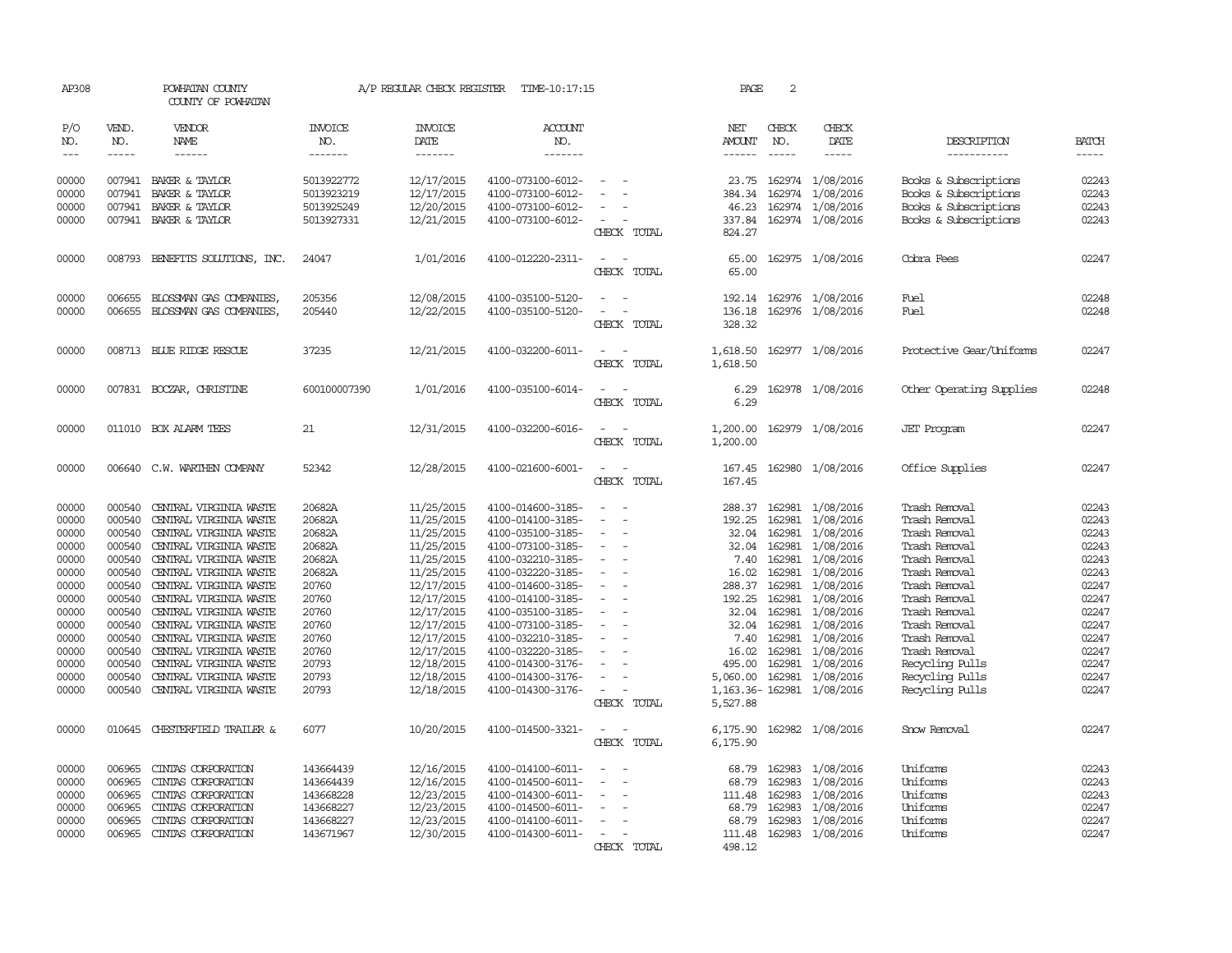| AP308                                     |                                                | POWHATAN COUNTY<br>COUNTY OF POWHATAN                                                                                          |                                                    | A/P REGULAR CHECK REGISTER                                     | TIME-10:17:15                                                                                         |                                                                                                 | PAGE                                                         | 3                             |                                                                                                  |                                                                                                                                                                |                                           |
|-------------------------------------------|------------------------------------------------|--------------------------------------------------------------------------------------------------------------------------------|----------------------------------------------------|----------------------------------------------------------------|-------------------------------------------------------------------------------------------------------|-------------------------------------------------------------------------------------------------|--------------------------------------------------------------|-------------------------------|--------------------------------------------------------------------------------------------------|----------------------------------------------------------------------------------------------------------------------------------------------------------------|-------------------------------------------|
| P/O<br>NO.<br>$---$                       | VEND.<br>NO.<br>$\frac{1}{2}$                  | VENDOR<br>NAME                                                                                                                 | INVOICE<br>NO.<br>-------                          | <b>INVOICE</b><br>DATE<br>-------                              | <b>ACCOUNT</b><br>NO.<br>-------                                                                      |                                                                                                 | NET<br><b>AMOUNT</b><br>$- - - - - -$                        | CHECK<br>NO.<br>$\frac{1}{2}$ | CHECK<br>DATE<br>$- - - - -$                                                                     | DESCRIPTION<br>-----------                                                                                                                                     | <b>BATCH</b><br>-----                     |
| 00000                                     | 010857                                         | ONG IMPRESSIONS, INC.                                                                                                          | 3465                                               | 12/22/2015                                                     | 4100-073100-6001-                                                                                     | CHECK TOTAL                                                                                     | 29.48<br>29.48                                               |                               | 162984 1/08/2016                                                                                 | Office Supplies                                                                                                                                                | 02243                                     |
| 00000                                     |                                                | 009899 COMCAST                                                                                                                 | 141566011 12/15                                    | 12/01/2015                                                     | 4100-032210-5260-                                                                                     | $\overline{\phantom{a}}$<br>CHECK TOTAL                                                         | 85.69<br>85.69                                               |                               | 162985 1/08/2016                                                                                 | <b>Internet</b>                                                                                                                                                | 02247                                     |
| 00000                                     |                                                | 010079 DEAL & LACHENEY P.C.                                                                                                    | DECEMBER 2015                                      | 1/05/2016                                                      | 4100-012210-3150-                                                                                     | $\overline{\phantom{a}}$<br>CHECK TOTAL                                                         | 10,000.00<br>10,000.00                                       |                               | 162986 1/08/2016                                                                                 | Contracted County Attorney                                                                                                                                     | 02247                                     |
| 00000<br>00000                            |                                                | 006240 DIAMOND SPRINGS WATER, INC 1112070110<br>006240 DIAMOND SPRINGS WATER, INC 2751636                                      |                                                    | 11/12/2015<br>12/04/2015                                       | 4100-014100-5130-<br>4100-014100-5130-                                                                | $\omega_{\rm{max}}$ and<br>$\overline{\phantom{a}}$<br>$\overline{a}$<br>CHECK TOTAL            | 12.50<br>8.95<br>21.45                                       |                               | 162987 1/08/2016<br>162987 1/08/2016                                                             | Water<br>Water                                                                                                                                                 | 02243<br>02243                            |
| 00000<br>00000                            |                                                | 001910 DUNN GAS COMPANY<br>001910 DUNN GAS COMPANY                                                                             | 61837<br>65706                                     | 12/03/2015<br>12/28/2015                                       | 4100-014100-5120-<br>4100-014100-5120-                                                                | CHECK TOTAL                                                                                     | 1,884.50<br>1,871.19<br>3,755.69                             | 162988                        | 1/08/2016<br>162988 1/08/2016                                                                    | Fuel<br>Fuel                                                                                                                                                   | 02243<br>02247                            |
| 00000<br>00000                            | 000690                                         | FLATROCK TIRE & AUTO<br>000690 FLATROCK TIRE & AUTO                                                                            | 14383<br>14496                                     | 12/17/2015<br>12/22/2015                                       | 4100-035100-6009-<br>4100-031200-6009-                                                                | $\sim$ 100 $\mu$<br>CHECK TOTAL                                                                 | 289.59<br>325.76<br>615.35                                   |                               | 162989 1/08/2016<br>162989 1/08/2016                                                             | Auto Parts/Repairs<br>Auto Parts/Repairs                                                                                                                       | 02248<br>02248                            |
| 00000                                     |                                                | 006869 GALE GROUP                                                                                                              | 56904885                                           | 12/18/2015                                                     | 4100-073100-6012-                                                                                     | $\sim$ $\sim$<br>CHECK TOTAL                                                                    | 24.79<br>24.79                                               |                               | 162990 1/08/2016                                                                                 | Books & Subscriptions                                                                                                                                          | 02243                                     |
| 00000<br>00000<br>00000                   | 008400<br>008400<br>008400                     | HEROES APPAREL, LLC<br>HEROES APPAREL, LLC<br>HEROES APPAREL, LLC                                                              | 1660233<br>1663582<br>1667786                      | 12/01/2015<br>12/01/2015<br>12/01/2015                         | 4100-031200-6011-<br>4100-031200-6011-<br>4100-031200-6011-                                           | CHECK TOTAL                                                                                     | 94.50<br>60.00<br>35.45<br>189.95                            | 162991                        | 162991 1/08/2016<br>1/08/2016<br>162991 1/08/2016                                                | Uniforms<br>Uniforms<br>Uniforms                                                                                                                               | 02248<br>02248<br>02248                   |
| 00000<br>00000<br>00000<br>00000          | 011149<br>011149                               | 011149 HERTLESS BROTHERS<br><b>HERTLESS BROTHERS</b><br>HERTLESS BROTHERS<br>011149 HERTLESS BROTHERS                          | 8115<br>8120<br>8122<br>8116                       | 12/17/2015<br>12/21/2015<br>12/21/2015<br>12/17/2015           | 4100-014100-3310-<br>4100-014100-3310-<br>4100-032210-3310-<br>4100-035100-3310-                      | $\sim$<br>$\sim$<br>$\sim$<br>CHECK TOTAL                                                       | 225.00<br>1,100.00<br>75.00<br>250.00<br>1,650.00            |                               | 162992 1/08/2016<br>162992 1/08/2016<br>162992 1/08/2016<br>162992 1/08/2016                     | Repairs & Maintenance<br>Repairs & Maintenance<br>Repairs & Maintenance<br>Repairs & Maintenance                                                               | 02247<br>02247<br>02247<br>02248          |
| 00000                                     |                                                | 006097 HERTZLER FARM & FEED, INC 25973                                                                                         |                                                    | 12/28/2015                                                     | 4100-035100-6022-                                                                                     | CHECK TOTAL                                                                                     | 45.98<br>45.98                                               |                               | 162993 1/08/2016                                                                                 | Dog Food/Supplies                                                                                                                                              | 02248                                     |
| 00000<br>00000<br>00000<br>00000<br>00000 | 000120<br>000120<br>000120<br>000120<br>000120 | <b>JAMES RIVER AIR</b><br><b>JAMES RIVER AIR</b><br><b>JAMES RIVER AIR</b><br><b>JAMES RIVER AIR</b><br><b>JAMES RIVER AIR</b> | C156266<br>C156266<br>C156266<br>C156266<br>S61793 | 1/01/2016<br>1/01/2016<br>1/01/2016<br>1/01/2016<br>11/18/2015 | 4100-014100-3320-<br>4100-032210-3320-<br>4100-035100-3320-<br>4100-032220-3320-<br>4100-014100-3308- | $\overline{\phantom{a}}$<br>$\overline{\phantom{a}}$<br>$\overline{\phantom{a}}$<br>CHECK TOTAL | 4,743.00<br>408.00<br>234.00<br>741.00<br>430.00<br>6,556.00 |                               | 162994 1/08/2016<br>162994 1/08/2016<br>162994 1/08/2016<br>162994 1/08/2016<br>162994 1/08/2016 | Maintenance & Service Contract<br>Maintenance & Service Contract<br>Landscaping - Animal Control<br>Maintenance & Service Contract<br>HVAC Service and Repairs | 02243<br>02243<br>02243<br>02243<br>02247 |
| 00000                                     |                                                | 006358 JOHN E. REID AND ASSOC.                                                                                                 | 163369                                             | 12/07/2015                                                     | 4100-031200-5540-                                                                                     | $\sim$ $\sim$<br>CHECK TOTAL                                                                    | 175.00<br>175.00                                             |                               | 162995 1/08/2016                                                                                 | Conferences & Training                                                                                                                                         | 02243                                     |
| 00000                                     |                                                | 006629 LANDSCAPE SUPPLY, INC.                                                                                                  | 0319137-IN                                         | 12/22/2015                                                     | 4100-014500-3190-                                                                                     | CHECK TOTAL                                                                                     | 371.00                                                       |                               | 371.00 162996 1/08/2016                                                                          | Grounds Maintenance                                                                                                                                            | 02247                                     |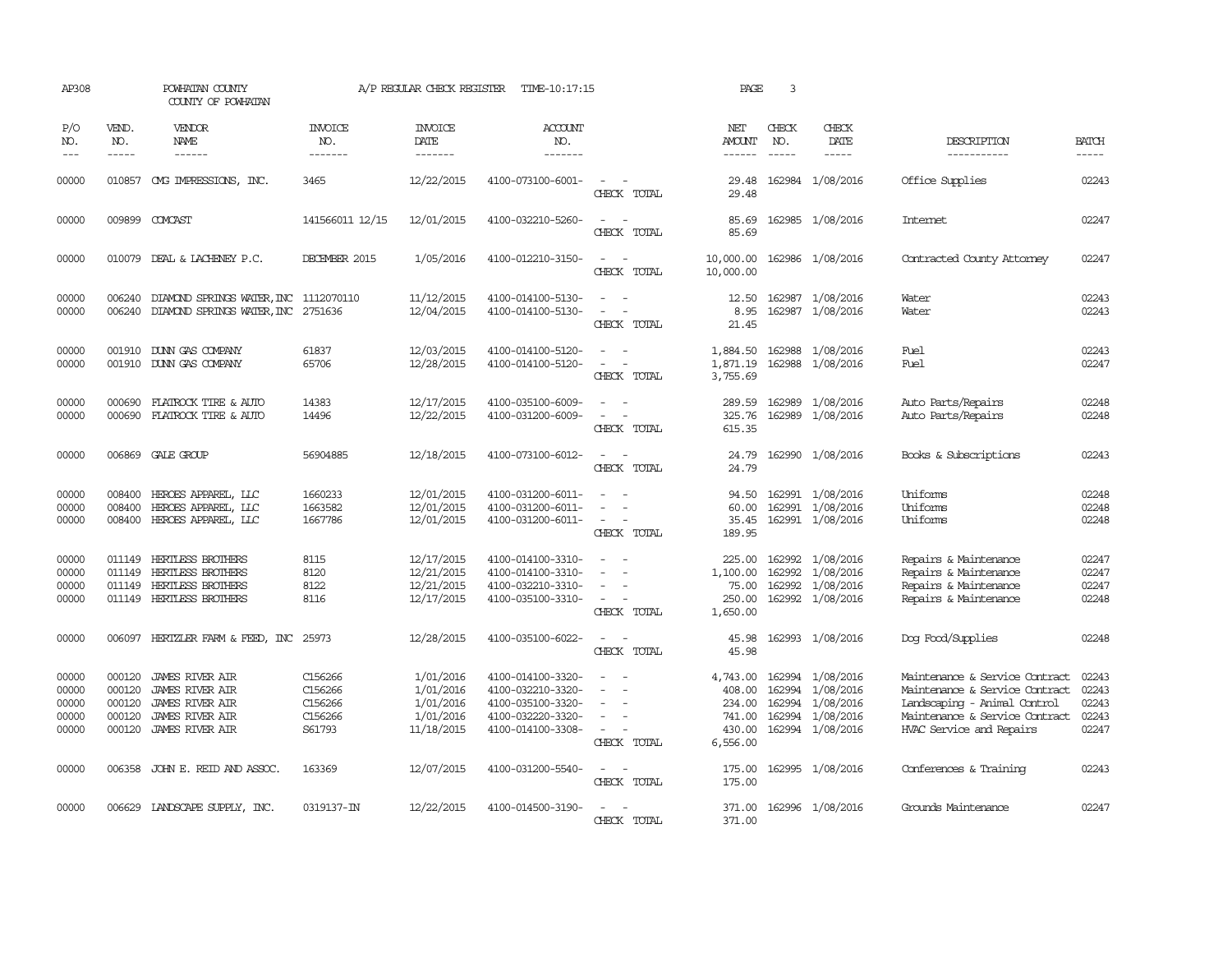| AP308                             |                                      | POWHATAN COUNTY<br>COUNTY OF POWHATAN                                                                       |                                      | A/P REGULAR CHECK REGISTER                           | TIME-10:17:15                                                                    |                                                                                                                             | PAGE                                                 | $\overline{4}$              |                                                                              |                                                                                           |                                  |
|-----------------------------------|--------------------------------------|-------------------------------------------------------------------------------------------------------------|--------------------------------------|------------------------------------------------------|----------------------------------------------------------------------------------|-----------------------------------------------------------------------------------------------------------------------------|------------------------------------------------------|-----------------------------|------------------------------------------------------------------------------|-------------------------------------------------------------------------------------------|----------------------------------|
| P/O<br>NO.<br>$\qquad \qquad - -$ | VEND.<br>NO.<br>$- - - - -$          | VENDOR<br><b>NAME</b><br>------                                                                             | <b>INVOICE</b><br>NO.<br>-------     | <b>INVOICE</b><br><b>DATE</b><br>-------             | <b>ACCOUNT</b><br>NO.<br>-------                                                 |                                                                                                                             | NET<br>AMOUNT<br>------                              | CHECK<br>NO.<br>$- - - - -$ | CHECK<br><b>DATE</b><br>$\cdots \cdots \cdots$                               | DESCRIPTION<br>-----------                                                                | <b>BATCH</b><br>-----            |
| 00000                             |                                      | 006146 MCCLELLAN, WENDY SUSAN                                                                               | MILEAGE DEC15                        | 12/18/2015                                           | 4100-031710-5510-                                                                | $\equiv$<br>CHECK TOTAL                                                                                                     | 97.69<br>97.69                                       | 162997                      | 1/08/2016                                                                    | Travel/Mileage/Parking/Tolls                                                              | 02248                            |
| 00000                             |                                      | 007141 MIDLOTHIAN BUSINESS FORMS                                                                            | 1816                                 | 12/15/2015                                           | 4100-031200-6001-                                                                | $\overline{\phantom{a}}$<br>CHECK TOTAL                                                                                     | 716.81<br>716.81                                     |                             | 162998 1/08/2016                                                             | Office Supplies                                                                           | 02248                            |
| 00000                             |                                      | 010924 MITCHELL PEST                                                                                        | 93804                                | 12/18/2015                                           | 4100-035100-3320-                                                                | $\equiv$<br>CHECK TOTAL                                                                                                     | 65.00<br>65.00                                       |                             | 162999 1/08/2016                                                             | Landscaping - Animal Control                                                              | 02248                            |
| 00000                             |                                      | 000750 MONOCAN SOIL & WATER                                                                                 | 2ND HALF 201516                      | 12/23/2015                                           | 4100-081200-0050-                                                                | $\equiv$<br>CHECK TOTAL                                                                                                     | 20,000.00<br>20,000.00                               |                             | 163000 1/08/2016                                                             | MSWCD:Agricultural Support Ser                                                            | 02243                            |
| 00000                             |                                      | 008663 O'REILLY, ASHLEY                                                                                     | POSTAGE REIMBUR                      | 12/21/2015                                           | 4100-035100-6014-                                                                | $\equiv$<br>CHECK TOTAL                                                                                                     | 6.74<br>6.74                                         |                             | 163001 1/08/2016                                                             | Other Operating Supplies                                                                  | 02244                            |
| 00000                             | 008079                               | PAETEC/CAVALIER BUSINESS                                                                                    | 3802785 12/15A                       | 12/22/2015                                           | 4100-012510-5230-                                                                | CHECK TOTAL                                                                                                                 | 990.12<br>990.12                                     |                             | 163002 1/08/2016                                                             | Telephone Services                                                                        | 02245                            |
| 00000                             |                                      | 008031 PARRISH MOTOR COMPANY                                                                                | 6021990/1                            | 12/23/2015                                           | 4100-031200-6009-                                                                | CHECK TOTAL                                                                                                                 | 288.27<br>288.27                                     |                             | 163003 1/08/2016                                                             | Auto Parts/Repairs                                                                        | 02243                            |
| 00000                             |                                      | 008404 PEST MASTERS, INC.                                                                                   | 299525                               | 12/22/2015                                           | 4100-032220-3320-                                                                | $\equiv$<br>CHECK TOTAL                                                                                                     | 120.00<br>120.00                                     |                             | 163004 1/08/2016                                                             | Maintenance & Service Contract                                                            | 02243                            |
| 00000<br>00000<br>00000<br>00000  | 001250<br>001250<br>001250<br>001250 | POWHATAN AUTO & TRACTOR<br>POWHATAN AUTO & TRACTOR<br>POWHATAN AUTO & TRACTOR<br>POWHATAN AUTO & TRACTOR    | 379547<br>379860<br>379919<br>380428 | 12/18/2015<br>12/21/2015<br>12/22/2015<br>12/29/2015 | 4100-014500-6009-<br>4100-031200-6009-<br>4100-014100-6004-<br>4100-014500-6009- | $\equiv$<br>$\sim$<br>CHECK TOTAL                                                                                           | 24.68<br>8.79<br>13.28<br>30.26<br>77.01             | 163005                      | 163005 1/08/2016<br>1/08/2016<br>163005 1/08/2016<br>163005 1/08/2016        | Auto Parts & Repairs<br>Auto Parts/Repairs<br>Tools and Equipment<br>Auto Parts & Repairs | 02243<br>02243<br>02247<br>02247 |
| 00000<br>00000<br>00000<br>00000  | 006914<br>006914<br>006914           | POWHATAN AUTO REPAIR<br>POWHATAN AUTO REPAIR<br>POWHATAN AUTO REPAIR<br>006914 POWHATAN AUTO REPAIR         | 745<br>759<br>760<br>761             | 11/10/2015<br>12/21/2015<br>12/31/2015<br>12/31/2015 | 4100-014500-6009-<br>4100-031200-6009-<br>4100-031200-6009-<br>4100-031200-6008- | $\equiv$<br>$\equiv$<br>$\sim$<br>CHECK TOTAL                                                                               | 16.00<br>184.98<br>170.49<br>58.65<br>430.12         |                             | 163006 1/08/2016<br>163006 1/08/2016<br>163006 1/08/2016<br>163006 1/08/2016 | Auto Parts & Repairs<br>Auto Parts/Repairs<br>Auto Parts/Repairs<br>Gas/Grease/Oil        | 02243<br>02243<br>02248<br>02248 |
| 00000                             | 010905                               | PRIORITY FIRE PROTECTION                                                                                    | 17939                                | 12/14/2015                                           | 4100-014100-3320-                                                                | $\frac{1}{2} \left( \frac{1}{2} \right) \left( \frac{1}{2} \right) = \frac{1}{2} \left( \frac{1}{2} \right)$<br>CHECK TOTAL | 750.00<br>750.00                                     |                             | 163007 1/08/2016                                                             | Maintenance & Service Contract                                                            | 02247                            |
| 00000<br>00000<br>00000<br>00000  | 006474<br>006474<br>006474           | PROGRESSIVE AUTO WORKS<br>PROGRESSIVE AUTO WORKS<br>PROGRESSIVE AUTO WORKS<br>006474 PROGRESSIVE AUTO WORKS | 29759<br>29783<br>29837<br>29863     | 12/15/2015<br>12/29/2015<br>12/31/2015<br>12/30/2015 | 4100-031200-6009-<br>4100-031200-6009-<br>4100-031200-6009-<br>4100-031200-6009- | $\equiv$<br>$\sim$ $-$<br>$\sim$<br>CHECK TOTAL                                                                             | 341.49<br>2,192.70<br>1,059.10<br>868.05<br>4,461.34 | 163008<br>163008            | 163008 1/08/2016<br>1/08/2016<br>1/08/2016<br>163008 1/08/2016               | Auto Parts/Repairs<br>Auto Parts/Repairs<br>Auto Parts/Repairs<br>Auto Parts/Repairs      | 02243<br>02248<br>02248<br>02248 |
| 00000                             |                                      | 006523 PURCHASE POWER                                                                                       | 19346006 1/16                        | 12/17/2015                                           | 4100-021600-5210-                                                                | $\equiv$<br>CHECK TOTAL                                                                                                     | 208.99<br>208.99                                     |                             | 163009 1/08/2016                                                             | Postage                                                                                   | 02243                            |
| 00000                             | 009767                               | QUALITY UNIFORM CO, INC.                                                                                    | 4116                                 | 12/28/2015                                           | 4100-031200-6011-                                                                | $\overline{\phantom{a}}$<br>CHECK TOTAL                                                                                     | 160.00<br>160.00                                     |                             | 163010 1/08/2016                                                             | Uniforms                                                                                  | 02243                            |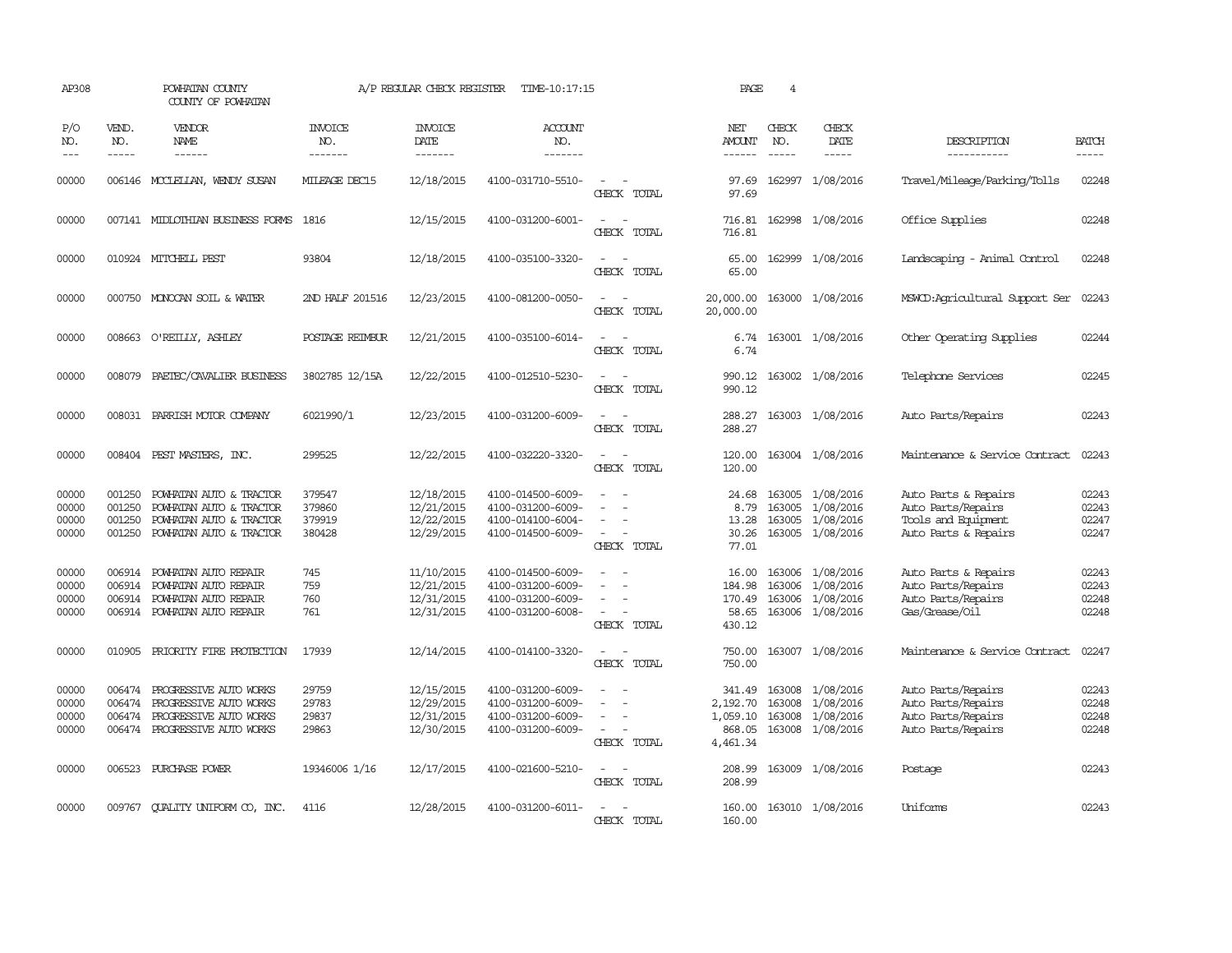| AP308               |                             | POWHATAN COUNTY<br>COUNTY OF POWHATAN |                                  | A/P REGULAR CHECK REGISTER        | TIME-10:17:15                    |                                                          | PAGE                           | 5                           |                              |                            |                             |
|---------------------|-----------------------------|---------------------------------------|----------------------------------|-----------------------------------|----------------------------------|----------------------------------------------------------|--------------------------------|-----------------------------|------------------------------|----------------------------|-----------------------------|
| P/O<br>NO.<br>$---$ | VEND.<br>NO.<br>$- - - - -$ | <b>VENDOR</b><br>NAME<br>------       | <b>INVOICE</b><br>NO.<br>------- | <b>INVOICE</b><br>DATE<br>------- | <b>ACCOUNT</b><br>NO.<br>------- |                                                          | NET<br>AMOUNT<br>$- - - - - -$ | CHECK<br>NO.<br>$- - - - -$ | CHECK<br>DATE<br>$- - - - -$ | DESCRIPTION<br>----------- | <b>BATCH</b><br>$- - - - -$ |
| 00000               |                             | 009518 QUARLES PETROLEUM, INC.        | CT-0700077                       | 12/31/2015                        | 4100-031200-6008-                | $\sim$<br>CHECK TOTAL                                    | 2,978.34                       |                             | 2,978.34 163011 1/08/2016    | Gas/Grease/Oil             | 02248                       |
| 00000               |                             | 000620 R. C. GOODWYN & SONS, INC      | 699169                           | 12/11/2015                        | 4100-014100-3310-                | $\overline{\phantom{a}}$<br>$\overline{\phantom{a}}$     |                                |                             | 143.46 163012 1/08/2016      | Repairs & Maintenance      | 02243                       |
| 00000               | 000620                      | R. C. GOODWYN & SONS, INC             | 698352                           | 12/07/2015                        | 4100-014500-3190-                |                                                          | 99.75                          | 163012                      | 1/08/2016                    | Grounds Maintenance        | 02247                       |
| 00000               |                             | 000620 R. C. GOODWYN & SONS, INC      | 698461                           | 12/07/2015                        | 4100-014500-3190-                |                                                          | 1.07                           |                             | 163012 1/08/2016             | Grounds Maintenance        | 02247                       |
| 00000               |                             | 000620 R. C. GOODWYN & SONS, INC      | 698782                           | 12/09/2015                        | 4100-014100-6004-                |                                                          | 31.98                          |                             | 163012 1/08/2016             | Tools and Equipment        | 02247                       |
| 00000               |                             | 000620 R. C. GOODWYN & SONS, INC      | 699126                           | 12/11/2015                        | 4100-014500-3190-                | $\sim$<br>CHECK TOTAL                                    | 17.99<br>294.25                |                             | 163012 1/08/2016             | Grounds Maintenance        | 02247                       |
| 00000               |                             | 009037 REYNOLDS LIGHTING SUPPLY       | 113830                           | 12/14/2015                        | 4100-032210-3310-                | $\sim$<br>$\overline{\phantom{a}}$<br>CHECK TOTAL        | 157.60<br>157.60               |                             | 163013 1/08/2016             | Repairs & Maintenance      | 02243                       |
| 00000               | 007062                      | RUIHERFORD JANITOR SUPPLY 911288      |                                  | 12/11/2015                        | 4100-032210-6005-                | $\overline{\phantom{a}}$<br>CHECK TOTAL                  | 139.79<br>139.79               |                             | 163014 1/08/2016             | Cleaning Supplies          | 02243                       |
| 00000               |                             | 006253 SALISBURY TIRE & SERVICE       | 84415                            | 12/29/2015                        | 4100-031200-6009-                | CHECK TOTAL                                              | 80.67<br>80.67                 |                             | 163015 1/08/2016             | Auto Parts/Repairs         | 02248                       |
| 00000               | 009139                      | SEAY'S AUTO BODY &                    | HUNT-HUB CAPS                    | 12/31/2015                        | 4100-031200-6009-                |                                                          | 60.00                          |                             | 163016 1/08/2016             | Auto Parts/Repairs         | 02248                       |
| 00000               |                             | 009139 SEAY'S AUTO BODY &             | NICE-HUB CAPS                    | 12/31/2015                        | 4100-031200-6009-                | $\equiv$<br>CHECK TOTAL                                  | 60.00<br>120.00                |                             | 163016 1/08/2016             | Auto Parts/Repairs         | 02248                       |
| 00000               |                             | 006593 SHEEHY FORD                    | 436563                           | 12/15/2015                        | 4100-031200-6009-                | $\sim$<br>$\sim$<br>CHECK TOTAL                          | 569.52<br>569.52               |                             | 163017 1/08/2016             | Auto Parts/Repairs         | 02243                       |
| 00000               |                             | 009701 SHI INTERNATIONAL CORP.        | B04331267                        | 12/11/2015                        | 4100-012510-6003-                | $\hspace{0.1mm}-\hspace{0.1mm}$<br>$\sim$<br>CHECK TOTAL | 263.64<br>263.64               |                             | 163018 1/08/2016             | Computer Software          | 02243                       |
| 00000               | 001320                      | SOUTHERN POLICE                       | 183229                           | 12/23/2015                        | 4100-031200-6011-                |                                                          |                                |                             | 23.99 163019 1/08/2016       | Uniforms                   | 02243                       |
| 00000               | 001320                      | SOUTHERN POLICE                       | 183238                           | 12/24/2015                        | 4100-031200-6011-                |                                                          | 685.00                         | 163019                      | 1/08/2016                    | Uniforms                   | 02243                       |
| 00000               | 001320                      | SOUTHERN POLICE                       | 183275                           | 12/30/2015                        | 4100-031200-6011-                | $\overline{\phantom{a}}$                                 | 31.96                          | 163019                      | 1/08/2016                    | Uniforms                   | 02248                       |
| 00000               |                             | 001320 SOUTHERN POLICE                | 183284                           | 12/31/2015                        | 4100-031200-6011-                | $\sim$<br>$\sim$<br>CHECK TOTAL                          | 685.00<br>1,425.95             |                             | 163019 1/08/2016             | Uniforms                   | 02248                       |
| 00000               | 006594                      | SOUTHSIDE ELECTRIC COOP               | 63504004 12/15                   | 12/16/2015                        | 4100-035100-5110-                | $\overline{a}$                                           | 387.58                         | 163020                      | 1/08/2016                    | Electricity                | 02244                       |
| 00000               | 006594                      | SOUTHSIDE ELECTRIC COOP               | 63504001 DEC15                   | 12/16/2015                        | 4100-073100-5110-                |                                                          | 3,245.54                       | 163020                      | 1/08/2016                    | Electricity                | 02247                       |
| 00000               | 006594                      | SOUTHSIDE ELECTRIC COOP               | 63504006 DEC15                   | 12/16/2015                        | 4100-014600-5110-                | $\overline{\phantom{a}}$                                 | 323.22                         | 163020                      | 1/08/2016                    | Electricity                | 02247                       |
| 00000               | 006594                      | SOUTHSIDE ELECTRIC COOP               | 63504008 DEC15                   | 12/16/2015                        | 4100-014600-5110-                |                                                          | 506.16                         | 163020                      | 1/08/2016                    | Electricity                | 02247                       |
| 00000               | 006594                      | SOUTHSIDE ELECTRIC COOP               | 63504009 DEC15                   | 12/16/2015                        | 4100-014600-5110-                |                                                          | 1,855.11                       | 163020                      | 1/08/2016                    | Electricity                | 02247                       |
| 00000               | 006594                      | SOUTHSIDE ELECTRIC COOP               | 63504010 DEC15                   | 12/16/2015                        | 4100-014600-5110-                | $\sim$                                                   | 20.25                          | 163020                      | 1/08/2016                    | Electricity                | 02247                       |
| 00000               |                             | 006594 SOUTHSIDE ELECTRIC COOP        | 63504011 DEC15                   | 12/16/2015                        | 4100-014100-5110-                | $\sim$<br>CHECK TOTAL                                    | 117.80<br>6,455.66             | 163020                      | 1/08/2016                    | Electricity                | 02247                       |
| 00000               | 008578                      | STAPLES BUSINESS AD-                  | 3286497519                       | 12/09/2015                        | 4100-014400-6001-                | $\overline{\phantom{a}}$                                 |                                |                             | 35.14 163021 1/08/2016       | Stationery/Office Supplies | 02243                       |
| 00000               | 008578                      | STAPLES BUSINESS AD-                  | 3287027346                       | 12/15/2015                        | 4100-031200-6001-                | $\overline{\phantom{a}}$<br>$\sim$                       | 58.99                          | 163021                      | 1/08/2016                    | Office Supplies            | 02243                       |
| 00000               |                             | 008578 STAPLES BUSINESS AD-           | 3287172773                       | 12/17/2015                        | 4100-031200-6001-                | $\sim$                                                   | 79.51                          | 163021                      | 1/08/2016                    | Office Supplies            | 02243                       |
| 00000               | 008578                      | STAPLES BUSINESS AD-                  | 3287370025                       | 12/19/2015                        | 4100-021600-6001-                | $\sim$                                                   | 148.53                         | 163021                      | 1/08/2016                    | Office Supplies            | 02243                       |
| 00000               | 008578                      | STAPLES BUSINESS AD-                  | 3287660380                       | 12/23/2015                        | 4100-081100-6001-                |                                                          | 20.60                          | 163021                      | 1/08/2016                    | Office Supplies            | 02247                       |
| 00000               | 008578                      | STAPLES BUSINESS AD-                  | 3287660380                       | 12/23/2015                        | 4100-081100-6001-                | $\overline{\phantom{a}}$                                 | 10.06                          |                             | 163021 1/08/2016             | Office Supplies            | 02247                       |
| 00000               | 008578                      | STAPLES BUSINESS AD-                  | 3287604804                       | 12/22/2015                        | 4100-035100-6011-                |                                                          |                                |                             | 31.56 163021 1/08/2016       | Uniforms                   | 02248                       |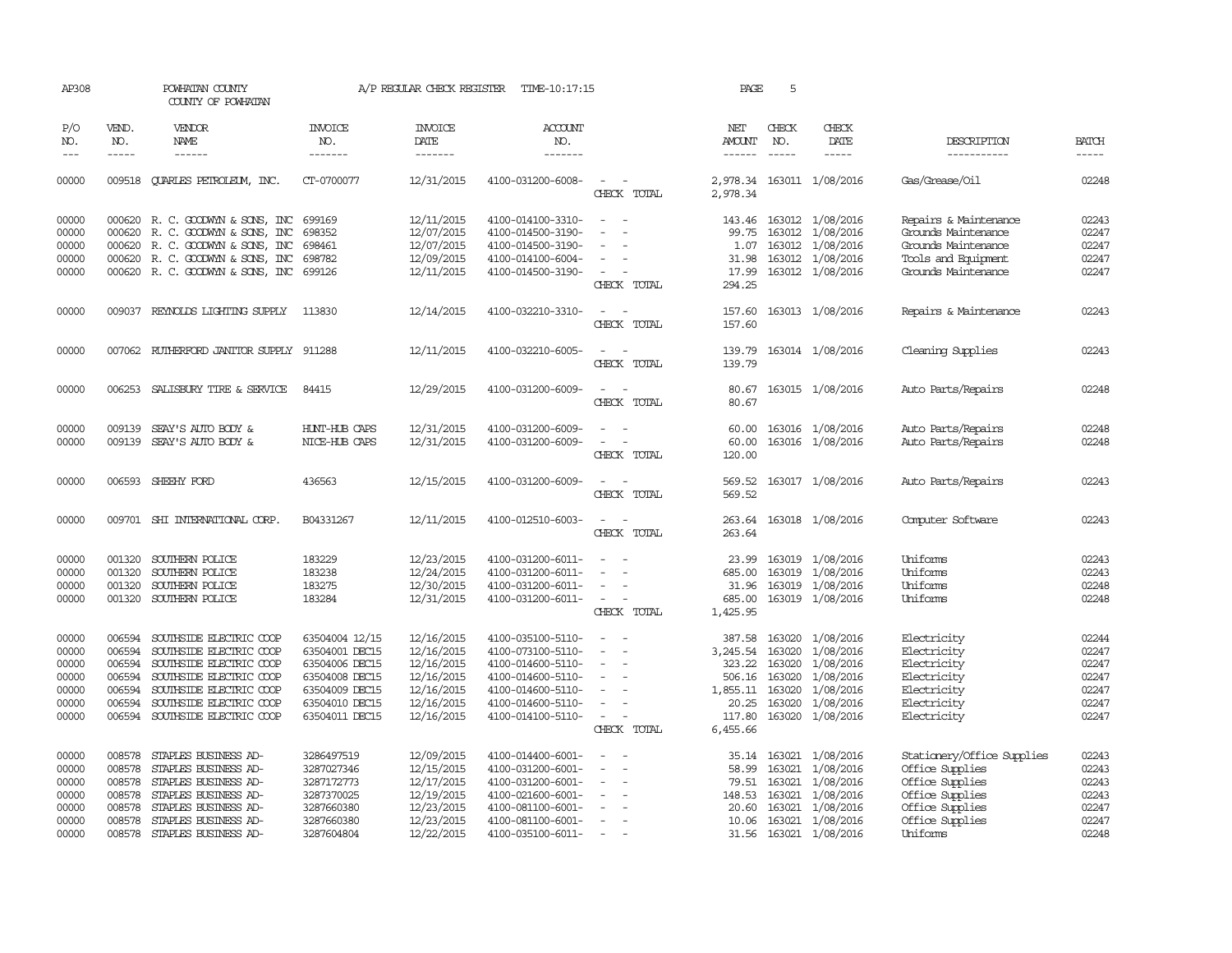| AP308      |               | POWHATAN COUNTY<br>COUNTY OF POWHATAN |                       | A/P REGULAR CHECK REGISTER | TIME-10:17:15         |                          | PAGE          | 6             |                         |                            |              |
|------------|---------------|---------------------------------------|-----------------------|----------------------------|-----------------------|--------------------------|---------------|---------------|-------------------------|----------------------------|--------------|
| P/O<br>NO. | VEND.<br>NO.  | <b>VENDOR</b><br>NAME                 | <b>INVOICE</b><br>NO. | <b>INVOICE</b><br>DATE     | <b>ACCOUNT</b><br>NO. |                          | NET<br>AMOUNT | CHECK<br>NO.  | CHECK<br>DATE           | DESCRIPTION                | <b>BATCH</b> |
| $---$      | $\frac{1}{2}$ | $- - - - - -$                         | -------               | -------                    | -------               |                          | $- - - - - -$ | $\frac{1}{2}$ | -----                   | -----------                | $- - - - -$  |
| 00000      | 008578        | STAPLES BUSINESS AD-                  | 3287604805            | 12/22/2015                 | 4100-035100-6001-     | $\overline{\phantom{a}}$ | 25.96         |               | 163021 1/08/2016        | Dog Tags                   | 02248        |
| 00000      | 008578        | STAPLES BUSINESS AD-                  | 3287660379            | 12/23/2015                 | 4100-035100-6001-     | $\overline{\phantom{a}}$ | 55.96         | 163021        | 1/08/2016               | Dog Tags                   | 02248        |
|            |               |                                       |                       |                            |                       | CHECK TOTAL              | 466.31        |               |                         |                            |              |
| 00000      | 006722        | SYLNOR HYDRO INC.                     | 71173209 12/15        | 12/16/2015                 | 4100-035100-5140-     |                          | 313.69        |               | 163022 1/08/2016        | Sewer                      | 02248        |
|            |               |                                       |                       |                            |                       | CHECK TOTAL              | 313.69        |               |                         |                            |              |
| 00000      | 000280        | SYDNOR HYDRO, INC.                    | 71173095 DEC15        | 12/16/2015                 | 4100-014100-5140-     |                          | 308.09        | 163023        | 1/08/2016               | Sewer                      | 02247        |
| 00000      | 000280        | SYLNOR HYDRO, INC.                    | 71173114 DEC15        | 12/16/2015                 | 4100-032220-5130-     |                          | 218.69        | 163023        | 1/08/2016               | Water                      | 02247        |
| 00000      | 000280        | SYDNOR HYDRO, INC.                    | 71173114 DEC15        | 12/16/2015                 | 4100-032220-5140-     |                          | 266.25        |               | 163023 1/08/2016        | Sewer                      | 02247        |
| 00000      | 000280        | SYDNOR HYDRO, INC.                    | 71173164 12/15        | 12/16/2015                 | 4100-032200-5140-     | $\equiv$                 | 302.85        | 163023        | 1/08/2016               | Sewer                      | 02247        |
| 00000      | 000280        | SYLNOR HYDRO, INC.                    | 71173166 DEC15        | 12/16/2015                 | 4100-014100-5140-     |                          | 182.59        | 163023        | 1/08/2016               | Sewer                      | 02247        |
| 00000      | 000280        | SYLNOR HYDRO, INC.                    | 71173168 DEC15        | 12/16/2015                 | 4100-032210-5140-     |                          | 114.03        |               | 163023 1/08/2016        | Sewer                      | 02247        |
| 00000      | 000280        | SYDNOR HYDRO, INC.                    | 71173177 DEC15        | 12/16/2015                 | 4100-014100-5140-     | $\overline{\phantom{a}}$ | 195.59        | 163023        | 1/08/2016               | Sewer                      | 02247        |
| 00000      | 000280        | SYLNOR HYDRO, INC.                    | 71173177 DEC15        | 12/16/2015                 | 4100-031200-5140-     |                          | 195.58        | 163023        | 1/08/2016               | Sewer                      | 02247        |
| 00000      | 000280        | SYLNOR HYDRO, INC.                    | 71173178 DEC15        | 12/16/2015                 | 4100-014100-5140-     |                          | 33.97         | 163023        | 1/08/2016               | Sewer                      | 02247        |
| 00000      | 000280        | SYDNOR HYDRO, INC.                    | 71173178 DEC15        | 12/16/2015                 | 4100-031200-5140-     |                          | 33.96         |               | 163023 1/08/2016        | Sewer                      | 02247        |
| 00000      | 000280        | SYLNOR HYDRO, INC.                    | 71173208 12/15        | 12/16/2015                 | 4100-073100-5140-     | $\sim$                   | 118.10        |               | 163023 1/08/2016        | Sewer                      | 02247        |
| 00000      | 000280        | SYDNOR HYDRO, INC.                    | 71173210 DEC15        | 12/16/2015                 | 4100-014100-5140-     | $\overline{\phantom{a}}$ | 191.87        |               | 163023 1/08/2016        | Sewer                      | 02247        |
|            |               |                                       |                       |                            |                       | CHECK TOTAL              | 2,161.57      |               |                         |                            |              |
| 00000      |               | 000410 THOMAS, PETE                   | 123003                | 12/30/2015                 | 4100-014100-3180-     |                          | 772.00        |               | 163024 1/08/2016        | Cleaning Service           | 02247        |
|            |               |                                       |                       |                            |                       | CHECK TOTAL              | 772.00        |               |                         |                            |              |
| 00000      | 000845        | TOWN POLICE SUPPLY OF                 | R79636                | 10/20/2015                 | 4100-031200-6011-     |                          | 124.00        |               | 163025 1/08/2016        | Uniforms                   | 02243        |
| 00000      | 000845        | TOWN POLICE SUPPLY OF                 | 7649                  | 12/28/2015                 | 4100-031200-6011-     | $\equiv$                 | 51.46         | 163025        | 1/08/2016               | Uniforms                   | 02243        |
| 00000      |               | 000845 TOWN POLICE SUPPLY OF          | 7656                  | 12/30/2015                 | 4100-031200-6011-     | $\overline{\phantom{a}}$ | 14.00         |               | 163025 1/08/2016        | Uniforms                   | 02248        |
|            |               |                                       |                       |                            |                       | CHECK TOTAL              | 189.46        |               |                         |                            |              |
| 00000      |               | 006501 TREASURER OF VIRGINIA          | 16-145C-RMS-1         | 12/18/2015                 | 4100-021600-6021-     | $\overline{\phantom{a}}$ | 3,750.00      |               | 163026 1/08/2016        | Record Books               | 02243        |
|            |               |                                       |                       |                            |                       | CHECK TOTAL              | 3,750.00      |               |                         |                            |              |
| 00000      | 008140        | VERIZON                               | 1357471455Y1215       | 12/28/2015                 | 100-000100-0006-      |                          | 63.90         |               | 163027 1/08/2016        | Due from Other Agencies    | 02245        |
| 00000      | 008140        | VERIZON                               | 1357471455Y1215       | 12/28/2015                 | 100-000100-0006-      |                          | 63.90         |               | 163027 1/08/2016        | Due from Other Agencies    | 02245        |
| 00000      |               | 008140 VERIZON                        | 1357471455Y1215       | 12/28/2015                 | 4100-012510-5230-     | $\overline{\phantom{a}}$ | 1,440.73      |               | 163027 1/08/2016        | Telephone Services         | 02245        |
| 00000      |               | 008140 VERIZON                        | 1357471455Y1215       | 12/28/2015                 | 4100-012510-5260-     |                          | 397.98        | 163027        | 1/08/2016               | Internet Usage             | 02245        |
| 00000      |               | 008140 VERIZON                        | 1357471455Y1215       | 12/28/2015                 | 4100-012510-5270-     |                          | 666.13        | 163027        | 1/08/2016               | Network Service Connection | 02245        |
| 00000      | 008140        | VERIZON                               | 80459813401215A       | 12/28/2015                 | 4100-012510-5230-     | $\overline{\phantom{a}}$ | 49.34         | 163027        | 1/08/2016               | Telephone Services         | 02245        |
| 00000      | 008140        | VERIZON                               | 80459860571215A       | 12/28/2015                 | 4100-012510-5230-     |                          | 422.79        | 163027        | 1/08/2016               | Telephone Services         | 02245        |
| 00000      | 008140        | VERIZON                               | 80459879391228A       | 12/28/2015                 | 4100-012510-5230-     |                          | 57.85         | 163027        | 1/08/2016               | Telephone Services         | 02245        |
| 00000      | 008140        | VERIZON                               | 8045983715 1215       | 12/28/2015                 | 4100-031210-5232-     |                          | 189.01        |               | 163027 1/08/2016        | Wireline 911               | 02247        |
| 00000      |               | 008140 VERIZON                        | 8045985532 1215       | 12/22/2015                 | 4100-073100-5260-     | $\overline{\phantom{a}}$ |               |               | 197.14 163027 1/08/2016 | <b>Internet</b>            | 02247        |
|            |               |                                       |                       |                            |                       | CHECK TOTAL              | 3,548.77      |               |                         |                            |              |
| 00000      |               | 008785 VERIZON CABS                   | M55049170615359       | 12/25/2015                 | 4100-031210-5232-     |                          | 474.57        |               | 163028 1/08/2016        | Wireline 911               | 02247        |
|            |               |                                       |                       |                            |                       | CHECK TOTAL              | 474.57        |               |                         |                            |              |
| 00000      | 008126        | VERIZON                               | 9756496640            | 12/01/2015                 | 4100-012100-5250-     |                          | 49.68         | 163029        | 1/08/2016               | Cell Phones                | 02243        |
| 00000      | 008126        | VERIZON                               | 9756496640            | 12/01/2015                 | 4100-012510-5250-     |                          | 49.68         | 163029        | 1/08/2016               | Cell Phones                | 02243        |
| 00000      | 008126        | VERIZON                               | 9756496640            | 12/01/2015                 | 4100-012510-5270-     |                          | 240.02        | 163029        | 1/08/2016               | Network Service Connection | 02243        |
| 00000      |               | 008126 VERIZON                        | 9756496640            | 12/01/2015                 | 4100-014100-5250-     | $\sim$                   | 443.22        |               | 163029 1/08/2016        | Cell Phones                | 02243        |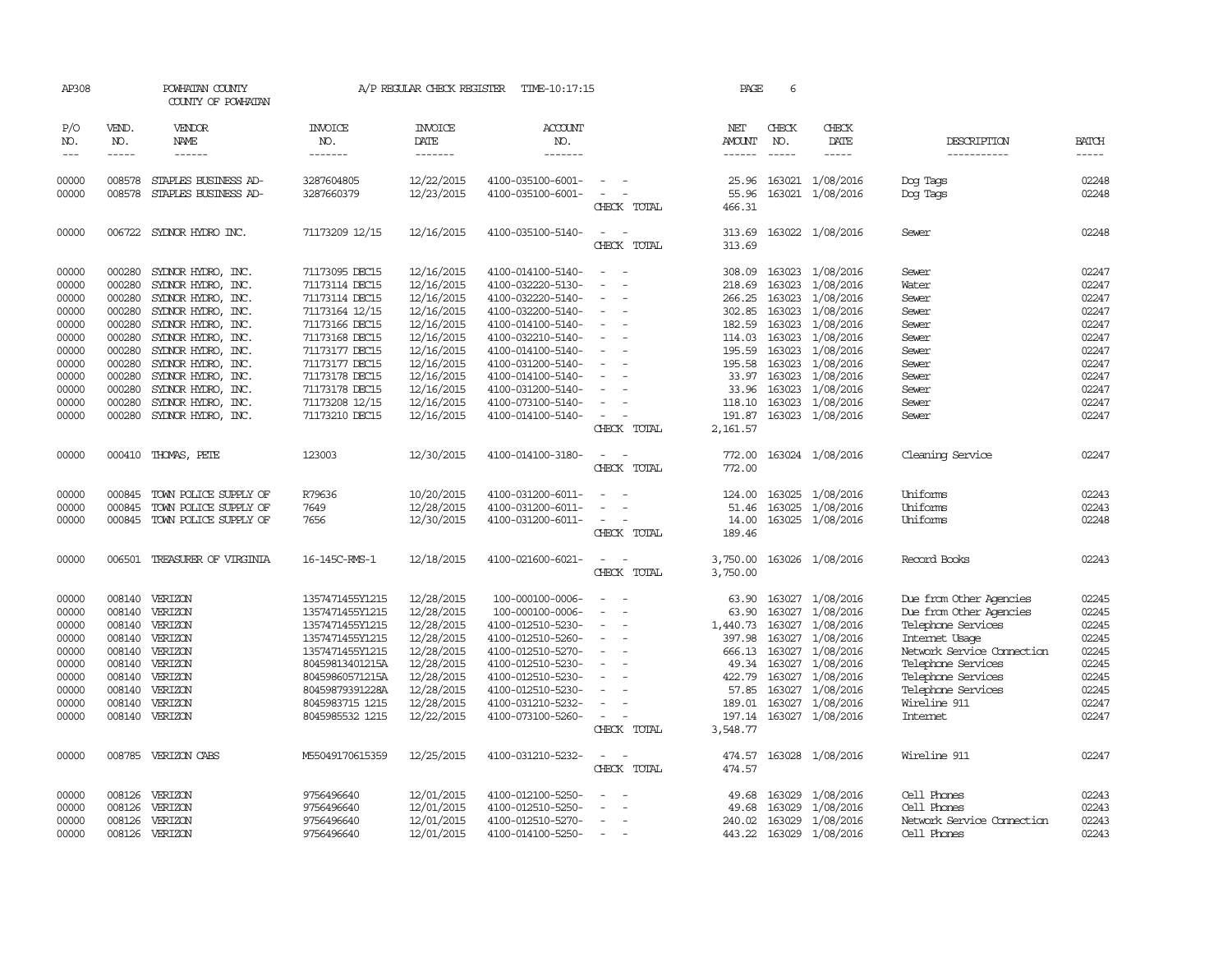| AP308               |                       | POWHATAN COUNTY<br>COUNTY OF POWHATAN                           |                           | A/P REGULAR CHECK REGISTER        | TIME-10:17:15                          |                                                      |             | PAGE                           | $7\phantom{.0}$             |                        |                                                                  |                             |
|---------------------|-----------------------|-----------------------------------------------------------------|---------------------------|-----------------------------------|----------------------------------------|------------------------------------------------------|-------------|--------------------------------|-----------------------------|------------------------|------------------------------------------------------------------|-----------------------------|
| P/O<br>NO.<br>$---$ | VEND.<br>NO.<br>----- | VENDOR<br>NAME<br>$- - - - - -$                                 | INVOICE<br>NO.<br>------- | <b>INVOICE</b><br>DATE<br>------- | <b>ACCOUNT</b><br>NO.<br>-------       |                                                      |             | NET<br>AMOUNT<br>$- - - - - -$ | CHECK<br>NO.<br>$- - - - -$ | CHECK<br>DATE<br>----- | DESCRIPTION<br>-----------                                       | <b>BATCH</b><br>$- - - - -$ |
|                     |                       |                                                                 |                           |                                   |                                        |                                                      |             |                                |                             |                        |                                                                  |                             |
| 00000               | 008126                | VERIZON                                                         | 9756496640                | 12/01/2015                        | 4100-032200-5250-                      | $\overline{\phantom{a}}$                             |             | 395.04                         | 163029                      | 1/08/2016              | Cell Phones                                                      | 02243                       |
| 00000               | 008126                | VERIZON                                                         | 9756496640                | 12/01/2015                        | 4100-033300-5250-                      | $\overline{\phantom{a}}$                             |             | 27.80                          | 163029                      | 1/08/2016              | Cell Phones                                                      | 02243                       |
| 00000               | 008126                | VERIZON                                                         | 9756496640                | 12/01/2015                        | 4100-034100-5250-                      |                                                      |             | 149.04                         | 163029                      | 1/08/2016              | Cell Phones                                                      | 02243                       |
| 00000               | 008126<br>008126      | VERIZON<br>VERIZON                                              | 9756496640                | 12/01/2015<br>12/01/2015          | 4100-071110-5250-<br>4100-073100-5250- | $\overline{\phantom{a}}$                             |             | 49.68<br>99.36                 | 163029<br>163029            | 1/08/2016<br>1/08/2016 | Cell Phones<br>Cell Phones                                       | 02243<br>02243              |
| 00000<br>00000      | 008126                | VERIZON                                                         | 9756496640<br>9756496640  | 12/01/2015                        | 4100-081100-5250-                      |                                                      |             | 205.76                         | 163029                      | 1/08/2016              | Cell Phones                                                      | 02243                       |
| 00000               | 008126                | VERIZON                                                         | 9756410039                | 12/27/2015                        | 4100-032200-5250-                      |                                                      |             | 240.51                         |                             | 163029 1/08/2016       | Cell Phones                                                      | 02247                       |
|                     |                       |                                                                 |                           |                                   |                                        |                                                      | CHECK TOTAL | 1,949.79                       |                             |                        |                                                                  |                             |
|                     |                       |                                                                 |                           |                                   |                                        |                                                      |             |                                |                             |                        |                                                                  |                             |
| 00000               | 008710                | VIRGINIA BUSINESS SYSTEMS 17788596                              |                           | 11/02/2015                        | 4100-034100-3320-                      |                                                      |             | 116.12                         |                             | 163030 1/08/2016       | Maintenance & Service Contract                                   | 02247                       |
| 00000               | 008710                | VIRGINIA BUSINESS SYSTEMS                                       | 17788596                  | 11/02/2015                        | 4100-012310-3320-                      |                                                      |             | 28.37                          | 163030                      | 1/08/2016              | Maintenance & Service Contract                                   | 02247                       |
| 00000               | 008710                | VIRGINIA BUSINESS SYSTEMS 17788596                              |                           | 11/02/2015                        | 4100-012100-3320-                      | $\equiv$                                             |             | 298.20                         |                             | 163030 1/08/2016       | Maintenance & Service Contract                                   | 02247                       |
| 00000               | 008710                | VIRGINIA BUSINESS SYSTEMS                                       | 17788596                  | 11/02/2015                        | 4100-012210-3320-                      | $\overline{\phantom{a}}$                             |             | .48                            | 163030                      | 1/08/2016              | Maintenance/Service Contracts                                    | 02247                       |
| 00000               | 008710                | VIRGINIA BUSINESS SYSTEMS                                       | 17788596                  | 11/02/2015                        | 4100-012200-3320-                      |                                                      |             | 167.30                         | 163030                      | 1/08/2016              | Maintenance & Service Contract                                   | 02247<br>02247              |
| 00000               | 008710                | VIRGINIA BUSINESS SYSTEMS 17788596                              |                           | 11/02/2015                        | 4100-053120-3320-                      | $\overline{\phantom{a}}$<br>$\overline{\phantom{a}}$ |             | 80.36                          | 163030<br>163030            | 1/08/2016              | Maint/Service Contract/Copying<br>Maintenance & Service Contract | 02247                       |
| 00000<br>00000      | 008710<br>008710      | VIRGINIA BUSINESS SYSTEMS 17788596<br>VIRGINIA BUSINESS SYSTEMS | 17788596                  | 11/02/2015<br>11/02/2015          | 4100-081100-3320-<br>4100-012310-3320- |                                                      |             | 67.83<br>$.02 \,$              | 163030                      | 1/08/2016<br>1/08/2016 | Maintenance & Service Contract                                   | 02247                       |
| 00000               | 008710                | VIRGINIA BUSINESS SYSTEMS                                       | 17788596                  | 11/02/2015                        | 4100-012410-3320-                      |                                                      |             | 7.87                           | 163030                      | 1/08/2016              | Maintenance & Service Contract                                   | 02247                       |
| 00000               | 008710                | VIRGINIA BUSINESS SYSTEMS 17788596                              |                           | 11/02/2015                        | 4100-014100-3320-                      | $\overline{\phantom{a}}$                             |             | .64                            | 163030                      | 1/08/2016              | Maintenance & Service Contract                                   | 02247                       |
| 00000               | 008710                | VIRGINIA BUSINESS SYSTEMS 17949311                              |                           | 12/02/2015                        | 4100-034100-3320-                      |                                                      |             | 42.87                          | 163030                      | 1/08/2016              | Maintenance & Service Contract                                   | 02247                       |
| 00000               | 008710                | VIRGINIA BUSINESS SYSTEMS 17949311                              |                           | 12/02/2015                        | 4100-012310-3320-                      | $\overline{\phantom{a}}$                             |             | 52.35                          |                             | 163030 1/08/2016       | Maintenance & Service Contract                                   | 02247                       |
| 00000               | 008710                | VIRGINIA BUSINESS SYSTEMS 17949311                              |                           | 12/02/2015                        | 4100-012100-3320-                      |                                                      |             | 382.69                         |                             | 163030 1/08/2016       | Maintenance & Service Contract                                   | 02247                       |
| 00000               | 008710                | VIRGINIA BUSINESS SYSTEMS                                       | 17949311                  | 12/02/2015                        | 4100-012210-3320-                      |                                                      |             | .64                            | 163030                      | 1/08/2016              | Maintenance/Service Contracts                                    | 02247                       |
| 00000               | 008710                | VIRGINIA BUSINESS SYSTEMS                                       | 17949311                  | 12/02/2015                        | 4100-014100-3320-                      |                                                      |             | .24                            | 163030                      | 1/08/2016              | Maintenance & Service Contract                                   | 02247                       |
| 00000               | 008710                | VIRGINIA BUSINESS SYSTEMS                                       | 17949311                  | 12/02/2015                        | 4100-012200-3320-                      |                                                      |             | 363.22                         | 163030                      | 1/08/2016              | Maintenance & Service Contract                                   | 02247                       |
| 00000               | 008710                | VIRGINIA BUSINESS SYSTEMS                                       | 17949311                  | 12/02/2015                        | 4100-081100-3320-                      |                                                      |             | 45.81                          | 163030                      | 1/08/2016              | Maintenance & Service Contract                                   | 02247                       |
| 00000               | 008710                | VIRGINIA BUSINESS SYSTEMS                                       | 17949311                  | 12/02/2015                        | 4100-012310-3320-                      |                                                      |             | 47.19                          | 163030                      | 1/08/2016              | Maintenance & Service Contract                                   | 02247                       |
| 00000               | 008710                | VIRGINIA BUSINESS SYSTEMS 17949311                              |                           | 12/02/2015                        | 4100-012410-3320-                      | $\overline{\phantom{a}}$                             |             | 2.23                           |                             | 163030 1/08/2016       | Maintenance & Service Contract                                   | 02247                       |
|                     |                       |                                                                 |                           |                                   |                                        |                                                      | CHECK TOTAL | 1,704.43                       |                             |                        |                                                                  |                             |
| 00000               | 008687                | VPCA                                                            | <b>BOGGS</b>              | 1/01/2016                         | 4100-031200-5810-                      |                                                      |             | 35.00                          |                             | 163031 1/08/2016       | Dues/Association Memberships                                     | 02248                       |
| 00000               | 008687 VPCA           |                                                                 | WENTWORTH                 | 1/01/2016                         | 4100-031200-5810-                      |                                                      |             | 35.00                          |                             | 163031 1/08/2016       | Dues/Association Memberships                                     | 02248                       |
|                     |                       |                                                                 |                           |                                   |                                        |                                                      | CHECK TOTAL | 70.00                          |                             |                        |                                                                  |                             |
| 00000               |                       | 001890 X-ZACT                                                   | 3156                      | 12/17/2015                        | 4100-031200-6001-                      |                                                      |             | 625.00                         |                             | 163032 1/08/2016       | Office Supplies                                                  | 02243                       |
|                     |                       |                                                                 |                           |                                   |                                        |                                                      | CHECK TOTAL | 625.00                         |                             |                        |                                                                  |                             |
| 00000               | 008668                | BANK OF AMERICA                                                 | 01/04/2016                | 1/04/2016                         | 4100-073100-5810-                      |                                                      |             | .00.                           |                             | 163051 1/14/2016       | Dues/Association Memberships                                     | 02253                       |
| 00000               | 008668                | BANK OF AMERICA                                                 | 01/04/2016                | 1/04/2016                         | 4100-073100-5810-                      |                                                      |             | 50.00                          |                             | 163051 1/14/2016       | Dues/Association Memberships                                     | 02253                       |
| 00000               | 008668                | BANK OF AMERICA                                                 | 01/04/2016                | 1/04/2016                         | 4100-012220-7002-                      |                                                      |             | 20.00                          |                             | 163051 1/14/2016       | Criminal Background Checks                                       | 02253                       |
| 00000               | 008668                | BANK OF AMERICA                                                 | 01/04/2016                | 1/04/2016                         | 4100-012220-7002-                      | $\overline{\phantom{a}}$                             |             | 20.00                          |                             | 163051 1/14/2016       | Criminal Background Checks                                       | 02253                       |
| 00000               | 008668                | BANK OF AMERICA                                                 | 01/04/2016                | 1/04/2016                         | 4100-012510-8205-                      | $\overline{\phantom{a}}$                             |             | 99.95                          |                             | 163051 1/14/2016       | Hosting Fees                                                     | 02253                       |
| 00000               | 008668                | BANK OF AMERICA                                                 | 01/04/2016                | 1/04/2016                         | 4100-012510-8205-                      |                                                      |             | 99.95                          |                             | 163051 1/14/2016       | Hosting Fees                                                     | 02253                       |
| 00000               | 008668                | BANK OF AMERICA                                                 | 01/04/2016                | 1/04/2016                         | 4100-012200-5810-                      | $\equiv$                                             |             | 150.00                         |                             | 163051 1/14/2016       | Dues/Association Memberships                                     | 02253                       |
| 00000               | 008668                | BANK OF AMERICA                                                 | 01/04/2016                | 1/04/2016                         | 4100-012410-3321-                      |                                                      |             | 19.95                          |                             | 163051 1/14/2016       | BAI.NET Credit Card Fees                                         | 02253                       |
| 00000               | 008668                | BANK OF AMERICA                                                 | 01/04/2016                | 1/04/2016                         | 4100-032200-6012-                      | $\overline{\phantom{a}}$                             |             | 24.95                          |                             | 163051 1/14/2016       | Books & Subscriptions                                            | 02253                       |
| 00000               | 008668                | BANK OF AMERICA                                                 | 01/04/2016                | 1/04/2016                         | 4100-013200-5210-                      |                                                      |             | 49.00                          |                             | 163051 1/14/2016       | Postage                                                          | 02253                       |
| 00000               | 008668                | BANK OF AMERICA                                                 | 01/04/2016                | 1/04/2016                         | 4100-073100-5210-                      | $\overline{\phantom{a}}$                             |             | 3.07                           |                             | 163051 1/14/2016       | Postage                                                          | 02253                       |
| 00000               | 008668                | BANK OF AMERICA                                                 | 01/04/2016                | 1/04/2016                         | 4100-073100-5210-                      |                                                      |             | 3.07                           |                             | 163051 1/14/2016       | Postage                                                          | 02253                       |
| 00000               | 008668                | BANK OF AMERICA                                                 | 01/04/2016                | 1/04/2016                         | 4100-073100-5210-                      | $\overline{\phantom{a}}$                             |             | 4.99                           |                             | 163051 1/14/2016       | Postage                                                          | 02253                       |
| 00000               | 008668                | BANK OF AMERICA                                                 | 01/04/2016                | 1/04/2016                         | 4100-073100-5210-                      | $\sim$                                               |             | 3.07                           |                             | 163051 1/14/2016       | Postage                                                          | 02253                       |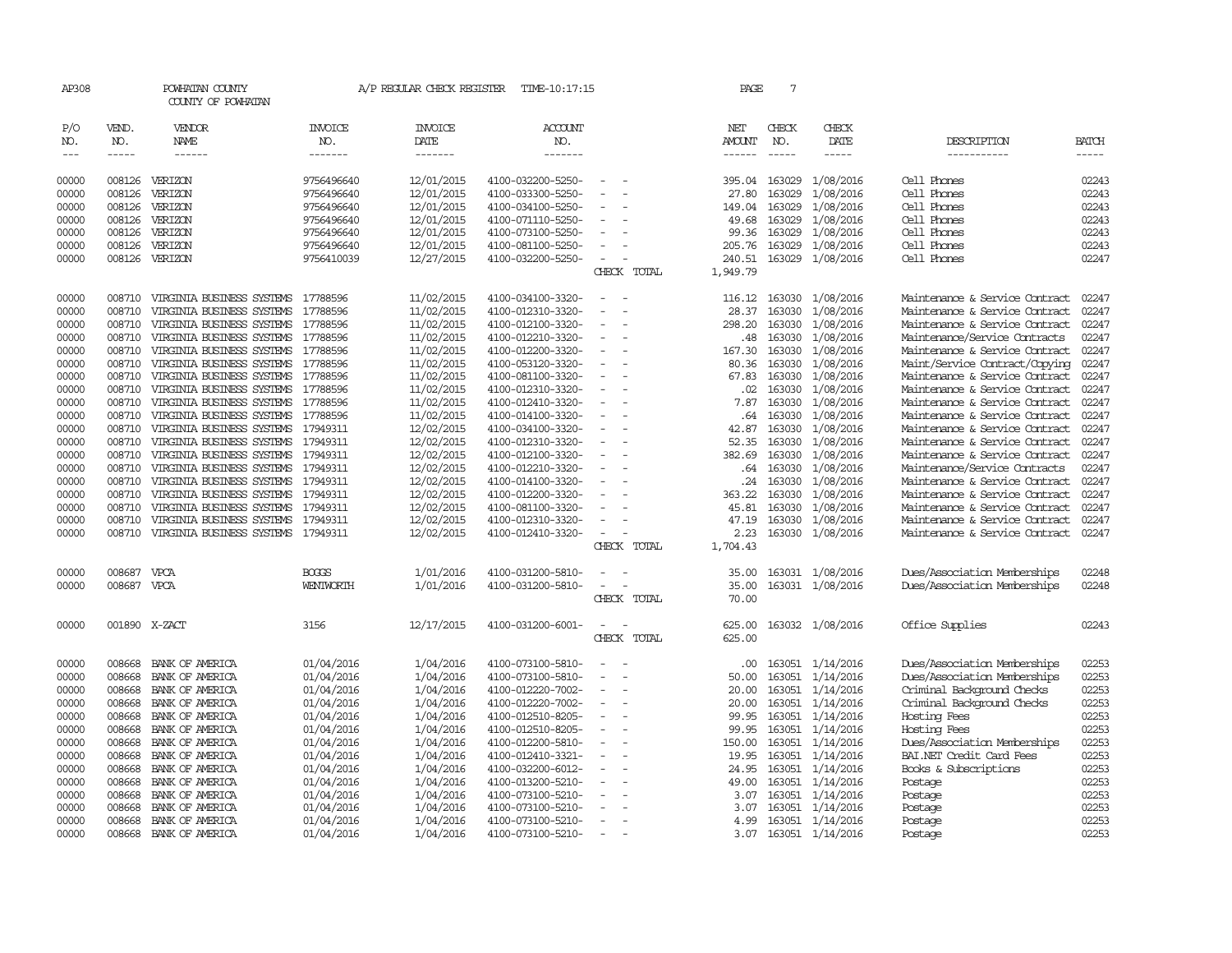| AP308               |                             | POWHATAN COUNTY<br>COUNTY OF POWHATAN  |                                  | A/P REGULAR CHECK REGISTER        | TIME-10:17:15                          |                          |             | PAGE                                  | 8                     |                               |                                                    |                       |
|---------------------|-----------------------------|----------------------------------------|----------------------------------|-----------------------------------|----------------------------------------|--------------------------|-------------|---------------------------------------|-----------------------|-------------------------------|----------------------------------------------------|-----------------------|
| P/O<br>NO.<br>$---$ | VEND.<br>NO.<br>$- - - - -$ | VENDOR<br><b>NAME</b><br>$- - - - - -$ | <b>INVOICE</b><br>NO.<br>------- | <b>INVOICE</b><br>DATE<br>------- | ACCOUNT<br>NO.<br>-------              |                          |             | NET<br><b>AMOUNT</b><br>$- - - - - -$ | CHECK<br>NO.<br>----- | CHECK<br>DATE<br>-----        | DESCRIPTION<br>-----------                         | <b>BATCH</b><br>----- |
| 00000               | 008668                      | BANK OF AMERICA                        | 01/04/2016                       | 1/04/2016                         | 4100-083500-5210-                      |                          |             | 3.94                                  |                       | 163051 1/14/2016              | Postage                                            | 02253                 |
| 00000               | 008668                      | BANK OF AMERICA                        | 01/04/2016                       | 1/04/2016                         | 4100-073100-6001-                      |                          |             | 77.97                                 | 163051                | 1/14/2016                     | Office Supplies                                    | 02253                 |
| 00000               | 008668                      | BANK OF AMERICA                        | 01/04/2016                       | 1/04/2016                         | 4100-073100-6001-                      |                          |             | 52.65                                 | 163051                | 1/14/2016                     | Office Supplies                                    | 02253                 |
| 00000               | 008668                      | BANK OF AMERICA                        | 01/04/2016                       | 1/04/2016                         | 4100-014100-3400-                      | $\sim$                   |             | 29.90                                 | 163051                | 1/14/2016                     | Misc. Meetings - Set Up                            | 02253                 |
| 00000               | 008668                      | BANK OF AMERICA                        | 01/04/2016                       | 1/04/2016                         | 4100-073100-6001-                      | $\equiv$                 |             | 33.44                                 | 163051                | 1/14/2016                     | Office Supplies                                    | 02253                 |
| 00000               | 008668                      | BANK OF AMERICA                        | 01/04/2016                       | 1/04/2016                         | 4100-083500-6014-                      |                          |             | 20.20                                 |                       | 163051 1/14/2016              | Other Operating Supplies                           | 02253                 |
| 00000               | 008668                      | BANK OF AMERICA                        | 01/04/2016                       | 1/04/2016                         | 4100-012510-6002-                      | $\equiv$                 |             | 833.00                                |                       | 163051 1/14/2016              | Computer Equipment-non-capital                     | 02253                 |
| 00000               | 008668                      | BANK OF AMERICA                        | 01/04/2016                       | 1/04/2016                         | 4100-012510-6002-                      | $\sim$                   |             | 99.99                                 | 163051                | 1/14/2016                     | Computer Equipment-non-capital                     | 02253                 |
| 00000               | 008668                      | BANK OF AMERICA                        | 01/04/2016                       | 1/04/2016                         | 4100-032200-3310-                      | $\sim$                   |             | 54.72                                 |                       | 163051 1/14/2016              | Equipment Repair                                   | 02253                 |
| 00000               | 008668                      | BANK OF AMERICA                        | 01/04/2016                       | 1/04/2016                         | 4100-032200-3310-                      | $\overline{\phantom{a}}$ |             | 115.11                                |                       | 163051 1/14/2016              | Equipment Repair                                   | 02253                 |
| 00000               | 008668                      | BANK OF AMERICA                        | 01/04/2016                       | 1/04/2016                         | 4100-032200-6009-                      | $\sim$                   |             | 62.94                                 |                       | 163051 1/14/2016              | Auto Repairs and Parts                             | 02253                 |
| 00000               | 008668                      | BANK OF AMERICA                        | 01/04/2016                       | 1/04/2016                         | 4100-073100-6001-                      | $\equiv$                 |             | 47.71                                 | 163051                | 1/14/2016                     | Office Supplies                                    | 02253                 |
| 00000               | 008668                      | BANK OF AMERICA                        | 01/04/2016                       | 1/04/2016                         | 4100-073100-6012-                      |                          |             | 15.00                                 |                       | 163051 1/14/2016              | Books & Subscriptions                              | 02253                 |
| 00000               | 008668                      | BANK OF AMERICA                        | 01/04/2016                       | 1/04/2016                         | 4100-073100-5840-                      | $\equiv$                 |             | 16.83                                 |                       | 163051 1/14/2016              | Miscellaneous                                      | 02253                 |
| 00000               | 008668                      | BANK OF AMERICA                        | 01/04/2016                       | 1/04/2016                         | 4100-032200-5540-                      | $\overline{\phantom{a}}$ |             | 55.92                                 |                       | 163051 1/14/2016              | Travel - Convention & Educatio                     | 02253<br>02253        |
| 00000<br>00000      | 008668<br>008668            | BANK OF AMERICA<br>BANK OF AMERICA     | 01/04/2016                       | 1/04/2016<br>1/04/2016            | 4100-011010-5540-                      | $\overline{\phantom{a}}$ |             | 1,770.00<br>476.10                    |                       | 163051 1/14/2016              | Travel - Convention & Educatio                     | 02253                 |
| 00000               | 008668                      | BANK OF AMERICA                        | 01/04/2016                       |                                   | 4100-011010-5840-<br>4100-012310-5540- | $\overline{\phantom{a}}$ |             | 384.00                                | 163051                | 163051 1/14/2016              | Meeting Expense                                    | 02253                 |
| 00000               | 008668                      | BANK OF AMERICA                        | 01/04/2016<br>01/04/2016         | 1/04/2016<br>1/04/2016            | 4100-035500-6014-                      | $\equiv$                 |             | 13.56                                 |                       | 1/14/2016<br>163051 1/14/2016 | Conferences & Training<br>Other Operating Supplies | 02253                 |
| 00000               | 008668                      | BANK OF AMERICA                        | 01/04/2016                       | 1/04/2016                         | 4100-032200-5815-                      | $\overline{\phantom{a}}$ |             | 103.46                                |                       | 163051 1/14/2016              | Training/Seminars                                  | 02253                 |
| 00000               | 008668                      | BANK OF AMERICA                        | 01/04/2016                       | 1/04/2016                         | 4100-032200-5815-                      | $\overline{\phantom{a}}$ |             | 103.46                                |                       | 163051 1/14/2016              | Training/Seminars                                  | 02253                 |
| 00000               | 008668                      | BANK OF AMERICA                        | 01/04/2016                       | 1/04/2016                         | 4100-032200-5815-                      | $\equiv$                 |             | 103.46                                | 163051                | 1/14/2016                     | Training/Seminars                                  | 02253                 |
| 00000               | 008668                      | BANK OF AMERICA                        | 01/04/2016                       | 1/04/2016                         | 4100-032200-5815-                      |                          |             | 103.46                                | 163051                | 1/14/2016                     | Training/Seminars                                  | 02253                 |
| 00000               | 008668                      | BANK OF AMERICA                        | 01/04/2016                       | 1/04/2016                         | 4100-011010-5840-                      | $\overline{\phantom{a}}$ |             | 28.90                                 |                       | 163051 1/14/2016              | Meeting Expense                                    | 02253                 |
| 00000               | 008668                      | BANK OF AMERICA                        | 01/04/2016                       | 1/04/2016                         | 4100-014500-3190-                      | $\overline{\phantom{a}}$ |             | 73.63                                 |                       | 163051 1/14/2016              | Grounds Maintenance                                | 02253                 |
| 00000               | 008668                      | BANK OF AMERICA                        | 01/04/2016                       | 1/04/2016                         | 4100-073100-6001-                      | $\equiv$                 |             | 27.97                                 |                       | 163051 1/14/2016              | Office Supplies                                    | 02253                 |
| 00000               | 008668                      | BANK OF AMERICA                        | 01/04/2016                       | 1/04/2016                         | 4100-011010-5840-                      |                          |             | 53.29                                 |                       | 163051 1/14/2016              | Meeting Expense                                    | 02253                 |
| 00000               | 008668                      | BANK OF AMERICA                        | 01/04/2016                       | 1/04/2016                         | 4100-073100-6012-                      | $\equiv$                 |             | 199.00                                |                       | 163051 1/14/2016              | Books & Subscriptions                              | 02253                 |
| 00000               | 008668                      | BANK OF AMERICA                        | 01/04/2016                       | 1/04/2016                         | 4100-032200-5810-                      | $\equiv$                 |             | 40.00                                 | 163051                | 1/14/2016                     | Dues/Association Memberships                       | 02253                 |
| 00000               | 008668                      | BANK OF AMERICA                        | 01/04/2016                       | 1/04/2016                         | 4100-032200-5810-                      |                          |             | 75.00                                 |                       | 163051 1/14/2016              | Dues/Association Memberships                       | 02253                 |
| 00000               | 008668                      | BANK OF AMERICA                        | 01/04/2016                       | 1/04/2016                         | 4100-034100-6001-                      | $\equiv$                 |             | 49.00                                 |                       | 163051 1/14/2016              | Office Supplies                                    | 02253                 |
| 00000               | 008668                      | BANK OF AMERICA                        | 01/04/2016                       | 1/04/2016                         | 4100-081500-5810-                      | $\equiv$                 |             | 405.00                                | 163051                | 1/14/2016                     | Dues/Association Memberships                       | 02253                 |
| 00000               | 008668                      | BANK OF AMERICA                        | 01/04/2016                       | 1/04/2016                         | 4100-032200-5540-                      | $\equiv$                 |             | 675.00                                |                       | 163051 1/14/2016              | Travel - Convention & Educatio                     | 02253                 |
| 00000               | 008668                      | BANK OF AMERICA                        | 01/04/2016                       | 1/04/2016                         | 4100-032200-6001-                      |                          |             | 37.75                                 |                       | 163051 1/14/2016              | Stationery/Office Supplies                         | 02253                 |
| 00000               | 008668                      | BANK OF AMERICA                        | 01/04/2016                       | 1/04/2016                         | 4100-012510-5230-                      | $\sim$                   |             | 20.00                                 |                       | 163051 1/14/2016              | Telephone Services                                 | 02253                 |
| 00000               | 008668                      | BANK OF AMERICA                        | 01/04/2016                       | 1/04/2016                         | 4100-032200-6009-                      |                          |             | 272.66                                |                       | 163051 1/14/2016              | Auto Repairs and Parts                             | 02253                 |
| 00000               | 008668                      | BANK OF AMERICA                        | 01/04/2016                       | 1/04/2016                         | 4100-032200-5540-                      |                          |             | 145.00                                | 163051                | 1/14/2016                     | Travel - Convention & Educatio                     | 02253                 |
| 00000               | 008668                      | BANK OF AMERICA                        | 01/04/2016                       | 1/04/2016                         | 4100-013200-6001-                      | $\equiv$                 |             | 36.74                                 |                       | 163051 1/14/2016              | Office Supplies                                    | 02253                 |
| 00000               | 008668                      | BANK OF AMERICA                        | 01/04/2016                       | 1/04/2016                         | 4100-083500-6014-                      | $\sim$                   |             | 61.30                                 |                       | 163051 1/14/2016              | Other Operating Supplies                           | 02253                 |
|                     |                             |                                        |                                  |                                   |                                        |                          | CHECK TOTAL | 7,325.06                              |                       |                               |                                                    |                       |
| 00000               | 001340                      | <b>BUSINESS CARD</b>                   | 12/27/2015                       | 12/27/2015                        | 4100-031200-5210-                      |                          |             | .00                                   | 163052                | 1/14/2016                     | Postage                                            | 02251                 |
| 00000               | 001340                      | <b>BUSINESS CARD</b>                   | 12/27/2015                       | 12/27/2015                        | 4100-031200-5210-                      |                          |             | 100.00                                | 163052                | 1/14/2016                     | Postage                                            | 02251                 |
| 00000               | 001340                      | <b>BUSINESS CARD</b>                   | 12/27/2015                       | 12/27/2015                        | 4100-031200-5210-                      |                          |             | 100.00                                |                       | 163052 1/14/2016              | Postage                                            | 02251                 |
| 00000               | 001340                      | <b>BUSINESS CARD</b>                   | 12/27/2015                       | 12/27/2015                        | 4100-031200-5210-                      | $\equiv$                 |             | 15.99                                 |                       | 163052 1/14/2016              | Postage                                            | 02251                 |
| 00000               | 001340                      | <b>BUSINESS CARD</b>                   | 12/27/2015                       | 12/27/2015                        | 4100-031200-5210-                      |                          |             | 68.91                                 |                       | 163052 1/14/2016              | Postage                                            | 02251                 |
| 00000               | 001340                      | <b>BUSINESS CARD</b>                   | 12/27/2015                       | 12/27/2015                        | 4100-031710-5210-                      |                          |             | 15.99                                 | 163052                | 1/14/2016                     | Postage                                            | 02251                 |
| 00000               | 001340                      | <b>BUSINESS CARD</b>                   | 12/27/2015                       | 12/27/2015                        | 4100-031200-6001-                      |                          |             | 44.96                                 | 163052                | 1/14/2016                     | Office Supplies                                    | 02251                 |
| 00000               | 001340                      | <b>BUSINESS CARD</b>                   | 12/27/2015                       | 12/27/2015                        | 4100-031200-6001-                      |                          |             | 8.74                                  | 163052                | 1/14/2016                     | Office Supplies                                    | 02251                 |
| 00000               | 001340                      | <b>BUSINESS CARD</b>                   | 12/27/2015                       | 12/27/2015                        | 4100-031200-6001-                      |                          |             | 80.97                                 | 163052                | 1/14/2016                     | Office Supplies                                    | 02251                 |
| 00000               | 001340                      | <b>BUSINESS CARD</b>                   | 12/27/2015                       | 12/27/2015                        | 4100-031200-6001-                      | $\sim$                   |             | 98.98                                 |                       | 163052 1/14/2016              | Office Supplies                                    | 02251                 |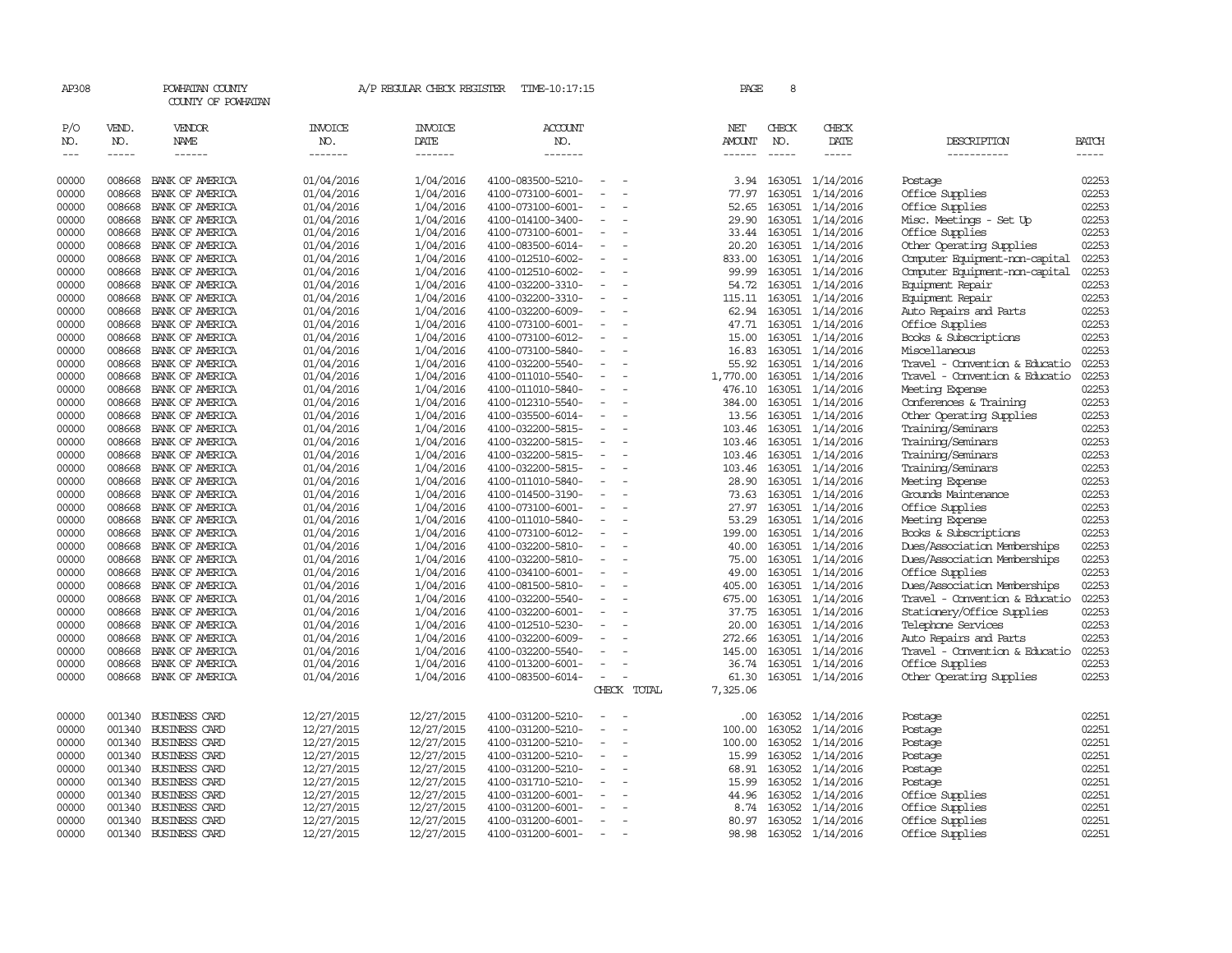| AP308                   |                          | POWHATAN COUNTY<br>COUNTY OF POWHATAN                                |                                        | A/P REGULAR CHECK REGISTER             | TIME-10:17:15                                               |                                                                                                                             | PAGE                    | 9                                      |                                                                      |                                                                   |                             |
|-------------------------|--------------------------|----------------------------------------------------------------------|----------------------------------------|----------------------------------------|-------------------------------------------------------------|-----------------------------------------------------------------------------------------------------------------------------|-------------------------|----------------------------------------|----------------------------------------------------------------------|-------------------------------------------------------------------|-----------------------------|
| P/O<br>NO.<br>$---$     | VEND.<br>NO.<br>$\cdots$ | <b>VENDOR</b><br><b>NAME</b><br>------                               | <b>INVOICE</b><br>NO.<br>-------       | <b>INVOICE</b><br>DATE<br>-------      | <b>ACCOUNT</b><br>NO.<br>-------                            |                                                                                                                             | NET<br><b>AMOUNT</b>    | CHECK<br>NO.<br>$\cdots \cdots \cdots$ | CHECK<br>DATE<br>$- - - - -$                                         | DESCRIPTION<br>-----------                                        | <b>BATCH</b><br>$- - - - -$ |
| 00000<br>00000<br>00000 | 001340                   | 001340 BUSINESS CARD<br><b>BUSINESS CARD</b><br>001340 BUSINESS CARD | 12/27/2015<br>12/27/2015<br>12/27/2015 | 12/27/2015<br>12/27/2015<br>12/27/2015 | 4100-031200-6001-<br>4100-031200-5550-<br>4100-031200-5540- | $\sim$<br>$\sim$                                                                                                            | 295.00                  |                                        | 61.97 163052 1/14/2016<br>18.20 163052 1/14/2016<br>163052 1/14/2016 | Office Supplies<br>Prisoner Extradition<br>Conferences & Training | 02251<br>02251<br>02251     |
|                         |                          |                                                                      |                                        |                                        |                                                             | CHECK TOTAL                                                                                                                 | 909.71                  |                                        |                                                                      |                                                                   |                             |
| 00000                   |                          | 007941 BAKER & TAYLOR                                                | K58401370                              | 1/06/2016                              | 4100-073100-6012-                                           |                                                                                                                             |                         |                                        | 13.97 163053 1/14/2016                                               | Books & Subscriptions                                             | 02252                       |
| 00000                   | 007941                   | BAKER & TAYLOR                                                       | K58401371                              | 1/06/2016                              | 4100-073100-6012-                                           | $\overline{\phantom{a}}$<br>$\overline{\phantom{a}}$                                                                        |                         |                                        | 73.33 163053 1/14/2016                                               | Books & Subscriptions                                             | 02252                       |
| 00000                   |                          | 007941 BAKER & TAYLOR                                                | 5013939542                             | 12/31/2015                             | 4100-073100-6012-                                           | $\sim$                                                                                                                      | 135.69                  |                                        | 163053 1/14/2016                                                     | Books & Subscriptions                                             | 02252                       |
| 00000                   |                          | 007941 BAKER & TAYLOR                                                | 5013945452                             | 1/06/2016                              | 4100-073100-6012-                                           | $\sim$ $\sim$<br>CHECK TOTAL                                                                                                | 613.85                  |                                        | 390.86 163053 1/14/2016                                              | Books & Subscriptions                                             | 02252                       |
| 00000                   |                          | 006655 BLOSSMAN GAS COMPANIES,                                       | 701464                                 | 1/06/2016                              | 4100-014100-5120-                                           | CHECK TOTAL                                                                                                                 | 213.99<br>213.99        |                                        | 163054 1/14/2016                                                     | Fuel                                                              | 02250                       |
| 00000                   |                          | 008713 BLUE RIDGE RESCUE                                             | 37310                                  | 1/08/2016                              | 4100-032200-6011-                                           | $\sim$<br>CHECK TOTAL                                                                                                       | 96.00<br>96.00          |                                        | 163055 1/14/2016                                                     | Protective Gear/Uniforms                                          | 02252                       |
| 00000                   |                          | 010665 BROWN, EDWARDS & COMPANY                                      | 1147829                                | 12/31/2015                             | 4100-012200-3120-                                           | $\sim$<br>$\sim$<br>CHECK TOTAL                                                                                             | 3,800.00                |                                        | 3,800.00 163056 1/14/2016                                            | External Audit                                                    | 02249                       |
| 00000                   |                          | 006965 CINIAS CORPORATION                                            | 143671966                              | 12/30/2015                             | 4100-014100-6011-                                           | $\sim$ $-$                                                                                                                  |                         |                                        | 72.77 163057 1/14/2016                                               | Uniforms                                                          | 02249                       |
| 00000                   | 006965                   | CINIAS CORPORATION                                                   | 143671966                              | 12/30/2015                             | 4100-014500-6011-                                           | $\sim$                                                                                                                      | 72.77                   |                                        | 163057 1/14/2016                                                     | Uniforms                                                          | 02249                       |
| 00000                   | 006965                   | CINIAS CORPORATION                                                   | 143675731                              | 1/06/2016                              | 4100-014500-6011-                                           | $\sim$                                                                                                                      |                         |                                        | 70.40 163057 1/14/2016                                               | Uniforms                                                          | 02252                       |
| 00000                   | 006965                   | CINIAS CORPORATION                                                   | 143675731                              | 1/06/2016                              | 4100-014100-6011-                                           | $\sim$                                                                                                                      |                         |                                        | 70.40 163057 1/14/2016                                               | Uniforms                                                          | 02252                       |
| 00000                   | 006965                   | CINIAS CORPORATION                                                   | 143675732                              | 1/06/2016                              | 4100-014300-6011-                                           | $\sim$<br>CHECK TOTAL                                                                                                       | 397.36                  |                                        | 111.02 163057 1/14/2016                                              | Uniforms                                                          | 02252                       |
| 00000                   | 007282                   | COBB TECHNOLOGIES, INC.                                              | 714767A                                | 11/11/2015                             | 4100-032200-3320-                                           | $\sim$<br>$\sim$                                                                                                            |                         |                                        | 225.73 163058 1/14/2016                                              | Maintenance & Service Contract                                    | 02252                       |
| 00000                   | 007282                   | COBB TECHNOLOGIES, INC.                                              | 729791                                 | 1/11/2016                              | 4100-032200-3320-                                           | $\sim$<br>$\sim$<br>CHECK TOTAL                                                                                             | 225.73<br>451.46        |                                        | 163058 1/14/2016                                                     | Maintenance & Service Contract                                    | 02252                       |
| 00000                   |                          | 007088 COLONIAL POWERLIFT, INC.                                      | 2015-502                               | 12/23/2015                             | 4100-014100-3320-                                           | $\sim$<br>$\sim$                                                                                                            | 512.42                  |                                        | 163059 1/14/2016                                                     | Maintenance & Service Contract 02249                              |                             |
|                         |                          |                                                                      |                                        |                                        |                                                             | CHECK TOTAL                                                                                                                 | 512.42                  |                                        |                                                                      |                                                                   |                             |
| 00000                   |                          | 010949 COMCAST                                                       | 40316551                               | 1/01/2016                              | 4100-012510-8205-                                           | CHECK TOTAL                                                                                                                 | 892.50                  |                                        | 892.50 163060 1/14/2016                                              | Hosting Fees                                                      | 02249                       |
| 00000                   |                          | 008954 COMONWEALTH OF VIRGINIA                                       | 954097709                              | 12/15/2015                             | 4100-014100-3310-                                           | $\sim$ 10 $\sim$ 10 $\sim$<br>CHECK TOTAL                                                                                   | 20.00                   |                                        | 20.00 163061 1/14/2016                                               | Repairs & Maintenance                                             | 02249                       |
| 00000                   |                          | 033130 COUNTY OF HENRICO                                             | 125415                                 | 1/01/2016                              | 4100-033400-3840-                                           | $\sim$ $ \sim$<br>CHECK TOTAL                                                                                               | 18,344.56<br>18, 344.56 |                                        | 163062 1/14/2016                                                     | Detention of Juveniles                                            | 02250                       |
| 00000                   |                          | 007392 DEEP CREEK VOLUNTEER                                          | 2ND QTR RENT 16                        | 12/31/2015                             | 4100-032200-5425-                                           | $\frac{1}{2} \left( \frac{1}{2} \right) \left( \frac{1}{2} \right) = \frac{1}{2} \left( \frac{1}{2} \right)$<br>CHECK TOTAL | 2,758.35                |                                        | 2,758.35 163063 1/14/2016                                            | Rent - Fire Companies                                             | 02252                       |
| 00000                   |                          | 006240 DIAMOND SPRINGS WATER, INC 1130070120                         |                                        | 11/30/2015                             | 4100-014100-5130-                                           | $\overline{\phantom{a}}$                                                                                                    |                         |                                        | 6.99 163064 1/14/2016                                                | Water                                                             | 02249                       |
| 00000                   | 006240                   | DIAMOND SPRINGS WATER, INC 2751627                                   |                                        | 12/04/2015                             | 4100-014100-5130-                                           | $\sim$                                                                                                                      | 9.95                    |                                        | 163064 1/14/2016                                                     | Water                                                             | 02249                       |
| 00000                   |                          | 006240 DIAMOND SPRINGS WATER, INC 1207075450                         |                                        | 12/07/2015                             | 4100-031200-5130-                                           | $\hspace{0.1mm}-\hspace{0.1mm}$                                                                                             | 27.80                   |                                        | 163064 1/14/2016                                                     | Water                                                             | 02252                       |
| 00000                   |                          | 006240 DIAMOND SPRINGS WATER, INC 1214070170                         |                                        | 12/14/2015                             | 4100-031200-5130-                                           | $\sim$                                                                                                                      |                         |                                        | 20.85 163064 1/14/2016                                               | Water                                                             | 02252                       |
| 00000                   |                          | 006240 DIAMOND SPRINGS WATER, INC 1221075450                         |                                        | 12/18/2015                             | 4100-031200-5130-                                           |                                                                                                                             |                         |                                        | 26.85 163064 1/14/2016                                               | Water                                                             | 02252                       |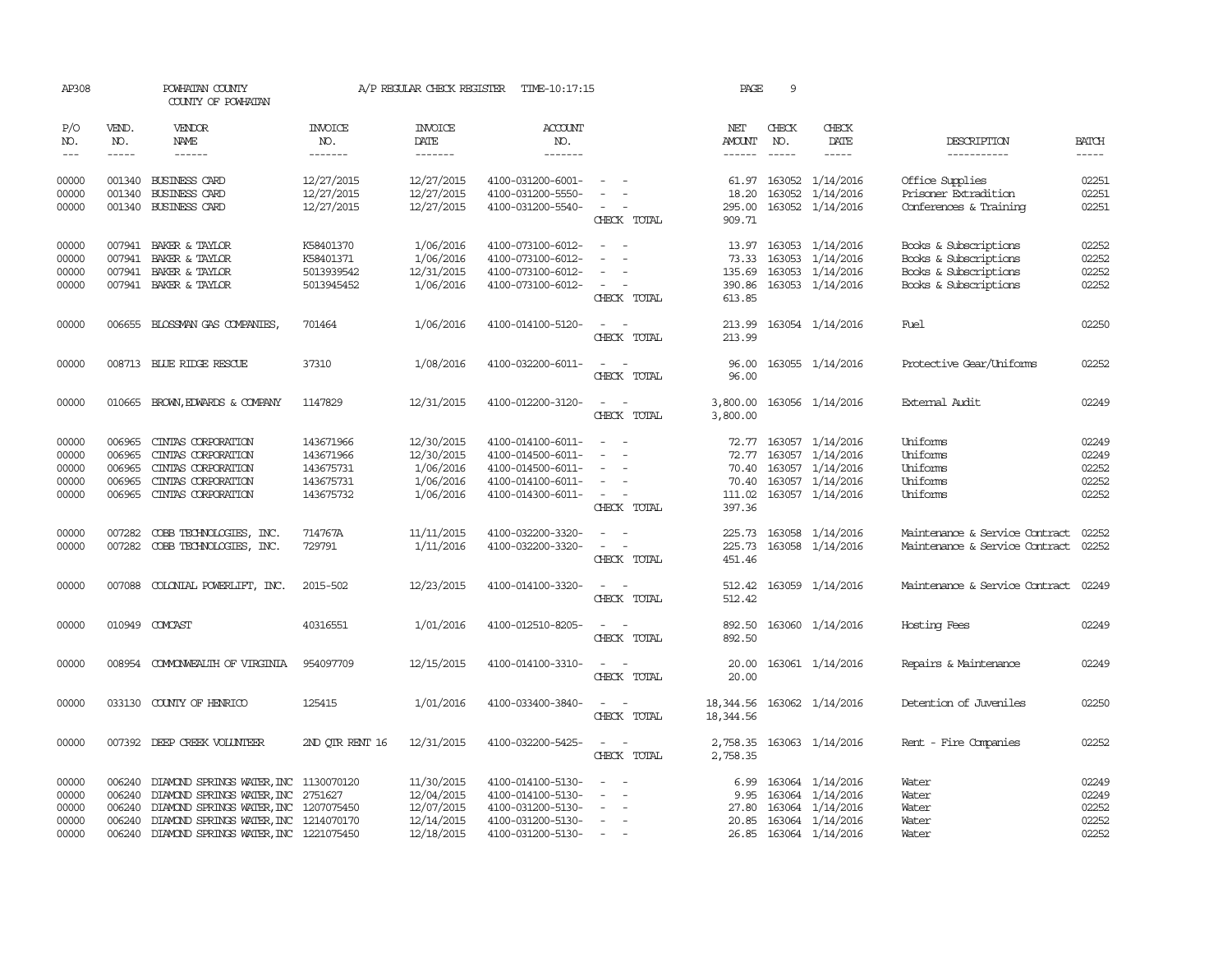| AP308                                                                |                                                                              | POWHATAN COUNTY<br>COUNTY OF POWHATAN                                                                                                                                                                                |                                                                                                                                                      | A/P REGULAR CHECK REGISTER                                                                            | TIME-10:17:15                                                                                                                                                        |                                                                                                           | PAGE                                                                                 | 10                          |                                                                                                                                                       |                                                                                                                                                                                                                |                                                                      |
|----------------------------------------------------------------------|------------------------------------------------------------------------------|----------------------------------------------------------------------------------------------------------------------------------------------------------------------------------------------------------------------|------------------------------------------------------------------------------------------------------------------------------------------------------|-------------------------------------------------------------------------------------------------------|----------------------------------------------------------------------------------------------------------------------------------------------------------------------|-----------------------------------------------------------------------------------------------------------|--------------------------------------------------------------------------------------|-----------------------------|-------------------------------------------------------------------------------------------------------------------------------------------------------|----------------------------------------------------------------------------------------------------------------------------------------------------------------------------------------------------------------|----------------------------------------------------------------------|
| P/O<br>NO.<br>$\qquad \qquad - -$                                    | VEND.<br>NO.<br>$- - - - -$                                                  | VENDOR<br>NAME<br>$- - - - - -$                                                                                                                                                                                      | <b>INVOICE</b><br>NO.<br>-------                                                                                                                     | <b>INVOICE</b><br><b>DATE</b><br>-------                                                              | <b>ACCOUNT</b><br>NO.<br>-------                                                                                                                                     |                                                                                                           | NET<br>AMOUNT                                                                        | CHECK<br>NO.<br>$- - - - -$ | CHECK<br>DATE<br>-----                                                                                                                                | DESCRIPTION<br>-----------                                                                                                                                                                                     | <b>BATCH</b><br>$- - - - -$                                          |
| 00000<br>00000                                                       | 006240                                                                       | 006240 DIAMOND SPRINGS WATER, INC 1230070170<br>DIAMOND SPRINGS WATER, INC 2763462                                                                                                                                   |                                                                                                                                                      | 12/30/2015<br>1/01/2016                                                                               | 4100-031200-5130-<br>4100-031200-5130-                                                                                                                               | $\sim$<br>CHECK TOTAL                                                                                     | 27.80<br>11.95<br>132.19                                                             |                             | 163064 1/14/2016<br>163064 1/14/2016                                                                                                                  | Water<br>Water                                                                                                                                                                                                 | 02252<br>02252                                                       |
| 00000<br>00000                                                       | 008787<br>008787 DW                                                          | <b>DMV</b>                                                                                                                                                                                                           | 15365704<br>15365705                                                                                                                                 | 12/31/2015<br>12/31/2015                                                                              | 4100-031200-6014-<br>4100-012410-3320-                                                                                                                               | $\equiv$<br>$\sim$<br>CHECK TOTAL                                                                         | 30.00<br>1,280.00<br>1,310.00                                                        |                             | 163065 1/14/2016<br>163065 1/14/2016                                                                                                                  | Other Operating Supplies<br>Maintenance & Service Contract                                                                                                                                                     | 02252<br>02252                                                       |
| 00000<br>00000<br>00000<br>00000<br>00000<br>00000<br>00000<br>00000 | 000860<br>000860<br>000860<br>000860<br>000860<br>000860<br>000860<br>000860 | DOMINION VIRGINIA POWER<br>DOMINION VIRGINIA POWER<br>DOMINION VIRGINIA POWER<br>DOMINION VIRGINIA POWER<br>DOMINION VIRGINIA POWER<br>DOMINION VIRGINIA POWER<br>DOMINION VIRGINIA POWER<br>DOMINION VIRGINIA POWER | 1221667833 1/16<br>4062035391 1/16<br>4165680929 1/16<br>6211789810 1/16<br>8009370571 1/16<br>1498464559 1/16<br>1982170001 1/16<br>776513407212/15 | 1/05/2016<br>1/05/2016<br>1/06/2016<br>1/05/2016<br>1/06/2016<br>1/05/2016<br>1/05/2016<br>12/30/2015 | 4100-031210-5110-<br>4100-031210-5110-<br>4100-031210-5110-<br>4100-031210-5110-<br>4100-031210-5110-<br>4100-014600-5110-<br>4100-014100-5110-<br>4100-014100-5110- | $\overline{\phantom{a}}$<br>$\overline{\phantom{a}}$<br>$\sim$<br>$\overline{\phantom{a}}$<br>CHECK TOTAL | 229.30<br>107.45<br>134.74<br>126.93<br>34.70<br>7.07<br>11.47<br>645.94<br>1,297.60 | 163066                      | 163066 1/14/2016<br>163066 1/14/2016<br>163066 1/14/2016<br>1/14/2016<br>163066 1/14/2016<br>163066 1/14/2016<br>163066 1/14/2016<br>163066 1/14/2016 | Electricity - Comunications H<br>Electricity - Comunications H<br>Electricity - Comunications H<br>Electricity - Comunications H<br>Electricity - Comunications H<br>Electricity<br>Electricity<br>Electricity | 02249<br>02249<br>02249<br>02249<br>02249<br>02252<br>02252<br>02252 |
| 00000                                                                |                                                                              | 011160 DUNIVAN, DAVID                                                                                                                                                                                                | BOOT ALLOWANCE                                                                                                                                       | 1/12/2016                                                                                             | 4100-034100-6011-                                                                                                                                                    | CHECK TOTAL                                                                                               | 105.27<br>105.27                                                                     |                             | 163067 1/14/2016                                                                                                                                      | Uniforms                                                                                                                                                                                                       | 02250                                                                |
| 00000<br>00000                                                       | 006842<br>006842                                                             | EAGLE FIRE INC.<br>EAGLE FIRE INC.                                                                                                                                                                                   | SRVCE092416<br>SRVCE092418                                                                                                                           | 12/18/2015<br>12/18/2015                                                                              | 4100-014100-3310-<br>4100-032220-3310-                                                                                                                               | $\equiv$<br>CHECK TOTAL                                                                                   | 378.00<br>238.00<br>616.00                                                           |                             | 163068 1/14/2016<br>163068 1/14/2016                                                                                                                  | Repairs & Maintenance<br>Repairs & Maintenance                                                                                                                                                                 | 02249<br>02249                                                       |
| 00000                                                                |                                                                              | 008201 EMERGENCY EQUIPMENT, INC. 16644                                                                                                                                                                               |                                                                                                                                                      | 12/30/2015                                                                                            | 4100-032200-6009-                                                                                                                                                    | $\equiv$<br>CHECK TOTAL                                                                                   | 933.00<br>933.00                                                                     |                             | 163069 1/14/2016                                                                                                                                      | Auto Repairs and Parts                                                                                                                                                                                         | 02249                                                                |
| 00000                                                                |                                                                              | 006074 EVIDENT, INC.                                                                                                                                                                                                 | 101620A                                                                                                                                              | 1/07/2016                                                                                             | 4100-031200-6014-                                                                                                                                                    | CHECK TOTAL                                                                                               | 177.50<br>177.50                                                                     |                             | 163070 1/14/2016                                                                                                                                      | Other Operating Supplies                                                                                                                                                                                       | 02252                                                                |
| 00000                                                                |                                                                              | 006666 FINE CREEK FIRE DEPT                                                                                                                                                                                          | 2ND QTR RENT 16                                                                                                                                      | 12/31/2015                                                                                            | 4100-032200-5425-                                                                                                                                                    | $\overline{\phantom{a}}$<br>CHECK TOTAL                                                                   | 3,278.00<br>3,278.00                                                                 |                             | 163071 1/14/2016                                                                                                                                      | Rent - Fire Companies                                                                                                                                                                                          | 02252                                                                |
| 00000                                                                |                                                                              | 000338 FIRE PROTECTION EQUIP. CO                                                                                                                                                                                     | 62924                                                                                                                                                | 12/28/2015                                                                                            | 4100-032200-6010-                                                                                                                                                    | $\equiv$<br>$\sim$<br>CHECK TOTAL                                                                         | 182.20<br>182.20                                                                     |                             | 163072 1/14/2016                                                                                                                                      | Breathing Apparatus                                                                                                                                                                                            | 02252                                                                |
| 00000                                                                |                                                                              | 006763 GREENBERG & ASSOCIATES                                                                                                                                                                                        | 2641                                                                                                                                                 | 12/31/2015                                                                                            | 4100-031200-3110-                                                                                                                                                    | $\sim$<br>$\sim$<br>CHECK TOTAL                                                                           | 360.00<br>360.00                                                                     |                             | 163073 1/14/2016                                                                                                                                      | Professional Health Services                                                                                                                                                                                   | 02252                                                                |
| 00000<br>00000<br>00000                                              | 008400<br>008400<br>008400                                                   | HEROES APPAREL, LLC<br>HEROES APPAREL, LLC<br>HEROES APPAREL, LLC                                                                                                                                                    | 1659436<br>1660980<br>1661652                                                                                                                        | 1/07/2016<br>1/07/2016<br>1/07/2016                                                                   | 4100-031200-6011-<br>4100-031200-6011-<br>4100-031200-6011-                                                                                                          | $\overline{\phantom{a}}$<br>CHECK TOTAL                                                                   | 569.50<br>381.00<br>45.00<br>995.50                                                  |                             | 163074 1/14/2016<br>163074 1/14/2016<br>163074 1/14/2016                                                                                              | Uniforms<br>Uniforms<br>Uniforms                                                                                                                                                                               | 02252<br>02252<br>02252                                              |
| 00000                                                                |                                                                              | 011149 HERTLESS BROTHERS                                                                                                                                                                                             | 8142                                                                                                                                                 | 12/29/2015                                                                                            | 4100-014100-3310-                                                                                                                                                    | $\sim$ $\sim$<br>CHECK TOTAL                                                                              | 75.00<br>75.00                                                                       |                             | 163075 1/14/2016                                                                                                                                      | Repairs & Maintenance                                                                                                                                                                                          | 02249                                                                |
| 00000<br>00000                                                       | 006626                                                                       | HUGUENOT VOLUNTEER FIRE<br>006626 HUGUENOT VOLUNTEER FIRE                                                                                                                                                            | RESCUE 2 ITEMS<br>RESCUE 2 ITEMS                                                                                                                     | 1/05/2016<br>1/05/2016                                                                                | 4100-032200-6009-<br>4100-032200-3310-                                                                                                                               | CHECK TOTAL                                                                                               | 63.82<br>149.98                                                                      |                             | 86.16 163076 1/14/2016<br>163076 1/14/2016                                                                                                            | Auto Repairs and Parts<br>Equipment Repair                                                                                                                                                                     | 02249<br>02249                                                       |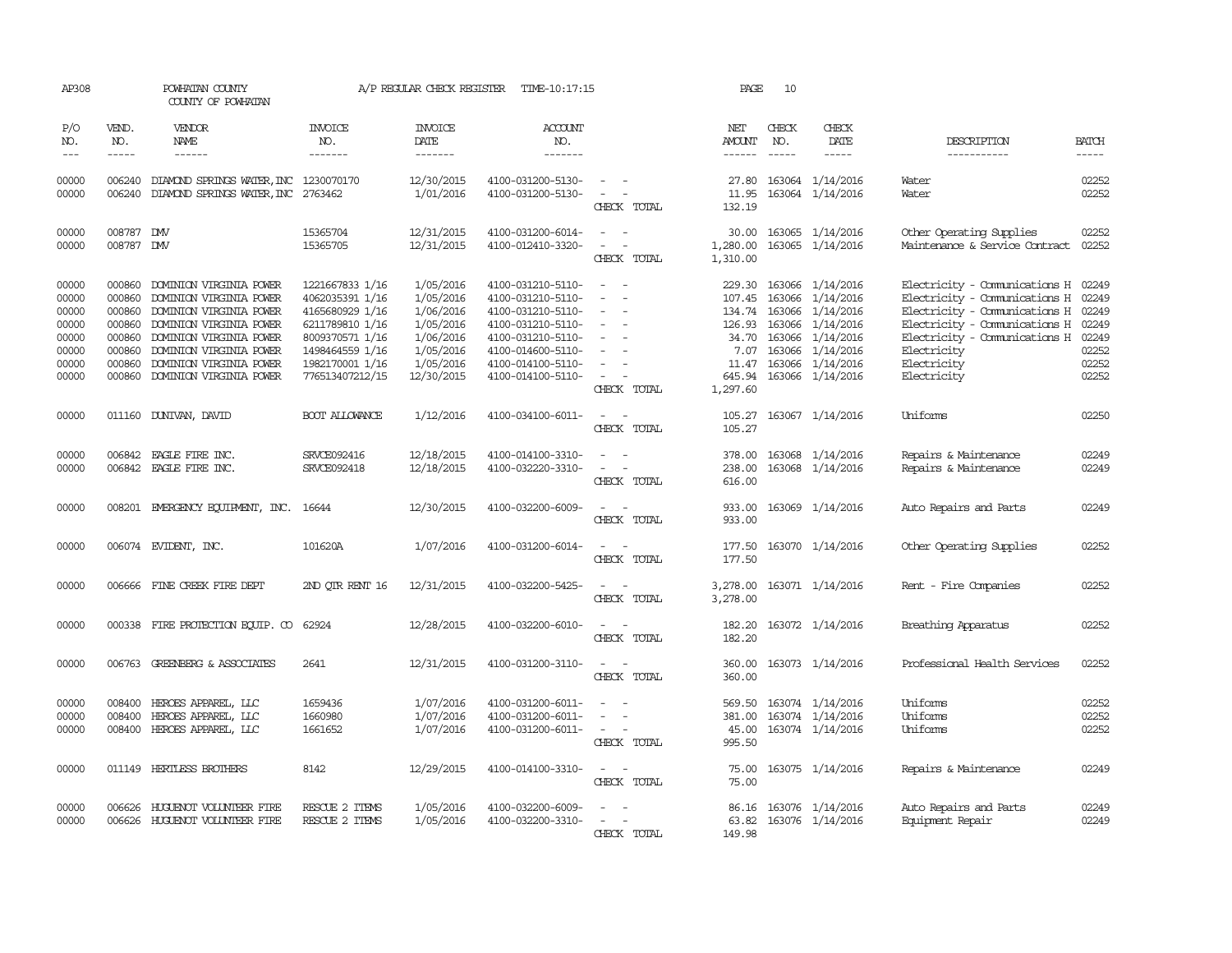| AP308                                                                                                                      |                                                                                                                                          | POWHATAN COUNTY<br>COUNTY OF POWHATAN                                                                                                                                                                                                                                                                                                                      |                                                                                             | A/P REGULAR CHECK REGISTER                                                                                                                                                                       | TIME-10:17:15                                                                                                                                                                                                                                                                                      |                                                                  | PAGE                                                                                                                                       | 11                                                                                                                   |                                                                                                                                                                                                  |                                                                                                                                                                                                                                                          |                                                                                                                            |
|----------------------------------------------------------------------------------------------------------------------------|------------------------------------------------------------------------------------------------------------------------------------------|------------------------------------------------------------------------------------------------------------------------------------------------------------------------------------------------------------------------------------------------------------------------------------------------------------------------------------------------------------|---------------------------------------------------------------------------------------------|--------------------------------------------------------------------------------------------------------------------------------------------------------------------------------------------------|----------------------------------------------------------------------------------------------------------------------------------------------------------------------------------------------------------------------------------------------------------------------------------------------------|------------------------------------------------------------------|--------------------------------------------------------------------------------------------------------------------------------------------|----------------------------------------------------------------------------------------------------------------------|--------------------------------------------------------------------------------------------------------------------------------------------------------------------------------------------------|----------------------------------------------------------------------------------------------------------------------------------------------------------------------------------------------------------------------------------------------------------|----------------------------------------------------------------------------------------------------------------------------|
| P/O<br>NO.<br>$---$                                                                                                        | VEND.<br>NO.                                                                                                                             | VENDOR<br>NAME                                                                                                                                                                                                                                                                                                                                             | <b>INVOICE</b><br>NO.<br>-------                                                            | <b>INVOICE</b><br>DATE<br>-------                                                                                                                                                                | <b>ACCOUNT</b><br>NO.<br>-------                                                                                                                                                                                                                                                                   |                                                                  | NET<br>AMOUNT<br>------                                                                                                                    | CHECK<br>NO.<br>-----                                                                                                | CHECK<br>DATE<br>-----                                                                                                                                                                           | DESCRIPTION<br>-----------                                                                                                                                                                                                                               | <b>BATCH</b><br>-----                                                                                                      |
| 00000                                                                                                                      |                                                                                                                                          | 010287 HUTCHISON, BARBARA J.                                                                                                                                                                                                                                                                                                                               | 1068105673                                                                                  | 12/18/2015                                                                                                                                                                                       | 4100-021600-6001-                                                                                                                                                                                                                                                                                  | CHECK TOTAL                                                      | 17.69<br>17.69                                                                                                                             |                                                                                                                      | 163077 1/14/2016                                                                                                                                                                                 | Office Supplies                                                                                                                                                                                                                                          | 02250                                                                                                                      |
| 00000<br>00000                                                                                                             | 010487<br>010487                                                                                                                         | IBM CORPORATION<br>IBM CORPORATION                                                                                                                                                                                                                                                                                                                         | Q5732F4<br>Q5732F4                                                                          | 1/01/2016<br>1/01/2016                                                                                                                                                                           | 4100-095101-9300-<br>4100-095101-9301-                                                                                                                                                                                                                                                             | $\equiv$<br>CHECK TOTAL                                          | 775.08<br>79.49<br>854.57                                                                                                                  |                                                                                                                      | 163078 1/14/2016<br>163078 1/14/2016                                                                                                                                                             | AS400 Lease - Principal<br>AS400 Lease - Interest                                                                                                                                                                                                        | 02249<br>02249                                                                                                             |
| 00000                                                                                                                      |                                                                                                                                          | 010755 INNOVATIVE TURF                                                                                                                                                                                                                                                                                                                                     | 2847                                                                                        | 12/31/2015                                                                                                                                                                                       | 4100-014600-3320-                                                                                                                                                                                                                                                                                  | $\overline{\phantom{a}}$<br>CHECK TOTAL                          | 1,580.95<br>1,580.95                                                                                                                       |                                                                                                                      | 163079 1/14/2016                                                                                                                                                                                 | Maintenance/Service Contracts                                                                                                                                                                                                                            | 02250                                                                                                                      |
| 00000<br>00000<br>00000<br>00000<br>00000                                                                                  | 010231<br>010231                                                                                                                         | 010231 J & K HEAVY TRUCKS &<br>J & K HEAVY TRUCKS &<br>J & K HEAVY TRUCKS &<br>010231 J & K HEAVY TRUCKS &<br>010231 J & K HEAVY TRUCKS &                                                                                                                                                                                                                  | 5684<br>5685<br>5686<br>5688<br>5752                                                        | 12/17/2015<br>12/17/2015<br>12/17/2015<br>12/17/2015<br>1/05/2016                                                                                                                                | 4100-032200-6009-<br>4100-032200-6009-<br>4100-032200-6009-<br>4100-032200-6009-<br>4100-032200-6009-                                                                                                                                                                                              | $\equiv$<br>CHECK TOTAL                                          | 51.00<br>51.00<br>16.00<br>16.00<br>603.17<br>737.17                                                                                       | 163080<br>163080<br>163080<br>163080                                                                                 | 1/14/2016<br>1/14/2016<br>1/14/2016<br>1/14/2016<br>163080 1/14/2016                                                                                                                             | Auto Repairs and Parts<br>Auto Repairs and Parts<br>Auto Repairs and Parts<br>Auto Repairs and Parts<br>Auto Repairs and Parts                                                                                                                           | 02249<br>02249<br>02249<br>02249<br>02252                                                                                  |
| 00000<br>00000                                                                                                             | 000120<br>000120                                                                                                                         | <b>JAMES RIVER AIR</b><br><b>JAMES RIVER AIR</b>                                                                                                                                                                                                                                                                                                           | J34826<br>S63266                                                                            | 12/18/2015<br>12/30/2015                                                                                                                                                                         | 4100-014100-3308-<br>4100-014100-3308-                                                                                                                                                                                                                                                             | CHECK TOTAL                                                      | 16,233.00<br>301.00<br>16,534.00                                                                                                           |                                                                                                                      | 163081 1/14/2016<br>163081 1/14/2016                                                                                                                                                             | HVAC Service and Repairs<br>HVAC Service and Repairs                                                                                                                                                                                                     | 02249<br>02249                                                                                                             |
| 00000<br>00000<br>00000<br>00000<br>00000<br>00000<br>00000<br>00000<br>00000<br>00000<br>00000<br>00000<br>00000<br>00000 | 008381<br>008381<br>008381<br>008381<br>008381<br>008381<br>008381<br>008381<br>008381<br>008381<br>008381<br>008381<br>008381<br>008381 | JAMES RIVER PETROLEUM<br>JAMES RIVER PEIROLEUM<br>JAMES RIVER PEIROLEUM<br>JAMES RIVER PETROLEUM<br>JAMES RIVER PEIROLEUM<br>JAMES RIVER PETROLEUM<br>JAMES RIVER PETROLEUM<br>JAMES RIVER PETROLEUM<br>JAMES RIVER PETROLEUM<br>JAMES RIVER PETROLEUM<br>JAMES RIVER PETROLEUM<br>JAMES RIVER PETROLEUM<br>JAMES RIVER PETROLEUM<br>JAMES RIVER PETROLEUM | 82<br>82<br>82A<br>82A<br>82A<br>82B<br>82C<br>82C<br>82E<br>82F<br>82G<br>82H<br>82I<br>83 | 11/30/2015<br>11/30/2015<br>11/30/2015<br>11/30/2015<br>11/30/2015<br>11/30/2015<br>11/30/2015<br>11/30/2015<br>11/30/2015<br>11/30/2015<br>11/30/2015<br>11/30/2015<br>11/30/2015<br>12/31/2015 | 4100-035100-6008-<br>4100-031200-6008-<br>4100-032200-6008-<br>4100-032200-6008-<br>4100-032200-6008-<br>4100-032200-6008-<br>4100-014100-6008-<br>4100-014500-6008-<br>4100-034100-6008-<br>4100-012510-6008-<br>4100-081100-6008-<br>4100-083500-6008-<br>4100-014300-6008-<br>4100-035100-6008- | $\equiv$<br>$\overline{\phantom{a}}$<br>$\overline{\phantom{a}}$ | 518.27<br>5,621.67<br>2,217.54<br>1,138.13<br>316.69<br>89.06<br>230.60<br>385.48<br>213.71<br>29.42<br>197.21<br>45.52<br>53.79<br>606.54 | 163082<br>163082<br>163082<br>163082<br>163082<br>163082<br>163082<br>163082<br>163082<br>163082<br>163082<br>163082 | 163082 1/14/2016<br>1/14/2016<br>1/14/2016<br>1/14/2016<br>1/14/2016<br>1/14/2016<br>1/14/2016<br>1/14/2016<br>1/14/2016<br>1/14/2016<br>1/14/2016<br>1/14/2016<br>1/14/2016<br>163082 1/14/2016 | Gas/Grease/Oil<br>Gas/Grease/Oil<br>Gas/Grease/Oil<br>Gas/Grease/Oil<br>Gas/Grease/0il<br>Gas/Grease/Oil<br>Gas/Grease/Oil<br>Gas/Grease/Oil<br>Gas/Grease/Oil<br>Gas/Grease/Oil<br>Gas/Grease/Oil<br>Gas/Grease/Oil<br>Gas/Grease/Oil<br>Gas/Grease/Oil | 02252<br>02252<br>02252<br>02252<br>02252<br>02252<br>02252<br>02252<br>02252<br>02252<br>02252<br>02252<br>02252<br>02252 |
| 00000                                                                                                                      | 008381                                                                                                                                   | JAMES RIVER PETROLEUM                                                                                                                                                                                                                                                                                                                                      | 83                                                                                          | 12/31/2015                                                                                                                                                                                       | 4100-031200-6008-                                                                                                                                                                                                                                                                                  | $\equiv$<br>CHECK TOTAL                                          | 5,897.20<br>17,560.83                                                                                                                      |                                                                                                                      | 163082 1/14/2016                                                                                                                                                                                 | Gas/Grease/Oil                                                                                                                                                                                                                                           | 02252                                                                                                                      |
| 00000<br>00000<br>00000<br>00000<br>00000<br>00000<br>00000<br>00000<br>00000<br>00000                                     | 008381<br>008381<br>008381<br>008381<br>008381<br>008381<br>008381<br>008381<br>008381                                                   | JAMES RIVER PETROLEUM<br>JAMES RIVER PETROLEUM<br>JAMES RIVER PETROLEUM<br>JAMES RIVER PETROLEUM<br>JAMES RIVER PETROLEUM<br>JAMES RIVER PETROLEUM<br>JAMES RIVER PETROLEUM<br>JAMES RIVER PETROLEUM<br>JAMES RIVER PETROLEUM<br>008381 JAMES RIVER PETROLEUM                                                                                              | 83A<br>83A<br>83A<br>83B<br>83C<br>83C<br>83E<br>83F<br>83G<br>83I                          | 12/31/2015<br>12/31/2015<br>12/31/2015<br>12/31/2015<br>12/31/2015<br>12/31/2015<br>12/31/2015<br>12/31/2015<br>12/31/2015<br>12/31/2015                                                         | 4100-032200-6008-<br>4100-032200-6008-<br>4100-032200-6008-<br>4100-032200-6008-<br>4100-014100-6008-<br>4100-014500-6008-<br>4100-034100-6008-<br>4100-012510-6008-<br>4100-081100-6008-<br>4100-014300-6008-                                                                                     | $\equiv$<br>$\sim$<br>CHECK TOTAL                                | 2,167.28<br>1,166.85<br>335.77<br>102.18<br>204.00<br>450.45<br>206.35<br>22.27<br>233.99<br>58.07<br>4,947.21                             | 163083<br>163083<br>163083<br>163083<br>163083<br>163083<br>163083<br>163083<br>163083                               | 1/14/2016<br>1/14/2016<br>1/14/2016<br>1/14/2016<br>1/14/2016<br>1/14/2016<br>1/14/2016<br>1/14/2016<br>1/14/2016<br>163083 1/14/2016                                                            | Gas/Grease/Oil<br>Gas/Grease/Oil<br>Gas/Grease/Oil<br>Gas/Grease/Oil<br>Gas/Grease/Oil<br>Gas/Grease/Oil<br>Gas/Grease/Oil<br>Gas/Grease/Oil<br>Gas/Grease/Oil<br>Gas/Grease/Oil                                                                         | 02252<br>02252<br>02252<br>02252<br>02252<br>02252<br>02252<br>02252<br>02252<br>02252                                     |
| 00000                                                                                                                      |                                                                                                                                          | 010771 LAND AND COATES, INC.                                                                                                                                                                                                                                                                                                                               | 640296                                                                                      | 12/21/2015                                                                                                                                                                                       | 4100-032200-6009-                                                                                                                                                                                                                                                                                  | CHECK TOTAL                                                      | 37.50<br>37.50                                                                                                                             |                                                                                                                      | 163084 1/14/2016                                                                                                                                                                                 | Auto Repairs and Parts                                                                                                                                                                                                                                   | 02252                                                                                                                      |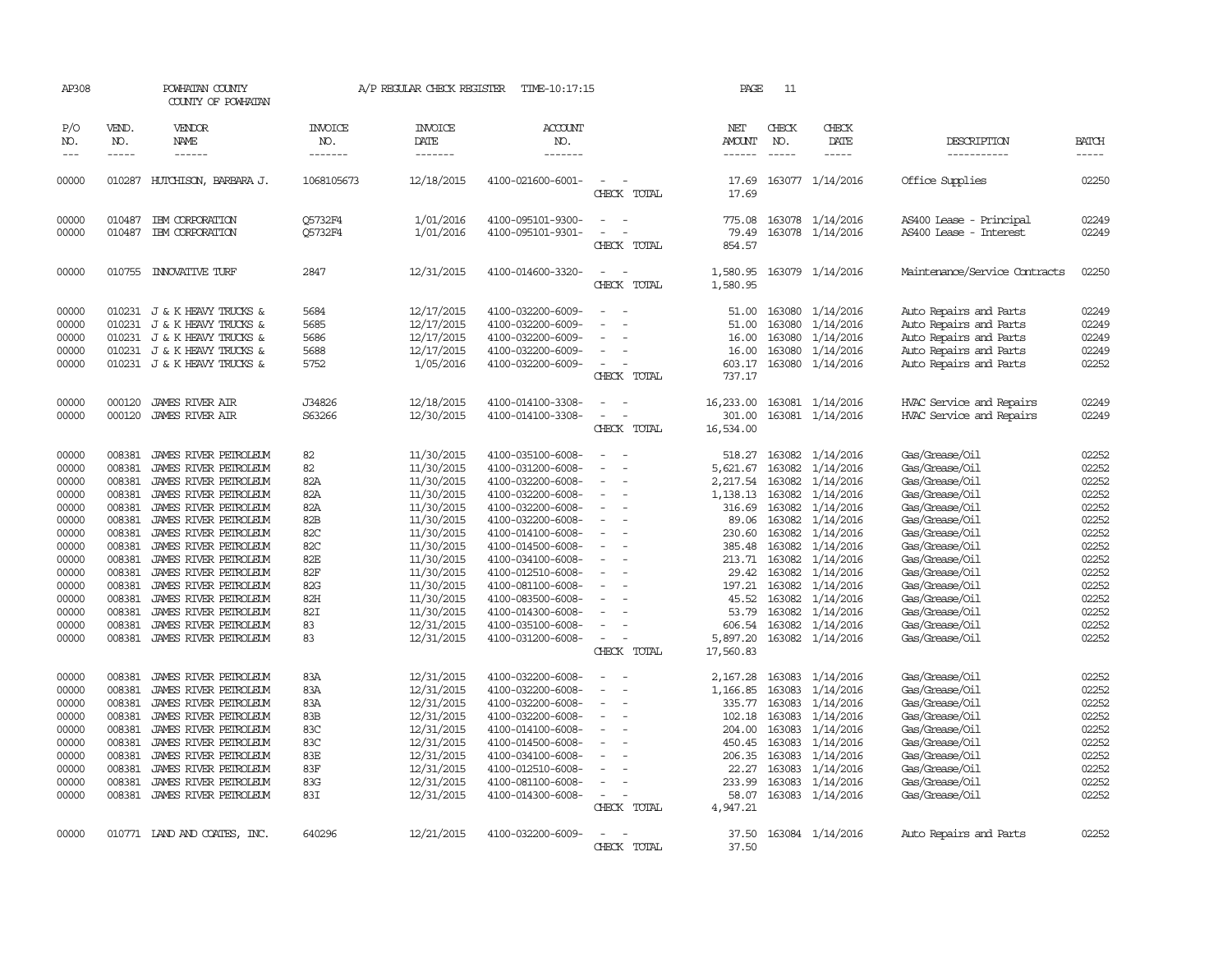| AP308                                                       |                                                                    | POWHATAN COUNTY<br>COUNTY OF POWHATAN                                                                                                                                                     |                                                                    | A/P REGULAR CHECK REGISTER                                                                    | TIME-10:17:15                                                                                                                                   |                                                | PAGE                                                                 | 12                            |                                                                                                                                   |                                                                                                                                                                          |                                                             |
|-------------------------------------------------------------|--------------------------------------------------------------------|-------------------------------------------------------------------------------------------------------------------------------------------------------------------------------------------|--------------------------------------------------------------------|-----------------------------------------------------------------------------------------------|-------------------------------------------------------------------------------------------------------------------------------------------------|------------------------------------------------|----------------------------------------------------------------------|-------------------------------|-----------------------------------------------------------------------------------------------------------------------------------|--------------------------------------------------------------------------------------------------------------------------------------------------------------------------|-------------------------------------------------------------|
| P/O<br>NO.<br>$---$                                         | VEND.<br>NO.<br>$- - - - -$                                        | <b>VENDOR</b><br>NAME<br>$- - - - - -$                                                                                                                                                    | <b>INVOICE</b><br>NO.<br>-------                                   | <b>INVOICE</b><br><b>DATE</b><br>-------                                                      | <b>ACCOUNT</b><br>NO.<br>-------                                                                                                                |                                                | NET<br><b>AMOUNT</b><br>------                                       | CHECK<br>NO.<br>$\frac{1}{2}$ | CHECK<br>DATE<br>$- - - - -$                                                                                                      | DESCRIPTION<br>-----------                                                                                                                                               | <b>BATCH</b><br>-----                                       |
| 00000                                                       |                                                                    | 000166 LUCK STONE CORP.                                                                                                                                                                   | 100479620                                                          | 12/21/2015                                                                                    | 4100-014500-3190-                                                                                                                               | $\sim$<br>CHECK TOTAL                          | 28.46<br>28.46                                                       |                               | 163085 1/14/2016                                                                                                                  | Grounds Maintenance                                                                                                                                                      | 02250                                                       |
| 00000                                                       |                                                                    | 006672 MACON FIRE DEPARTMENT                                                                                                                                                              | 2ND OTR RENT 16                                                    | 12/31/2015                                                                                    | 4100-032200-5425-                                                                                                                               | $\sim$<br>CHECK TOTAL                          | 2,492.00<br>2,492.00                                                 |                               | 163086 1/14/2016                                                                                                                  | Rent - Fire Companies                                                                                                                                                    | 02252                                                       |
| 00000                                                       |                                                                    | 009552 MANSFIELD OIL COMPANY                                                                                                                                                              | 133482                                                             | 1/04/2016                                                                                     | 4100-032200-5120-                                                                                                                               | $\equiv$<br>CHECK TOTAL                        | 188.45<br>188.45                                                     |                               | 163087 1/14/2016                                                                                                                  | Apparatus Fuel                                                                                                                                                           | 02249                                                       |
| 00000                                                       |                                                                    | 008885 MARTIN, PEGGY                                                                                                                                                                      | WALMART 1/8/16                                                     | 1/08/2016                                                                                     | 4100-073100-6001-                                                                                                                               | $\sim$ $-$<br>CHECK TOTAL                      | 50.21<br>50.21                                                       |                               | 163088 1/14/2016                                                                                                                  | Office Supplies                                                                                                                                                          | 02252                                                       |
| 00000<br>00000                                              |                                                                    | 010924 MITCHELL PEST<br>010924 MITCHELL PEST                                                                                                                                              | 93809<br>93810                                                     | 12/16/2015<br>12/16/2015                                                                      | 4100-014100-3320-<br>4100-014100-3320-                                                                                                          | $\sim$<br>$\sim$<br>CHECK TOTAL                | 100.00<br>100.00<br>200.00                                           | 163089                        | 163089 1/14/2016<br>1/14/2016                                                                                                     | Maintenance & Service Contract<br>Maintenance & Service Contract                                                                                                         | 02250<br>02250                                              |
| 00000                                                       |                                                                    | 007136 MOORE, JASON                                                                                                                                                                       | 6999223                                                            | 12/22/2015                                                                                    | 4100-021200-3150-                                                                                                                               | $\overline{\phantom{a}}$<br>CHECK TOTAL        | 137.40<br>137.40                                                     |                               | 163090 1/14/2016                                                                                                                  | Outside Counsel                                                                                                                                                          | 02249                                                       |
| 00000<br>00000                                              | 010646<br>010646                                                   | MURRAY AUTOMOTTVE<br>MURRAY AUTOMOTTVE                                                                                                                                                    | 17379<br>17381                                                     | 12/30/2015<br>1/05/2016                                                                       | 4100-032200-6009-<br>4100-032200-6009-                                                                                                          | $\equiv$<br>CHECK TOTAL                        | 501.63<br>656.94<br>1,158.57                                         |                               | 163091 1/14/2016<br>163091 1/14/2016                                                                                              | Auto Repairs and Parts<br>Auto Repairs and Parts                                                                                                                         | 02249<br>02249                                              |
| 00000                                                       |                                                                    | 007297 NAFECO, INC.                                                                                                                                                                       | 805490                                                             | 12/16/2015                                                                                    | 4100-032200-6009-                                                                                                                               | $\sim$<br>CHECK TOTAL                          | 157.40<br>157.40                                                     |                               | 163092 1/14/2016                                                                                                                  | Auto Repairs and Parts                                                                                                                                                   | 02249                                                       |
| 00000<br>00000                                              | 000375                                                             | PIEDMONT REGIONAL JAIL<br>000375 PIEDMONT REGIONAL JAIL                                                                                                                                   | 2661<br>2666                                                       | 11/30/2015<br>12/31/2015                                                                      | 4100-033400-3845-<br>4100-033400-3841-                                                                                                          | $\sim$ $\sim$<br>$\sim$ $ \sim$<br>CHECK TOTAL | 3,420.49<br>31,360.00<br>34,780.49                                   |                               | 163093 1/14/2016<br>163093 1/14/2016                                                                                              | Detention of Adults - Health C<br>Detention of Adults                                                                                                                    | 02252<br>02252                                              |
| 00000<br>00000<br>00000<br>00000<br>00000<br>00000<br>00000 | 001250<br>001250<br>001250<br>001250<br>001250<br>001250<br>001250 | POWHATAN AUTO & TRACTOR<br>POWHATAN AUTO & TRACTOR<br>POWHATAN AUTO & TRACTOR<br>POWHATAN AUTO & TRACTOR<br>POWHATAN AUTO & TRACTOR<br>POWHATAN AUTO & TRACTOR<br>POWHATAN AUTO & TRACTOR | 378290<br>379342<br>379374<br>380539<br>380661<br>380780<br>381613 | 12/08/2015<br>12/17/2015<br>12/17/2015<br>12/29/2015<br>12/30/2015<br>12/31/2015<br>1/08/2016 | 4100-014100-6009-<br>4100-032200-6009-<br>4100-032200-6009-<br>4100-031200-6009-<br>4100-032200-6009-<br>4100-032200-6009-<br>4100-031200-6009- | $\sim$<br>$\equiv$<br>$\sim$<br>CHECK TOTAL    | 11.49<br>26.64<br>9.49<br>32.34<br>66.32<br>35.97<br>25.98<br>208.23 | 163094                        | 163094 1/14/2016<br>163094 1/14/2016<br>163094 1/14/2016<br>1/14/2016<br>163094 1/14/2016<br>163094 1/14/2016<br>163094 1/14/2016 | Auto Parts & Repairs<br>Auto Repairs and Parts<br>Auto Repairs and Parts<br>Auto Parts/Repairs<br>Auto Repairs and Parts<br>Auto Repairs and Parts<br>Auto Parts/Repairs | 02250<br>02252<br>02252<br>02252<br>02252<br>02252<br>02252 |
| 00000<br>00000                                              | 006914                                                             | POWHATAN AUTO REPAIR<br>006914 POWHATAN AUTO REPAIR                                                                                                                                       | 762<br>764                                                         | 1/04/2016<br>1/06/2016                                                                        | 4100-012510-6009-<br>4100-031200-6009-                                                                                                          | $\equiv$<br>CHECK TOTAL                        | 282.70<br>565.01<br>847.71                                           |                               | 163095 1/14/2016<br>163095 1/14/2016                                                                                              | Auto Parts / Auto Repair<br>Auto Parts/Repairs                                                                                                                           | 02249<br>02252                                              |
| 00000                                                       | 009612                                                             | POWHATAN COLLISION AND                                                                                                                                                                    | 1202678                                                            | 12/22/2015                                                                                    | 4100-014400-6009-                                                                                                                               | CHECK TOTAL                                    | 122,40<br>122.40                                                     |                               | 163096 1/14/2016                                                                                                                  | Auto Parts & Repairs                                                                                                                                                     | 02249                                                       |
| 00000<br>00000<br>00000                                     | 006765<br>006765                                                   | POWHATAN VOLUNTEER RESCUE<br>POWHATAN VOLUNTEER RESCUE<br>006765 POWHATAN VOLUNTEER RESCUE 2ND QTR RENT 16                                                                                | 484713<br>2ND OTR RENT 16                                          | 9/29/2015<br>12/31/2015<br>12/31/2015                                                         | 4100-032200-6016-<br>4100-032200-5425-<br>4100-035500-5816-                                                                                     | CHECK TOTAL                                    | 282.85<br>4,300.50<br>574.50<br>5,157.85                             |                               | 163097 1/14/2016<br>163097 1/14/2016<br>163097 1/14/2016                                                                          | <b>JET</b> Program<br>Rent - Fire Companies<br>Rent - Shelters                                                                                                           | 02249<br>02252<br>02252                                     |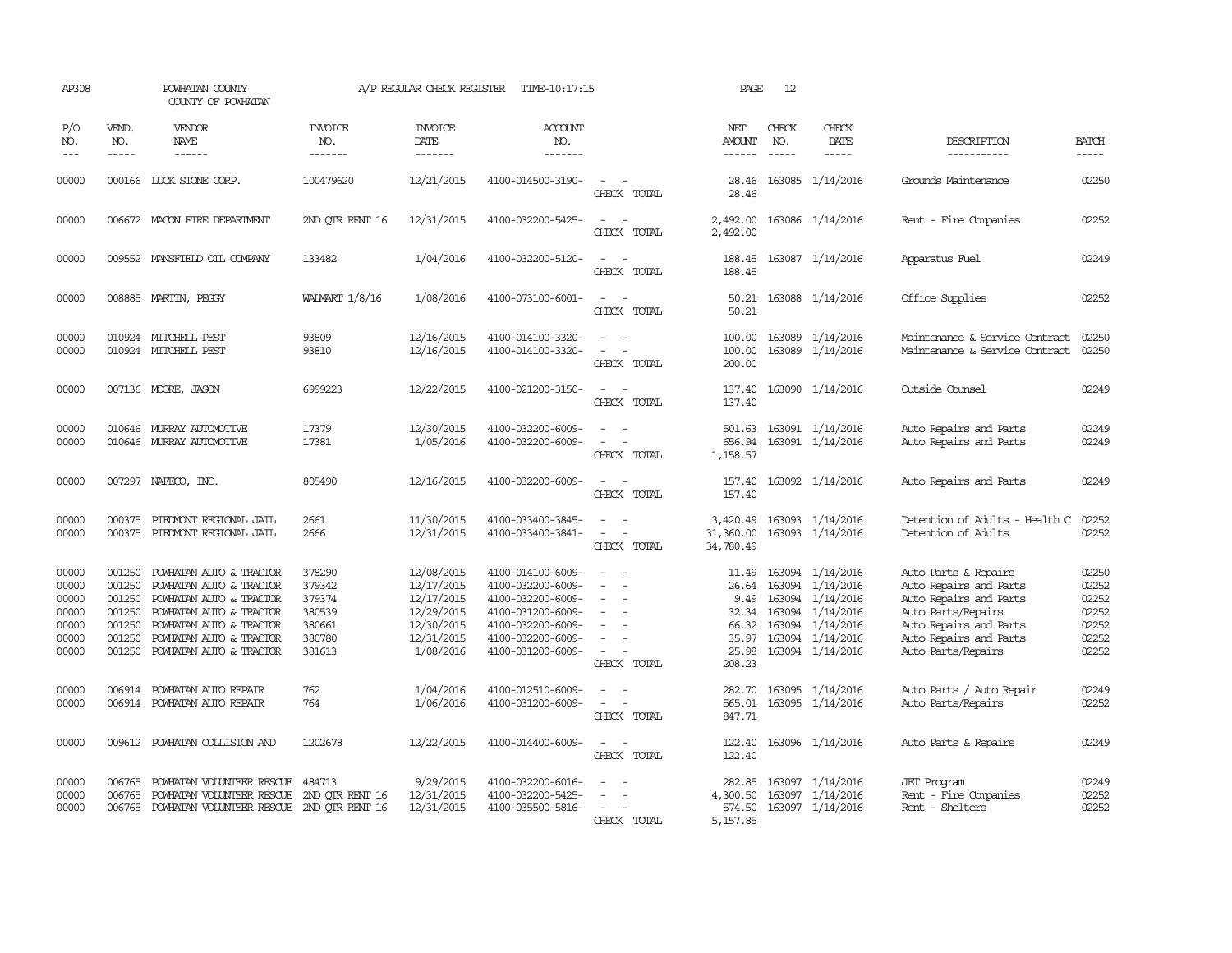| AP308                                                                                  |                             | POWHATAN COUNTY<br>COUNTY OF POWHATAN                                                                                                                                                                                                                                                                                                                 |                                                                                        | A/P REGULAR CHECK REGISTER                                                                                                              | TIME-10:17:15                                                                                                                                                                                                  |                                                                                                                                               | PAGE                                                                         | -13                                                                                                 |                                                                                                                                       |                                                                                                                                                                                                                                    |                                                                                        |
|----------------------------------------------------------------------------------------|-----------------------------|-------------------------------------------------------------------------------------------------------------------------------------------------------------------------------------------------------------------------------------------------------------------------------------------------------------------------------------------------------|----------------------------------------------------------------------------------------|-----------------------------------------------------------------------------------------------------------------------------------------|----------------------------------------------------------------------------------------------------------------------------------------------------------------------------------------------------------------|-----------------------------------------------------------------------------------------------------------------------------------------------|------------------------------------------------------------------------------|-----------------------------------------------------------------------------------------------------|---------------------------------------------------------------------------------------------------------------------------------------|------------------------------------------------------------------------------------------------------------------------------------------------------------------------------------------------------------------------------------|----------------------------------------------------------------------------------------|
| P/O<br>NO.<br>$---$                                                                    | VEND.<br>NO.<br>$- - - - -$ | VENDOR<br>NAME<br>$- - - - - -$                                                                                                                                                                                                                                                                                                                       | INVOICE<br>NO.<br>-------                                                              | <b>INVOICE</b><br>DATE<br>-------                                                                                                       | <b>ACCOUNT</b><br>NO.<br>-------                                                                                                                                                                               |                                                                                                                                               | NET<br>AMOUNT<br>$- - - - - -$                                               | CHECK<br>NO.<br>$\frac{1}{2}$                                                                       | CHECK<br>DATE<br>$- - - - -$                                                                                                          | DESCRIPTION<br>-----------                                                                                                                                                                                                         | <b>BATCH</b><br>$- - - - -$                                                            |
| 00000                                                                                  |                             | 010777 PRESEARCH BACKGROUND                                                                                                                                                                                                                                                                                                                           | 56921-85                                                                               | 1/01/2016                                                                                                                               | 4100-083500-7002-                                                                                                                                                                                              | $\sim$<br>$\sim$<br>CHECK TOTAL                                                                                                               | 298.50<br>298.50                                                             |                                                                                                     | 163098 1/14/2016                                                                                                                      | Criminal History/Background Ch 02252                                                                                                                                                                                               |                                                                                        |
| 00000<br>00000<br>00000<br>00000<br>00000<br>00000                                     | 006474                      | 006474 PROGRESSIVE AUTO WORKS<br>PROGRESSIVE AUIO WORKS<br>006474 PROGRESSIVE AUTO WORKS<br>006474 PROGRESSIVE AUTO WORKS<br>006474 PROGRESSIVE AUTO WORKS<br>006474 PROGRESSIVE AUTO WORKS                                                                                                                                                           | 29882<br>29911<br>29927<br>29937<br>29951<br>29964                                     | 12/31/2015<br>1/06/2016<br>1/08/2016<br>1/07/2016<br>1/08/2016<br>1/11/2016                                                             | 4100-031200-6008-<br>4100-035100-6009-<br>4100-031200-6009-<br>4100-035100-6009-<br>4100-035100-6009-<br>4100-031200-6009-                                                                                     | $\sim$<br>$\sim$<br>$\overline{\phantom{a}}$<br>CHECK TOTAL                                                                                   | 658.42<br>687.31<br>18.32<br>91.63<br>1,714.97                               | 55.14 163099<br>163099<br>163099<br>163099<br>204.15 163099                                         | 1/14/2016<br>1/14/2016<br>1/14/2016<br>1/14/2016<br>1/14/2016<br>163099 1/14/2016                                                     | Gas/Grease/Oil<br>Auto Parts/Repairs<br>Auto Parts/Repairs<br>Auto Parts/Repairs<br>Auto Parts/Repairs<br>Auto Parts/Repairs                                                                                                       | 02252<br>02252<br>02252<br>02252<br>02252<br>02252                                     |
| 00000<br>00000<br>00000<br>00000<br>00000<br>00000<br>00000<br>00000<br>00000<br>00000 | 000620<br>000620<br>000620  | 000620 R. C. GOODWYN & SONS, INC<br>R. C. GOODWYN & SONS, INC<br>R. C. GOODWYN & SONS, INC<br>000620 R.C. GOODWYN & SONS, INC<br>000620 R. C. GOODWYN & SONS, INC<br>000620 R. C. GOODWYN & SONS, INC<br>R. C. GOODWYN & SONS, INC<br>000620 R.C. GOODWYN & SONS, INC<br>000620 R. C. GOODWYN & SONS, INC<br>000620 R. C. GOODWYN & SONS, INC 0684161 | 700099<br>699737<br>699837<br>699921<br>700021<br>700139<br>700215<br>700374<br>700931 | 12/19/2015<br>12/16/2015<br>12/17/2015<br>12/18/2015<br>12/18/2015<br>12/21/2015<br>12/21/2015<br>12/22/2015<br>12/31/2015<br>1/12/2016 | 4100-032200-3310-<br>4100-014100-3310-<br>4100-014500-3190-<br>4100-014100-6004-<br>4100-014500-3190-<br>4100-014500-3190-<br>4100-014500-3190-<br>4100-032210-3310-<br>4100-014100-3310-<br>4100-032200-3310- | $\overline{\phantom{a}}$<br>$\equiv$<br>$\overline{\phantom{a}}$<br>$\equiv$<br>$\equiv$<br>$\sim$<br>$\overline{\phantom{a}}$<br>CHECK TOTAL | 24.99<br>27.98<br>5.99<br>35.99<br>2.38<br>52.99<br>11.58<br>39.99<br>337.86 | 163100<br>163100<br>110.14 163100<br>163100<br>163100<br>25.83 163100<br>163100<br>163100<br>163100 | 1/14/2016<br>1/14/2016<br>1/14/2016<br>1/14/2016<br>1/14/2016<br>1/14/2016<br>1/14/2016<br>1/14/2016<br>1/14/2016<br>163100 1/14/2016 | Equipment Repair<br>Repairs & Maintenance<br>Grounds Maintenance<br>Tools and Equipment<br>Grounds Maintenance<br>Grounds Maintenance<br>Grounds Maintenance<br>Repairs & Maintenance<br>Repairs & Maintenance<br>Equipment Repair | 02249<br>02250<br>02250<br>02250<br>02250<br>02250<br>02250<br>02250<br>02250<br>02252 |
| 00000<br>00000                                                                         |                             | 000620 R. C. GOODWYN & SONS, INC<br>000620 R. C. GOODWYN & SONS, INC 701648                                                                                                                                                                                                                                                                           | 700991                                                                                 | 12/31/2015<br>1/07/2016                                                                                                                 | 4100-032200-3310-<br>4100-035100-3310-                                                                                                                                                                         | $\sim$<br>$\equiv$<br>$\sim$<br>CHECK TOTAL                                                                                                   | 13.97<br>2.00<br>15.97                                                       |                                                                                                     | 163101 1/14/2016<br>163101 1/14/2016                                                                                                  | Equipment Repair<br>Repairs & Maintenance                                                                                                                                                                                          | 02252<br>02252                                                                         |
| 00000                                                                                  | 006466                      | RADIO COMMUNICATION OF VA 800005217-1                                                                                                                                                                                                                                                                                                                 |                                                                                        | 1/08/2016                                                                                                                               | 4100-032200-6009-                                                                                                                                                                                              | CHECK TOTAL                                                                                                                                   | 30.00<br>30.00                                                               |                                                                                                     | 163102 1/14/2016                                                                                                                      | Auto Repairs and Parts                                                                                                                                                                                                             | 02252                                                                                  |
| 00000                                                                                  | 007975                      | REMOVAL SERVICES OF VA                                                                                                                                                                                                                                                                                                                                | DEC-15                                                                                 | 1/01/2016                                                                                                                               | 4100-035300-3110-                                                                                                                                                                                              | $\overline{\phantom{a}}$<br>CHECK TOTAL                                                                                                       | 79.00<br>79.00                                                               |                                                                                                     | 163103 1/14/2016                                                                                                                      | Professional Health Services                                                                                                                                                                                                       | 02252                                                                                  |
| 00000                                                                                  | 009037                      | REYNOLDS LIGHTING SUPPLY                                                                                                                                                                                                                                                                                                                              | 114066                                                                                 | 12/23/2015                                                                                                                              | 4100-014100-3310-                                                                                                                                                                                              | $\overline{\phantom{a}}$<br>$\overline{\phantom{a}}$<br>CHECK TOTAL                                                                           | 95.60<br>95.60                                                               |                                                                                                     | 163104 1/14/2016                                                                                                                      | Repairs & Maintenance                                                                                                                                                                                                              | 02249                                                                                  |
| 00000<br>00000                                                                         | 007062                      | RUTHERFORD JANITOR SUPPLY 913765<br>007062 RUIHERFORD JANITOR SUPPLY                                                                                                                                                                                                                                                                                  | 913912                                                                                 | 1/07/2016<br>1/07/2016                                                                                                                  | 4100-032220-6005-<br>4100-032210-6005-                                                                                                                                                                         | $\sim$<br>$\sim$<br>$\sim$<br>$\overline{\phantom{a}}$<br>CHECK TOTAL                                                                         | 159.85<br>118.08<br>277.93                                                   |                                                                                                     | 163105 1/14/2016<br>163105 1/14/2016                                                                                                  | Cleaning Supplies<br>Cleaning Supplies                                                                                                                                                                                             | 02250<br>02250                                                                         |
| 00000<br>00000                                                                         | 008097<br>008097            | SIGNS@WORK, INC.<br>SIGNS@WORK, INC.                                                                                                                                                                                                                                                                                                                  | 3195<br>3196                                                                           | 12/17/2015<br>12/17/2015                                                                                                                | 4100-032200-8107-<br>4100-032200-8107-                                                                                                                                                                         | $\sim$<br>$\sim$<br>$\overline{\phantom{a}}$<br>CHECK TOTAL                                                                                   | 900.00<br>900.00<br>1,800.00                                                 | 163106                                                                                              | 163106 1/14/2016<br>1/14/2016                                                                                                         | Capital Outlay<br>Capital Outlay                                                                                                                                                                                                   | 02249<br>02249                                                                         |
| 00000                                                                                  | 001320                      | SOUTHERN POLICE                                                                                                                                                                                                                                                                                                                                       | 183316                                                                                 | 1/05/2016                                                                                                                               | 4100-031200-6011-                                                                                                                                                                                              | $\overline{\phantom{a}}$<br>CHECK TOTAL                                                                                                       | 53.98<br>53.98                                                               |                                                                                                     | 163107 1/14/2016                                                                                                                      | Uniforms                                                                                                                                                                                                                           | 02252                                                                                  |
| 00000                                                                                  |                             | 007937 SPRINT                                                                                                                                                                                                                                                                                                                                         | 678582480 12/15                                                                        | 12/31/2015                                                                                                                              | 4100-031200-5240-                                                                                                                                                                                              | CHECK TOTAL                                                                                                                                   | 54.42                                                                        |                                                                                                     | 54.42 163108 1/14/2016                                                                                                                | Long Distance                                                                                                                                                                                                                      | 02252                                                                                  |
| 00000                                                                                  |                             | 001940 STANDBY SYSTEMS, INC.                                                                                                                                                                                                                                                                                                                          | 12152842                                                                               | 12/31/2015                                                                                                                              | 4100-014100-3310-                                                                                                                                                                                              | $\overline{\phantom{a}}$<br>CHECK<br>TOTAL                                                                                                    | 113.63                                                                       |                                                                                                     | 113.63 163109 1/14/2016                                                                                                               | Repairs & Maintenance                                                                                                                                                                                                              | 02250                                                                                  |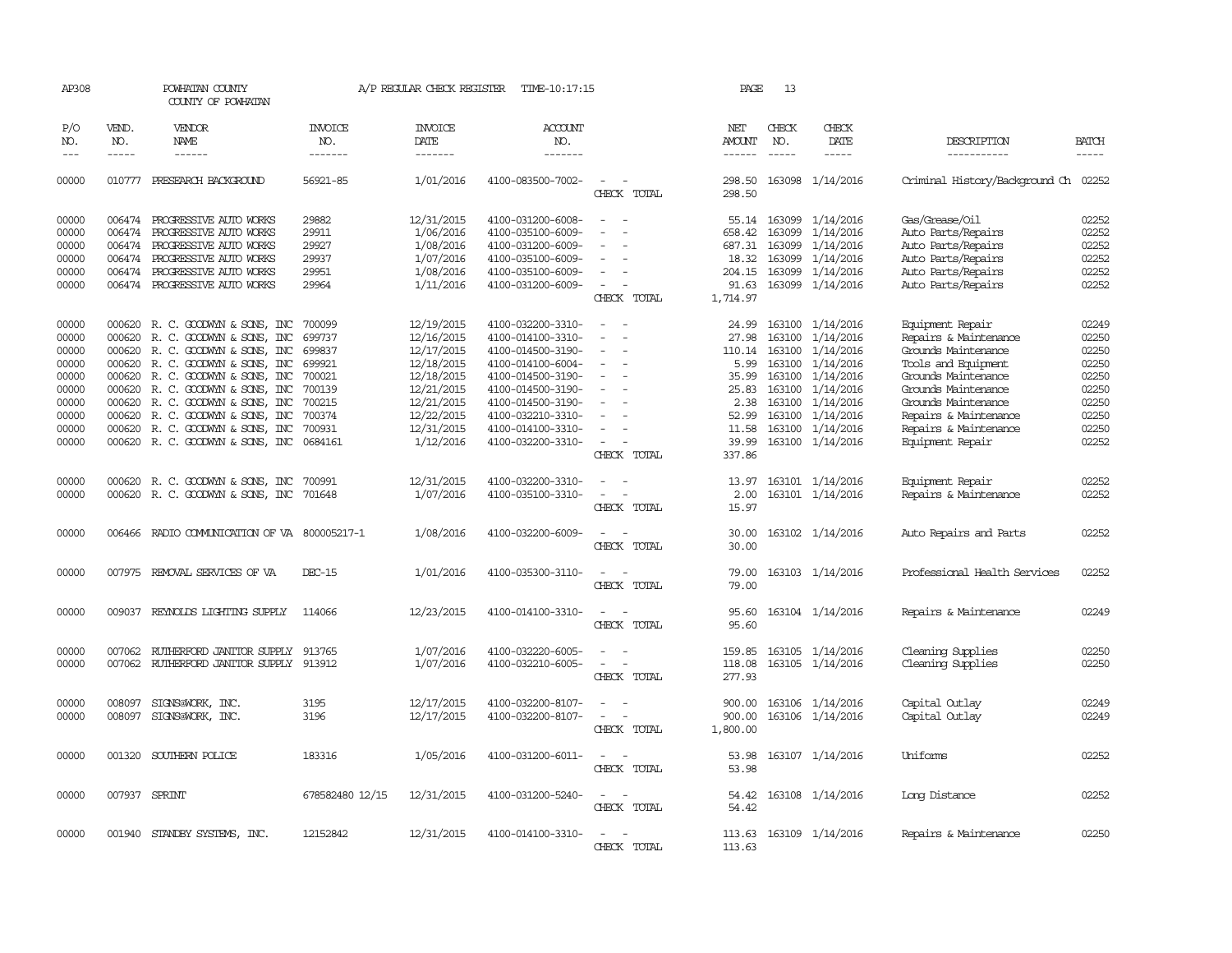| AP308                            |                                                                                                                                                                                                                                                                                                                                                                                                                                                                         | POWHATAN COUNTY<br>COUNTY OF POWHATAN                                                                                |                                                                          | A/P REGULAR CHECK REGISTER                         | TIME-10:17:15                                                                    |                                                                                                                             | PAGE                                    | 14                            |                                                                                            |                                                                          |                                  |
|----------------------------------|-------------------------------------------------------------------------------------------------------------------------------------------------------------------------------------------------------------------------------------------------------------------------------------------------------------------------------------------------------------------------------------------------------------------------------------------------------------------------|----------------------------------------------------------------------------------------------------------------------|--------------------------------------------------------------------------|----------------------------------------------------|----------------------------------------------------------------------------------|-----------------------------------------------------------------------------------------------------------------------------|-----------------------------------------|-------------------------------|--------------------------------------------------------------------------------------------|--------------------------------------------------------------------------|----------------------------------|
| P/O<br>NO.<br>$---$              | VEND.<br>NO.<br>$\begin{tabular}{ccccc} \multicolumn{2}{c }{\multicolumn{2}{c }{\multicolumn{2}{c }{\multicolumn{2}{c}}{\hspace{-2.2cm}}}} \multicolumn{2}{c }{\multicolumn{2}{c }{\hspace{-2.2cm}}\hline} \multicolumn{2}{c }{\hspace{-2.2cm}}\hline \multicolumn{2}{c }{\hspace{-2.2cm}}\hline \multicolumn{2}{c }{\hspace{-2.2cm}}\hline \multicolumn{2}{c }{\hspace{-2.2cm}}\hline \multicolumn{2}{c }{\hspace{-2.2cm}}\hline \multicolumn{2}{c }{\hspace{-2.2cm}}$ | <b>VENDOR</b><br>NAME<br>------                                                                                      | <b>INVOICE</b><br>NO.<br>-------                                         | <b>INVOICE</b><br><b>DATE</b><br>-------           | <b>ACCOUNT</b><br>NO.<br>-------                                                 |                                                                                                                             | NET<br>AMOUNT<br>------                 | CHECK<br>NO.<br>$\frac{1}{2}$ | CHECK<br>DATE<br>-----                                                                     | DESCRIPTION<br>-----------                                               | <b>BATCH</b><br>-----            |
| 00000<br>00000<br>00000          | 008578                                                                                                                                                                                                                                                                                                                                                                                                                                                                  | 008578 STAPLES BUSINESS AD-<br>STAPLES BUSINESS AD-<br>008578 STAPLES BUSINESS AD-                                   | 3287660380A<br>3288404375<br>3287981443                                  | 12/23/2015<br>1/01/2016<br>12/29/2015              | 4100-034100-6001-<br>4100-012100-6001-<br>4100-032200-6001-                      | CHECK TOTAL                                                                                                                 | 5.74<br>29.95<br>104.19<br>139.88       |                               | 163110 1/14/2016<br>163110 1/14/2016<br>163110 1/14/2016                                   | Office Supplies<br>Office Supplies<br>Stationery/Office Supplies         | 02249<br>02250<br>02252          |
| 00000                            |                                                                                                                                                                                                                                                                                                                                                                                                                                                                         | 007397 STONEWALL TECHNOLOGIES,                                                                                       | 8548                                                                     | 12/31/2015                                         | 4100-012310-6014-                                                                | $\sim$<br>- -<br>CHECK TOTAL                                                                                                | 100.00<br>100.00                        |                               | 163111 1/14/2016                                                                           | Other Operating Supplies                                                 | 02250                            |
| 00000                            |                                                                                                                                                                                                                                                                                                                                                                                                                                                                         | 007207 SUBCARRIER COMUNICATIONS 48901                                                                                |                                                                          | 8/01/2015                                          | 4100-031210-5421-                                                                | CHECK TOTAL                                                                                                                 | 16,970.64                               |                               | 16,970.64 163112 1/14/2016                                                                 | Rent - Towers                                                            | 02249                            |
| 00000<br>00000<br>00000          | 011006<br>011006                                                                                                                                                                                                                                                                                                                                                                                                                                                        | TRACTOR SUPPLY CREDIT<br>TRACTOR SUPPLY CREDIT<br>011006 TRACTOR SUPPLY CREDIT                                       | 100270850<br>100274747<br>200467259                                      | 12/08/2015<br>12/26/2015<br>12/02/2015             | 4100-031200-6022-<br>4100-031200-6022-<br>4100-035100-6022-                      | $\equiv$<br>CHECK TOTAL                                                                                                     | 73.98<br>44.98<br>56.98<br>175.94       |                               | 163113 1/14/2016<br>163113 1/14/2016<br>163113 1/14/2016                                   | Dog Food & Supplies K9<br>Dog Food & Supplies K9<br>Dog Food/Supplies    | 02252<br>02252<br>02252          |
| 00000                            |                                                                                                                                                                                                                                                                                                                                                                                                                                                                         | 006501 TREASURER OF VIRGINIA                                                                                         | 16-145C-JMS                                                              | 1/07/2016                                          | 4100-021100-1700-                                                                | $\sim$ 10 $\,$<br>CHECK TOTAL                                                                                               | 711.80<br>711.80                        |                               | 163114 1/14/2016                                                                           | COMP: Jurors & Witnesses                                                 | 02250                            |
| 00000<br>00000                   |                                                                                                                                                                                                                                                                                                                                                                                                                                                                         | 008125 U.S. BANK<br>008125 U.S. BANK                                                                                 | 4171707<br>4173150                                                       | 12/24/2015<br>12/24/2015                           | 4100-095101-9150-<br>4100-095101-9150-                                           | $\sim$<br>$\sim$<br>CHECK TOTAL                                                                                             | 550.00<br>700.00<br>1,250.00            |                               | 163115 1/14/2016<br>163115 1/14/2016                                                       | Bond Trustee Fees/Arbitrage<br>Bond Trustee Fees/Arbitrage               | 02249<br>02249                   |
| 00000                            |                                                                                                                                                                                                                                                                                                                                                                                                                                                                         | 010692 VALECO                                                                                                        | ANNUAL MTG 1/16                                                          | 1/11/2016                                          | 4100-012310-5540-                                                                | $\frac{1}{2} \left( \frac{1}{2} \right) \left( \frac{1}{2} \right) = \frac{1}{2} \left( \frac{1}{2} \right)$<br>CHECK TOTAL | 25.00<br>25.00                          |                               | 163116 1/14/2016                                                                           | Conferences & Training                                                   | 02249                            |
| 00000<br>00000<br>00000<br>00000 |                                                                                                                                                                                                                                                                                                                                                                                                                                                                         | 008140 VERIZON<br>008140 VERIZON<br>008140 VERIZON<br>008140 VERIZON                                                 | 0401357783 1/16<br>8043780915 1215<br>8047061627 1/16<br>8045987939 1215 | 1/01/2016<br>12/25/2015<br>1/01/2016<br>12/28/2015 | 4100-031210-5232-<br>4100-012510-5230-<br>4100-031210-5232-<br>4100-022100-5230- | $\sim$<br>CHECK TOTAL                                                                                                       | 13.52<br>181.04<br>1,497.59<br>1,750.00 |                               | 163117 1/14/2016<br>163117 1/14/2016<br>163117 1/14/2016<br>57.85 163117 1/14/2016         | Wireline 911<br>Telephone Services<br>Wireline 911<br>Telephone Services | 02249<br>02249<br>02249<br>02250 |
| 00000                            |                                                                                                                                                                                                                                                                                                                                                                                                                                                                         | 008126 VERIZON                                                                                                       | 9758139840                                                               | 1/01/2016                                          | 4100-031200-5250-                                                                | $\sim$<br>$\sim$<br>CHECK TOTAL                                                                                             | 3,410.82                                |                               | 3,410.82 163118 1/14/2016                                                                  | Cell Phones                                                              | 02252                            |
| 00000                            |                                                                                                                                                                                                                                                                                                                                                                                                                                                                         | 009304 VIRGINIA BUSINESS SYSTEMS                                                                                     | 2120559                                                                  | 1/04/2016                                          | 4100-034100-3320-                                                                | $\overline{\phantom{a}}$<br>$\sim$<br>CHECK TOTAL                                                                           | 86.08<br>86.08                          |                               | 163119 1/14/2016                                                                           | Maintenance & Service Contract                                           | 02249                            |
| 00000                            | 010690 VRAV                                                                                                                                                                                                                                                                                                                                                                                                                                                             |                                                                                                                      | 2016 VRAV DUES                                                           | 1/13/2016                                          | 4100-013200-5810-                                                                | $\sim$<br>CHECK TOTAL                                                                                                       | 170.00<br>170.00                        |                               | 163120 1/14/2016                                                                           | Dues/Association Memberships                                             | 02252                            |
| 00000                            |                                                                                                                                                                                                                                                                                                                                                                                                                                                                         | 008249 ALA MEMBER SERVICES                                                                                           | 0221505                                                                  | 2/29/2016                                          | 4100-073100-5810-                                                                | $\sim$ 100 $\mu$<br>CHECK TOTAL                                                                                             | 137.00<br>137.00                        |                               | 163141 1/26/2016                                                                           | Dues/Association Memberships                                             | 02254                            |
| 00000                            |                                                                                                                                                                                                                                                                                                                                                                                                                                                                         | 010780 ALL GOOD AUTOMOTTVE LLC                                                                                       | 1278                                                                     | 1/07/2016                                          | 4100-031200-6008-                                                                | $\sim$<br>CHECK TOTAL                                                                                                       | 60.28<br>60.28                          |                               | 163142 1/26/2016                                                                           | Gas/Grease/Oil                                                           | 02254                            |
| 00000<br>00000<br>00000<br>00000 |                                                                                                                                                                                                                                                                                                                                                                                                                                                                         | 007436 AQUA VIRGINIA, INC.<br>007436 AQUA VIRGINIA, INC.<br>007436 AQUA VIRGINIA, INC.<br>007436 AQUA VIRGINIA, INC. | 0574341 1/16<br>0575072 1/16<br>0620830 1/16<br>0620830 1/16             | 1/11/2016<br>1/11/2016<br>1/11/2016<br>1/11/2016   | 4100-022100-5130-<br>4100-014100-5130-<br>4100-014100-5130-<br>4100-031200-5130- | $\sim$<br>$\overline{\phantom{a}}$<br>$\sim$                                                                                | 24.20<br>105.13                         |                               | 163143 1/26/2016<br>163143 1/26/2016<br>111.06 163143 1/26/2016<br>111.06 163143 1/26/2016 | Water<br>Water<br>Water<br>Water                                         | 02254<br>02254<br>02254<br>02254 |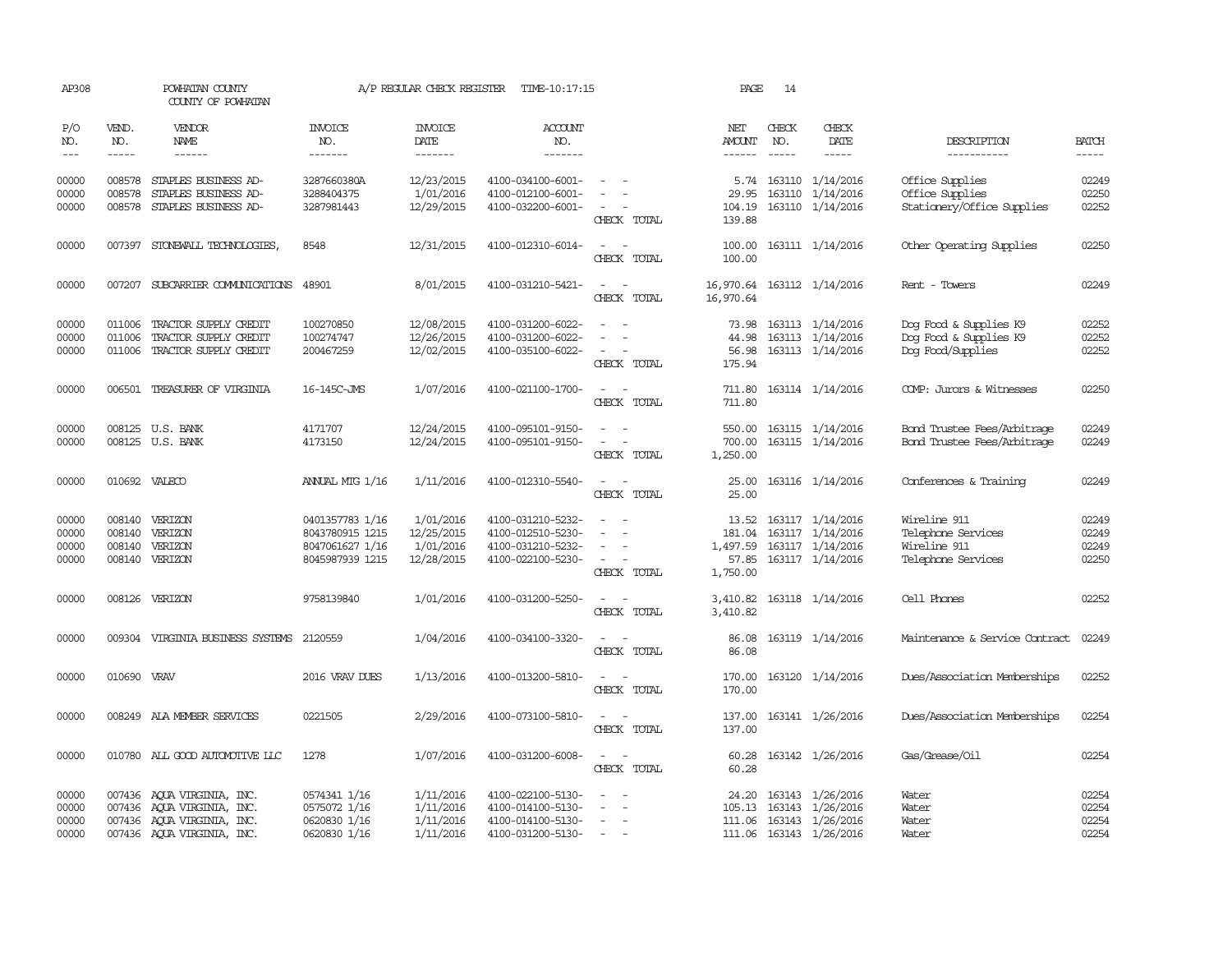| AP308                |              | POWHATAN COUNTY<br>COUNTY OF POWHATAN        |                       | A/P REGULAR CHECK REGISTER | TIME-10:17:15     |                                             | PAGE          | 15           |                           |                                |              |
|----------------------|--------------|----------------------------------------------|-----------------------|----------------------------|-------------------|---------------------------------------------|---------------|--------------|---------------------------|--------------------------------|--------------|
| P/O<br>NO.           | VEND.<br>NO. | VENDOR<br>NAME                               | <b>INVOICE</b><br>NO. | <b>INVOICE</b><br>DATE     | ACCOUNT<br>NO.    |                                             | NET<br>AMOUNT | CHECK<br>NO. | CHECK<br>DATE             | DESCRIPTION                    | <b>BATCH</b> |
| $\sim$ $\sim$ $\sim$ | $- - - - -$  | $- - - - - -$                                | -------               | --------                   | $- - - - - - -$   |                                             | $- - - - - -$ |              | $\cdots$                  | -----------                    | $- - - - -$  |
| 00000                |              | 007436 AQUA VIRGINIA, INC.                   | 0621788 1/16          | 1/11/2016                  | 4100-073100-5130- | and the state of                            |               |              | 61.01 163143 1/26/2016    | Water                          | 02254        |
| 00000                |              | 007436 AQUA VIRGINIA, INC.                   | 0621880 1/16          | 1/11/2016                  | 4100-014600-5130- | $\sim$                                      |               | 18.38 163143 | 1/26/2016                 | Water - Field Irrigation       | 02254        |
| 00000                |              | 007436 AQUA VIRGINIA, INC.                   | 1100656 1/16          | 1/11/2016                  | 4100-014600-5130- | $\sim$                                      |               |              | 126.67 163143 1/26/2016   | Water - Field Irrigation       | 02254        |
| 00000                |              | 007436 AQUA VIRGINIA, INC.                   | 1100657 1/16          | 1/11/2016                  | 4100-014100-5130- | $\sim$ $ \sim$<br>$\overline{\phantom{a}}$  |               |              | 136.86 163143 1/26/2016   | Water                          | 02254        |
| 00000                |              | 007436 AQUA VIRGINIA, INC.                   | 1401897 1/16          | 1/11/2016                  | 4100-014600-5130- | $\sim$ $ -$                                 |               |              | 18.14 163143 1/26/2016    | Water - Field Irrigation       | 02254        |
| 00000                |              | 007436 AQUA VIRGINIA, INC.                   | 559913 1/16           | 1/11/2016                  | 4100-014100-5130- | $\sim$                                      |               |              | 20.95 163143 1/26/2016    | Water                          | 02254        |
| 00000                |              | 007436 AQUA VIRGINIA, INC.                   | 574622 1/16           | 1/11/2016                  | 4100-014100-5130- | $\alpha = 1$ , $\alpha = 1$                 |               |              | 106.67 163143 1/26/2016   | Water                          | 02254        |
|                      |              |                                              |                       |                            |                   | CHECK TOTAL                                 | 840.13        |              |                           |                                |              |
|                      |              |                                              |                       |                            |                   |                                             |               |              |                           |                                |              |
| 00000                |              | 007436 AQUA VIRGINIA, INC.                   | 575528 1/16           | 1/11/2016                  | 4100-032210-5130- | $\sim$<br>$\sim$                            |               |              | 70.76 163144 1/26/2016    | Water                          | 02254        |
| 00000                |              | 007436 AQUA VIRGINIA, INC.                   | 621132 1/16           | 1/11/2016                  | 4100-014600-5130- | $\sim$<br>$\sim$                            |               |              | 83.04 163144 1/26/2016    | Water - Field Irrigation       | 02254        |
| 00000                |              | 007436 AQUA VIRGINIA, INC.                   | 621730 1/16           | 1/11/2016                  | 4100-014100-5130- | $\sim$                                      |               |              | 186.21 163144 1/26/2016   | Water                          | 02254        |
| 00000                |              | 007436 AQUA VIRGINIA, INC.                   | 621781 1/16           | 1/11/2016                  | 4100-014100-5130- | $\sim$                                      |               |              | 23.51 163144 1/26/2016    | Water                          | 02254        |
| 00000                |              | 007436 AQUA VIRGINIA, INC.                   | 621784 1/16           | 1/11/2016                  | 4100-014100-5130- | $\sim$ $ -$                                 |               |              | 17.49 163144 1/26/2016    | Water                          | 02254        |
|                      |              |                                              |                       |                            |                   | CHECK TOTAL                                 | 381.01        |              |                           |                                |              |
| 00000                |              | 007941 BAKER & TAYLOR                        | 5013953261            | 1/12/2016                  | 4100-073100-6012- | $\omega_{\rm{max}}$ and $\omega_{\rm{max}}$ |               |              | 89.56 163145 1/26/2016    | Books & Subscriptions          | 02254        |
|                      |              |                                              |                       |                            |                   | CHECK TOTAL                                 | 89.56         |              |                           |                                |              |
| 00000                |              | 006655 BLOSSMAN GAS COMPANIES,               | 506549                | 12/14/2015                 | 4100-032210-5120- | $\sim$ 100 $\sim$                           |               |              | 281.20 163146 1/26/2016   | Fuel                           | 02257        |
|                      |              |                                              |                       |                            |                   | CHECK TOTAL                                 | 281.20        |              |                           |                                |              |
|                      |              |                                              |                       |                            |                   |                                             |               |              |                           |                                |              |
| 00000                | 006965       | CINIAS CORPORATION                           | 143679405             | 1/13/2016                  | 4100-014500-6011- | $\sim$ $  -$                                |               |              | 70.40 163147 1/26/2016    | Uniforms                       | 02257        |
| 00000                |              | 006965 CINIAS CORPORATION                    | 143679405             | 1/13/2016                  | 4100-014100-6011- | $\sim$ $ -$                                 |               |              | 70.40 163147 1/26/2016    | Uniforms                       | 02257        |
|                      |              |                                              |                       |                            |                   | CHECK TOTAL                                 | 140.80        |              |                           |                                |              |
| 00000                |              | 007341 CLAWS & PAWS ANIMAL CARE              | 71041                 | 12/04/2015                 | 4100-035100-5615- | $\overline{\phantom{a}}$<br>$\sim$          |               |              | 90.00 163148 1/26/2016    | Spay/Neuter Services           | 02254        |
| 00000                |              | 007341 CLAWS & PAWS ANIMAL CARE              | 71108                 | 12/08/2015                 | 4100-035100-3110- | $\sim$<br>$\sim$                            |               |              | 82.00 163148 1/26/2016    | Professional Health Services   | 02254        |
| 00000                |              | 007341 CLAWS & PAWS ANIMAL CARE              | 71189                 | 12/11/2015                 | 4100-035100-3110- | $\sim$ $ \sim$                              | 48.70         |              | 163148 1/26/2016          | Professional Health Services   | 02254        |
| 00000                |              | 007341 CLAWS & PAWS ANIMAL CARE              | 71247                 | 12/15/2015                 | 4100-035100-3110- | $\alpha = 1$ , $\alpha = 1$                 |               |              | 104.75 163148 1/26/2016   | Professional Health Services   | 02254        |
|                      |              |                                              |                       |                            |                   | CHECK TOTAL                                 | 325.45        |              |                           |                                |              |
|                      |              |                                              |                       |                            |                   |                                             |               |              |                           |                                |              |
| 00000                |              | 009178 COMCAST                               | 141177024 1/16        | 1/01/2016                  | 4100-014300-5260- | $\sim$ $  -$                                |               |              | 74.90 163149 1/26/2016    | Internet.                      | 02254        |
|                      |              |                                              |                       |                            |                   | CHECK TOTAL                                 | 74.90         |              |                           |                                |              |
| 00000                |              | 001760 COURTOIS SIGNS, GRAPHICS,             | 17024                 | 1/12/2016                  | 4100-031200-6001- | $\sim$ $ -$                                 | 159.60        |              | 163150 1/26/2016          | Office Supplies                | 02254        |
|                      |              |                                              |                       |                            |                   | CHECK TOTAL                                 | 159.60        |              |                           |                                |              |
|                      |              |                                              |                       |                            |                   |                                             |               |              |                           |                                |              |
| 00000                |              | 006240 DIAMOND SPRINGS WATER, INC 1204074500 |                       | 12/08/2015                 | 4100-014300-5130- | $\sim$ $ -$                                 |               |              | 27.80 163151 1/26/2016    | Water                          | 02254        |
| 00000                |              | 006240 DIAMOND SPRINGS WATER, INC 2763695    |                       | 1/01/2016                  | 4100-014300-5130- | $\sim$<br>$\sim$ $-$                        |               |              | 11.95 163151 1/26/2016    | Water                          | 02254        |
| 00000                |              | 006240 DIAMOND SPRINGS WATER, INC 2763438    |                       | 1/01/2016                  | 4100-014100-5130- | $\alpha = 1$ , $\alpha = 1$                 |               |              | 9.95 163151 1/26/2016     | Water                          | 02257        |
|                      |              |                                              |                       |                            |                   | CHECK TOTAL                                 | 49.70         |              |                           |                                |              |
| 00000                |              | 007288 DOMINION ENERGY                       | 105678                | 1/01/2016                  | 4100-014100-3320- | $\omega_{\rm{max}}$ and $\omega_{\rm{max}}$ |               |              | 1,757.25 163152 1/26/2016 | Maintenance & Service Contract | 02254        |
|                      |              |                                              |                       |                            |                   | CHECK TOTAL                                 | 1,757.25      |              |                           |                                |              |
|                      |              |                                              |                       |                            |                   |                                             |               |              |                           |                                |              |
| 00000                |              | 000860 DOMINION VIRGINIA POWER               | 0432180008 1/16       | 1/05/2016                  | 4100-014600-5110- | $\overline{\phantom{a}}$                    |               |              | 60.51 163153 1/26/2016    | Electricity                    | 02255        |
| 00000                | 000860       | DOMINION VIRGINIA POWER                      | 0863807277 1/16       | 1/05/2016                  | 4100-014600-5110- | $\sim$                                      |               |              | 6.59 163153 1/26/2016     | Electricity                    | 02255        |
| 00000                | 000860       | DOMINION VIRGINIA POWER                      | 0962041034 1/16       | 1/05/2016                  | 4100-032210-5110- | $\overline{\phantom{a}}$                    |               |              | 828.42 163153 1/26/2016   | Electricity                    | 02255        |
| 00000                |              | 000860 DOMINION VIRGINIA POWER               | 1223507334 1/16       | 1/05/2016                  | 4100-014300-5110- | $\sim$                                      |               |              | 219.36 163153 1/26/2016   | Electricity                    | 02255        |
| 00000                |              | 000860 DOMINION VIRGINIA POWER               | 2142337506 1/16       | 1/05/2016                  | 4100-014600-5110- | $\sim$                                      |               |              | 21.69 163153 1/26/2016    | Electricity                    | 02257        |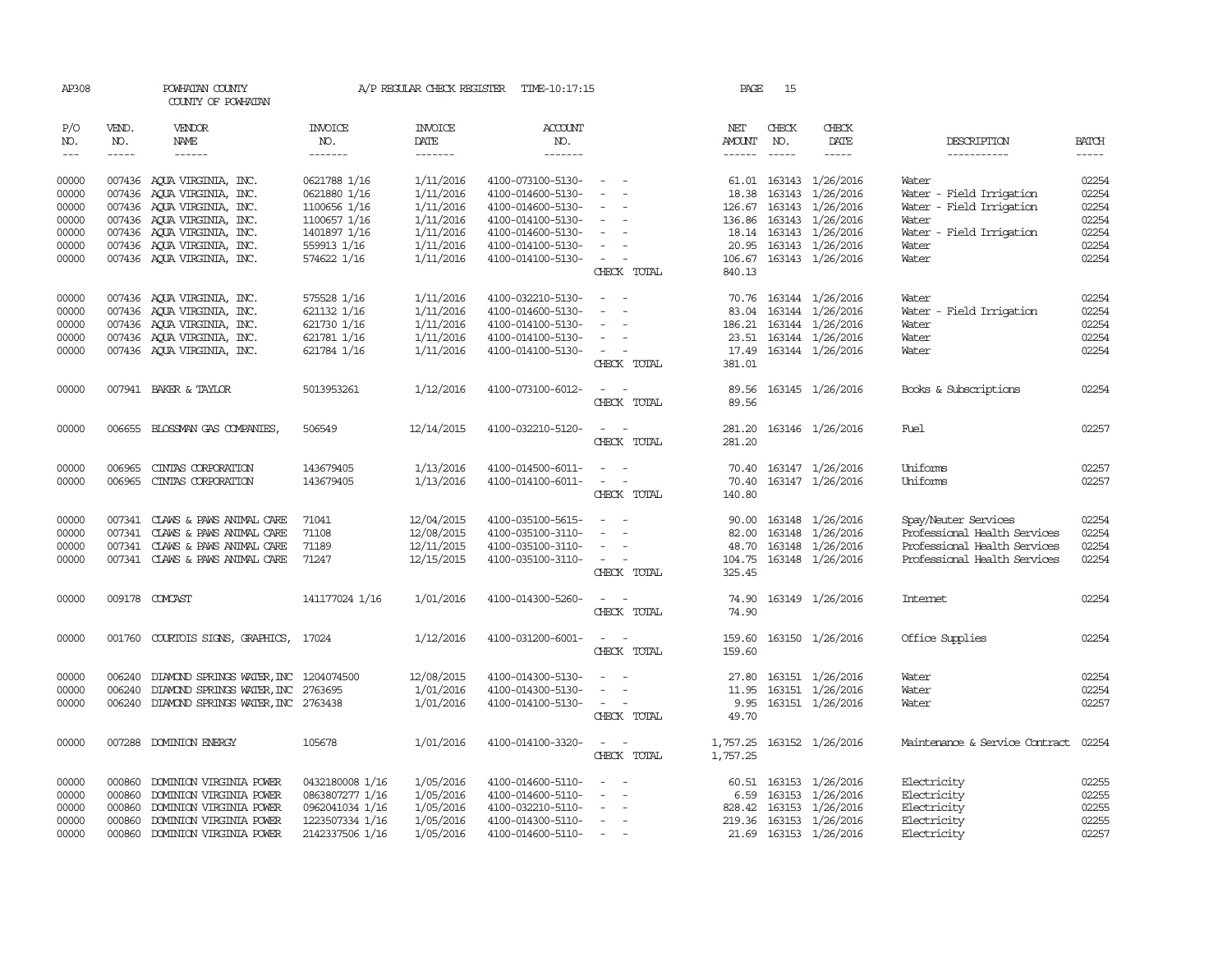| AP308    |             | POWHATAN COUNTY<br>COUNTY OF POWHATAN |                 | A/P REGULAR CHECK REGISTER | TIME-10:17:15     |                                                                                                              | PAGE             | 16          |                  |                                |              |
|----------|-------------|---------------------------------------|-----------------|----------------------------|-------------------|--------------------------------------------------------------------------------------------------------------|------------------|-------------|------------------|--------------------------------|--------------|
| P/O      | VEND.       | VENDOR                                | INVOICE         | <b>INVOICE</b>             | <b>ACCOUNT</b>    |                                                                                                              | NET              | CHECK       | CHECK            |                                |              |
| NO.      | NO.         | NAME                                  | NO.             | DATE                       | NO.               |                                                                                                              | AMOUNT           | NO.         | DATE             | DESCRIPTION                    | <b>BATCH</b> |
| $\cdots$ | $- - - - -$ | $- - - - - -$                         | -------         | -------                    | $- - - - - - -$   |                                                                                                              | $- - - - - -$    | $- - - - -$ | $- - - - -$      | -----------                    | $- - - - -$  |
| 00000    | 000860      | DOMINION VIRGINIA POWER               | 2312285006 1/16 | 1/05/2016                  | 4100-014100-5110- | $\overline{\phantom{a}}$                                                                                     | 177.95           |             | 163153 1/26/2016 | Electricity                    | 02257        |
| 00000    | 000860      | DOMINION VIRGINIA POWER               | 2346327501 1/16 | 1/05/2016                  | 4100-014100-5110- | $\overline{\phantom{a}}$<br>$\overline{\phantom{a}}$                                                         | 1,714.65         | 163153      | 1/26/2016        | Electricity                    | 02257        |
| 00000    | 000860      | DOMINION VIRGINIA POWER               | 2346327501 1/16 | 1/05/2016                  | 4100-031200-5110- | $\overline{\phantom{a}}$                                                                                     | 1,714.65         | 163153      | 1/26/2016        | Electricity                    | 02257        |
| 00000    | 000860      |                                       | 2352270009 1/16 | 1/05/2016                  |                   |                                                                                                              |                  |             |                  |                                | 02257        |
|          |             | DOMINION VIRGINIA POWER               |                 |                            | 4100-014100-5110- | $\overline{\phantom{a}}$                                                                                     | 206.46           |             | 163153 1/26/2016 | Electricity                    | 02257        |
| 00000    | 000860      | DOMINION VIRGINIA POWER               | 2442170003 1/16 | 1/05/2016                  | 4100-014100-5110- |                                                                                                              | 1,533.30         |             | 163153 1/26/2016 | Electricity                    |              |
| 00000    | 000860      | DOMINION VIRGINIA POWER               | 2462222502 1/16 | 1/05/2016                  | 4100-014100-5110- | $\equiv$                                                                                                     | 3,178.54         |             | 163153 1/26/2016 | Electricity                    | 02257        |
|          |             |                                       |                 |                            |                   | CHECK TOTAL                                                                                                  | 9,662.12         |             |                  |                                |              |
| 00000    | 000860      | DOMINION VIRGINIA POWER               | 2476067034 1/16 | 1/05/2016                  | 4100-014100-5110- | $\sim$ $\sim$                                                                                                | 267.90           |             | 163154 1/26/2016 | Electricity                    | 02255        |
| 00000    | 000860      | DOMINION VIRGINIA POWER               | 2613832712 1/16 | 1/05/2016                  | 4100-022100-5110- | $\sim$                                                                                                       | 142.98           |             | 163154 1/26/2016 | Electricity                    | 02255        |
| 00000    | 000860      | DOMINION VIRGINIA POWER               | 2932352368 1/16 | 1/05/2016                  | 4100-032220-5110- | $\overline{\phantom{a}}$                                                                                     | 19.82            |             | 163154 1/26/2016 | Electricity                    | 02255        |
| 00000    | 000860      | DOMINION VIRGINIA POWER               | 3451094936 1/16 | 1/05/2016                  | 4100-014600-5110- | $\overline{\phantom{a}}$                                                                                     | 6.59             |             | 163154 1/26/2016 | Electricity                    | 02255        |
| 00000    | 000860      | DOMINION VIRGINIA POWER               | 3507951824 1/16 | 1/05/2016                  | 4100-014600-5110- | $\sim$                                                                                                       | 6.59             |             | 163154 1/26/2016 | Electricity                    | 02255        |
| 00000    | 000860      | DOMINION VIRGINIA POWER               | 4732217502 1/16 | 1/05/2016                  | 4100-014600-5110- | $\overline{\phantom{a}}$                                                                                     | 32.60            |             | 163154 1/26/2016 | Electricity                    | 02255        |
| 00000    | 000860      | DOMINION VIRGINIA POWER               | 2912605595 1/16 | 1/05/2016                  | 4100-014100-5110- |                                                                                                              | 226.91           |             | 163154 1/26/2016 | Electricity                    | 02257        |
| 00000    | 000860      | DOMINION VIRGINIA POWER               | 2972120006 1/16 | 1/05/2016                  | 4100-014100-5110- | $\sim$                                                                                                       | 1,439.22         |             | 163154 1/26/2016 | Electricity                    | 02257        |
| 00000    | 000860      | DOMINION VIRGINIA POWER               | 3496131156 1/16 | 1/05/2016                  | 4100-014100-5110- | $\sim$                                                                                                       | 6.59             |             | 163154 1/26/2016 | Electricity                    | 02257        |
| 00000    |             | 000860 DOMINION VIRGINIA POWER        | 4691491015 1/16 | 1/05/2016                  | 4100-014600-5110- | $\sim$ $ \sim$                                                                                               | 6.59             |             | 163154 1/26/2016 | Electricity                    | 02257        |
|          |             |                                       |                 |                            |                   | CHECK TOTAL                                                                                                  | 2,155.79         |             |                  |                                |              |
|          |             |                                       |                 |                            |                   |                                                                                                              |                  |             |                  |                                |              |
| 00000    | 000860      | DOMINION VIRGINIA POWER               | 8971069334 1/16 | 1/05/2016                  | 4100-014300-5110- | $\overline{\phantom{a}}$                                                                                     | 86.42            |             | 163155 1/26/2016 | Electricity                    | 02255        |
| 00000    | 000860      | DOMINION VIRGINIA POWER               | 9750120975 1/16 | 1/05/2016                  | 4100-032220-5110- |                                                                                                              | 2,136.64         |             | 163155 1/26/2016 | Electricity                    | 02255        |
| 00000    | 000860      | DOMINION VIRGINIA POWER               | 5652237503 1/16 | 1/05/2016                  | 4100-014600-5110- | $\equiv$                                                                                                     | 7.19             |             | 163155 1/26/2016 | Electricity                    | 02257        |
| 00000    | 000860      | DOMINION VIRGINIA POWER               | 6024003557 1/16 | 1/06/2016                  | 4100-014100-5110- | $\overline{\phantom{a}}$                                                                                     | 28.62            |             | 163155 1/26/2016 | Electricity                    | 02257        |
|          |             |                                       |                 |                            |                   | CHECK TOTAL                                                                                                  | 2,258.87         |             |                  |                                |              |
| 00000    |             | 006510 EMERGENCY SERVICES             | 137 CPR         | 1/14/2016                  | 4100-014300-5540- |                                                                                                              | 260.00           |             | 163156 1/26/2016 | Training and Education         | 02257        |
| 00000    |             | 006510 EMERGENCY SERVICES             | 137 CPR         | 1/14/2016                  | 4100-014400-5540- | $\sim$<br>$\overline{\phantom{a}}$                                                                           | 468.00           |             | 163156 1/26/2016 | Travel - Convention & Educatio | 02257        |
|          |             |                                       |                 |                            |                   | CHECK TOTAL                                                                                                  | 728.00           |             |                  |                                |              |
| 00000    |             | 010231 J & K HEAVY TRUCKS &           | 5684R           | 12/17/2015                 | 4100-032200-6009- | $\overline{\phantom{a}}$<br>$\overline{\phantom{a}}$                                                         | 51.00            |             | 163157 1/26/2016 | Auto Repairs and Parts         | 02258        |
| 00000    |             | 010231 J & K HEAVY TRUCKS &           | 5685R           | 12/17/2015                 | 4100-032200-6009- | $\overline{\phantom{a}}$                                                                                     | 51.00            | 163157      | 1/26/2016        | Auto Repairs and Parts         | 02258        |
| 00000    |             | 010231 J & K HEAVY TRUCKS &           | 5686R           | 12/17/2015                 | 4100-032200-6009- |                                                                                                              | 16.00            |             | 163157 1/26/2016 | Auto Repairs and Parts         | 02258        |
| 00000    |             | 010231 J & K HEAVY TRUCKS &           | 5688R           | 12/17/2015                 | 4100-032200-6009- | $\equiv$                                                                                                     | 16.00            |             | 163157 1/26/2016 | Auto Repairs and Parts         | 02258        |
| 00000    |             | 010231 J & K HEAVY TRUCKS &           | 5752R           | 1/05/2016                  | 4100-032200-6009- | $\overline{\phantom{a}}$                                                                                     | 603.17           |             | 163157 1/26/2016 | Auto Repairs and Parts         | 02258        |
|          |             |                                       |                 |                            |                   | CHECK TOTAL                                                                                                  | 737.17           |             |                  |                                |              |
|          |             |                                       |                 |                            |                   |                                                                                                              |                  |             |                  |                                |              |
| 00000    |             | 000120 JAMES RIVER AIR                | S62785          | 12/31/2015                 | 4100-014100-3308- | $ -$<br>CHECK TOTAL                                                                                          | 710.00<br>710.00 |             | 163158 1/26/2016 | HVAC Service and Repairs       | 02257        |
|          |             |                                       |                 |                            |                   |                                                                                                              |                  |             |                  |                                |              |
| 00000    |             | 006104 KUSTOM SIGNALS INC             | 523245          | 1/15/2016                  | 4100-031200-3310- | $\frac{1}{2} \left( \frac{1}{2} \right) \left( \frac{1}{2} \right) = \frac{1}{2} \left( \frac{1}{2} \right)$ | 360.00           |             | 163159 1/26/2016 | Repairs & Maintenance          | 02255        |
|          |             |                                       |                 |                            |                   | CHECK TOTAL                                                                                                  | 360.00           |             |                  |                                |              |
| 00000    |             | 011046 LITTLE ZION BAPTIST            | 4TH INSTALLMENT | 1/20/2016                  | 4100-053910-5643- |                                                                                                              | 2,940.00         |             | 163160 1/26/2016 | PCCAA Services - Federal CSBG  | 02255        |
|          |             |                                       |                 |                            |                   | CHECK TOTAL                                                                                                  | 2,940.00         |             |                  |                                |              |
| 00000    | 000160      | <b>LLEWELLYN'S TOWING &amp;</b>       | 23418           | 1/14/2016                  | 4100-032200-6009- |                                                                                                              | 350.00           |             | 163161 1/26/2016 | Auto Repairs and Parts         | 02255        |
|          |             |                                       |                 |                            |                   | CHECK TOTAL                                                                                                  | 350.00           |             |                  |                                |              |
| 00000    |             | 001550 M & W PRINTERS, INC.           | 100807P         | 1/14/2016                  | 4100-012410-3500- |                                                                                                              | 2,065.00         |             | 163162 1/26/2016 | Printing & Binding             | 02255        |
| 00000    |             | 001550 M & W PRINTERS, INC.           | 100810P         | 1/20/2016                  | 4100-012410-3500- | $\sim$ 10 $\sim$<br>$\overline{a}$                                                                           | 410.00           |             | 163162 1/26/2016 | Printing & Binding             | 02255        |
|          |             |                                       |                 |                            |                   | CHECK TOTAL                                                                                                  | 2,475.00         |             |                  |                                |              |
|          |             |                                       |                 |                            |                   |                                                                                                              |                  |             |                  |                                |              |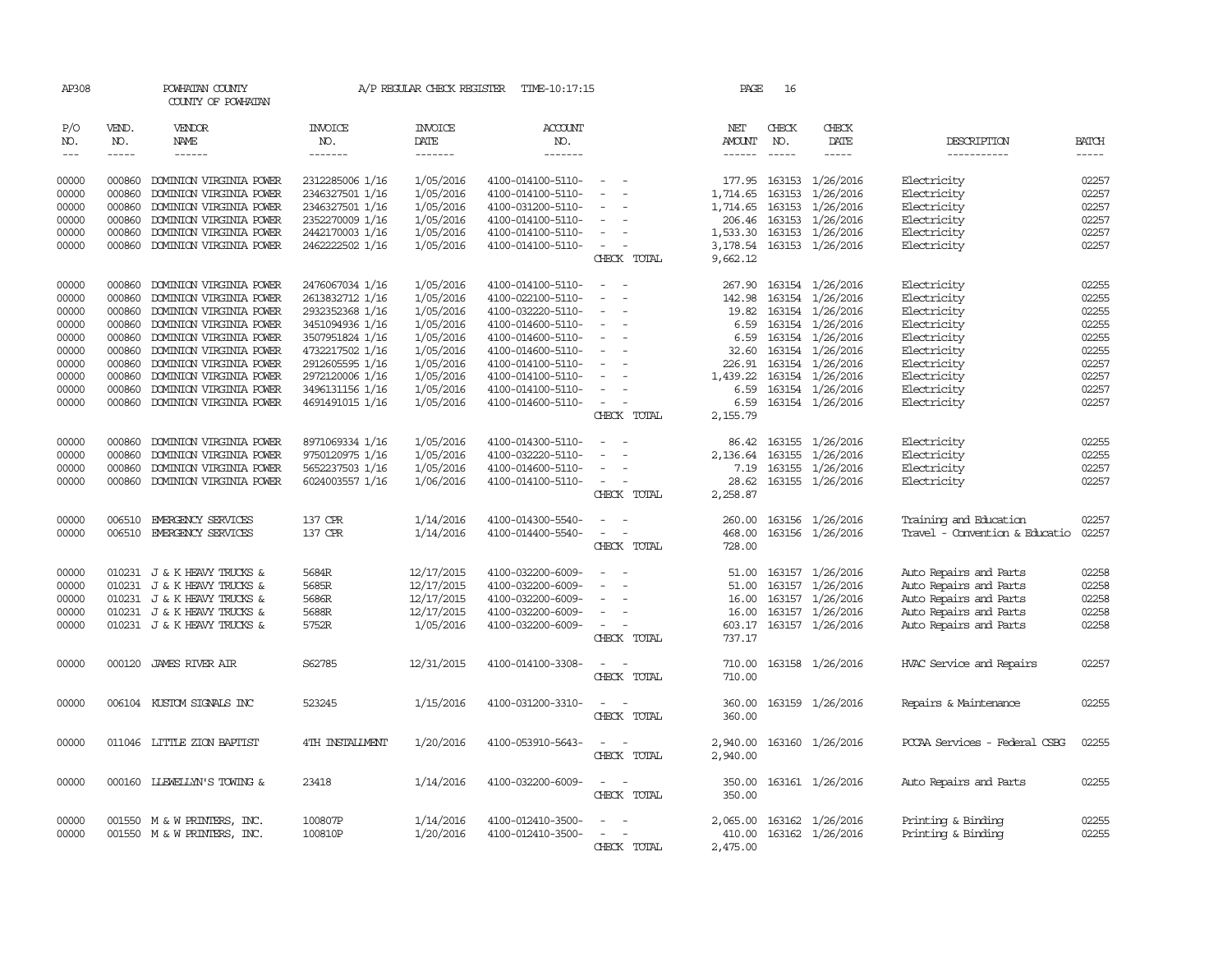| AP308                                              |                                                                                                                                                                                                                                                                                                                                                                                                                                                                         | POWHATAN COUNTY<br>COUNTY OF POWHATAN                                                                                                                                                                  |                                                          | A/P REGULAR CHECK REGISTER                                                       | TIME-10:17:15                                                                                                              |                                                                                                                             | PAGE                                            | 17           |                                                                                                                           |                                                                                                                                                  |                                                    |
|----------------------------------------------------|-------------------------------------------------------------------------------------------------------------------------------------------------------------------------------------------------------------------------------------------------------------------------------------------------------------------------------------------------------------------------------------------------------------------------------------------------------------------------|--------------------------------------------------------------------------------------------------------------------------------------------------------------------------------------------------------|----------------------------------------------------------|----------------------------------------------------------------------------------|----------------------------------------------------------------------------------------------------------------------------|-----------------------------------------------------------------------------------------------------------------------------|-------------------------------------------------|--------------|---------------------------------------------------------------------------------------------------------------------------|--------------------------------------------------------------------------------------------------------------------------------------------------|----------------------------------------------------|
| P/O<br>NO.<br>$\qquad \qquad -$                    | VEND.<br>NO.<br>$\begin{tabular}{ccccc} \multicolumn{2}{c }{\multicolumn{2}{c }{\multicolumn{2}{c }{\multicolumn{2}{c}}{\hspace{-2.2cm}}}} \multicolumn{2}{c }{\multicolumn{2}{c }{\hspace{-2.2cm}}\hline} \multicolumn{2}{c }{\hspace{-2.2cm}}\hline \multicolumn{2}{c }{\hspace{-2.2cm}}\hline \multicolumn{2}{c }{\hspace{-2.2cm}}\hline \multicolumn{2}{c }{\hspace{-2.2cm}}\hline \multicolumn{2}{c }{\hspace{-2.2cm}}\hline \multicolumn{2}{c }{\hspace{-2.2cm}}$ | VENDOR<br>NAME                                                                                                                                                                                         | <b>INVOICE</b><br>NO.<br>-------                         | <b>INVOICE</b><br>DATE<br>-------                                                | <b>ACCOUNT</b><br>NO.<br>-------                                                                                           |                                                                                                                             | NET<br>AMOUNT<br>$- - - - - -$                  | CHECK<br>NO. | CHECK<br>DATE                                                                                                             | DESCRIPTION<br>-----------                                                                                                                       | <b>BATCH</b><br>-----                              |
| 00000<br>00000                                     |                                                                                                                                                                                                                                                                                                                                                                                                                                                                         | 006538 MATTHEW BENDER<br>006538 MATTHEW BENDER                                                                                                                                                         | 77998715<br>79613195                                     | 12/01/2015<br>12/31/2015                                                         | 4100-022100-6012-<br>4100-022100-6012-                                                                                     | $\sim$ 100 $\mu$<br>$\sim$<br>CHECK TOTAL                                                                                   | 153.43<br>453.74                                |              | 300.31 163163 1/26/2016<br>163163 1/26/2016                                                                               | Books & Subscriptions<br>Books & Subscriptions                                                                                                   | 02255<br>02255                                     |
| 00000                                              |                                                                                                                                                                                                                                                                                                                                                                                                                                                                         | 010816 MERCHANT METALS, INC.                                                                                                                                                                           | 595942473                                                | 12/22/2015                                                                       | 4100-014600-3310-                                                                                                          | $\sim$<br>$\sim$<br>CHECK TOTAL                                                                                             | 306.50<br>306.50                                |              | 163164 1/26/2016                                                                                                          | Repairs and Maintenance                                                                                                                          | 02257                                              |
| 00000                                              |                                                                                                                                                                                                                                                                                                                                                                                                                                                                         | 006610 MO-JOHNS SANITATION                                                                                                                                                                             | 88197                                                    | 1/04/2016                                                                        | 4100-014600-3311-                                                                                                          | $\sim$<br>CHECK TOTAL                                                                                                       | 125.00<br>125.00                                |              | 163165 1/26/2016                                                                                                          | Portable Bathrooms                                                                                                                               | 02255                                              |
| 00000                                              |                                                                                                                                                                                                                                                                                                                                                                                                                                                                         | 011167 NIELSEN CONSUMER                                                                                                                                                                                | 2400679                                                  | 12/29/2015                                                                       | 4100-081500-5540-                                                                                                          | $\sim$<br>CHECK TOTAL                                                                                                       | 119.00<br>119.00                                |              | 163166 1/26/2016                                                                                                          | Conferences & Training                                                                                                                           | 02255                                              |
| 00000                                              |                                                                                                                                                                                                                                                                                                                                                                                                                                                                         | 009271 PHILIPS MEDICAL SYSTEMS                                                                                                                                                                         | 932183477                                                | 1/04/2016                                                                        | 4100-032200-3320-                                                                                                          | $\frac{1}{2} \left( \frac{1}{2} \right) \left( \frac{1}{2} \right) = \frac{1}{2} \left( \frac{1}{2} \right)$<br>CHECK TOTAL | 7,577.90<br>7,577.90                            |              | 163167 1/26/2016                                                                                                          | Maintenance & Service Contract                                                                                                                   | 02255                                              |
| 00000                                              |                                                                                                                                                                                                                                                                                                                                                                                                                                                                         | 006832 POSTMASTER                                                                                                                                                                                      | JAN 14, 2016                                             | 1/14/2016                                                                        | 4100-012310-5210-                                                                                                          | $\sim$ $-$<br>CHECK TOTAL                                                                                                   | 1,000.00<br>1,000.00                            |              | 163168 1/26/2016                                                                                                          | Postage                                                                                                                                          | 02255                                              |
| 00000                                              |                                                                                                                                                                                                                                                                                                                                                                                                                                                                         | 001250 POWHATAN AUTO & TRACTOR                                                                                                                                                                         | 377775                                                   | 12/03/2015                                                                       | 4100-014100-3310-                                                                                                          | CHECK TOTAL                                                                                                                 | 19.98<br>19.98                                  |              | 163169 1/26/2016                                                                                                          | Repairs & Maintenance                                                                                                                            | 02255                                              |
| 00000                                              |                                                                                                                                                                                                                                                                                                                                                                                                                                                                         | 006914 POWHATAN AUTO REPAIR                                                                                                                                                                            | 767                                                      | 1/13/2016                                                                        | 4100-031200-6009-                                                                                                          | $\sim$<br>CHECK TOTAL                                                                                                       | 265.01<br>265.01                                |              | 163170 1/26/2016                                                                                                          | Auto Parts/Repairs                                                                                                                               | 02255                                              |
| 00000<br>00000<br>00000                            | 006928<br>006928<br>006928                                                                                                                                                                                                                                                                                                                                                                                                                                              | POWHATAN COUNTY DEPT. OF<br>POWHATAN COUNTY DEPT. OF<br>POWHATAN COUNTY DEPT. OF                                                                                                                       | VACAP CONFERENC<br>2651694966 116<br>545233001           | 1/16/2016<br>1/05/2016<br>12/23/2015                                             | 4100-053910-5643-<br>4100-053910-5643-<br>4100-053910-5642-                                                                | $\overline{\phantom{a}}$<br>CHECK TOTAL                                                                                     | 125.00<br>182.16<br>282.42<br>589.58            |              | 163171 1/26/2016<br>163171 1/26/2016<br>163171 1/26/2016                                                                  | PCCAA Services - Federal CSBG<br>PCCAA Services - Federal CSBG<br>PCCAA Services - TANF                                                          | 02255<br>02255<br>02255                            |
| 00000                                              |                                                                                                                                                                                                                                                                                                                                                                                                                                                                         | 000780 CUILL CORPORATION                                                                                                                                                                               | 2262578                                                  | 1/12/2016                                                                        | 4100-012200-6001-                                                                                                          | $\sim$<br>CHECK TOTAL                                                                                                       | 68.45<br>68.45                                  |              | 163172 1/26/2016                                                                                                          | Office Supplies                                                                                                                                  | 02257                                              |
| 00000<br>00000<br>00000<br>00000<br>00000<br>00000 | 000620<br>000620                                                                                                                                                                                                                                                                                                                                                                                                                                                        | R. C. GOODWYN & SONS, INC<br>R. C. GOODWYN & SONS, INC<br>000620 R. C. GOODWYN & SONS, INC<br>000620 R. C. GOODWYN & SONS, INC<br>000620 R. C. GOODWYN & SONS, INC<br>000620 R. C. GOODWYN & SONS, INC | 700637<br>699400<br>699483<br>699738<br>699738<br>700893 | 12/28/2015<br>12/14/2015<br>12/15/2015<br>12/16/2015<br>12/16/2015<br>12/30/2015 | 4100-035100-3310-<br>4100-014100-3310-<br>4100-014100-3310-<br>4100-035100-3310-<br>4100-014100-6004-<br>4100-014100-3310- | $\sim$<br>$\overline{\phantom{a}}$<br>$\sim$<br>$\sim$<br>CHECK TOTAL                                                       | 14.37<br>4.29<br>2.99<br>9.99<br>11.99<br>50.50 |              | 163173 1/26/2016<br>163173 1/26/2016<br>163173 1/26/2016<br>163173 1/26/2016<br>6.87 163173 1/26/2016<br>163173 1/26/2016 | Repairs & Maintenance<br>Repairs & Maintenance<br>Repairs & Maintenance<br>Repairs & Maintenance<br>Tools and Equipment<br>Repairs & Maintenance | 02255<br>02257<br>02257<br>02257<br>02257<br>02257 |
| 00000                                              |                                                                                                                                                                                                                                                                                                                                                                                                                                                                         | 007380 RICHMOND SECURITY INC.                                                                                                                                                                          | 301768                                                   | 12/23/2015                                                                       | 4100-014100-3310-                                                                                                          | $\frac{1}{2} \left( \frac{1}{2} \right) \left( \frac{1}{2} \right) = \frac{1}{2} \left( \frac{1}{2} \right)$<br>CHECK TOTAL | 218.00<br>218.00                                |              | 163174 1/26/2016                                                                                                          | Repairs & Maintenance                                                                                                                            | 02257                                              |
| 00000                                              |                                                                                                                                                                                                                                                                                                                                                                                                                                                                         | 006253 SALISBURY TIRE & SERVICE                                                                                                                                                                        | 84750                                                    | 1/14/2016                                                                        | 4100-031200-6009-                                                                                                          | $\frac{1}{2} \left( \frac{1}{2} \right) \left( \frac{1}{2} \right) = \frac{1}{2} \left( \frac{1}{2} \right)$<br>CHECK TOTAL | 101.91                                          |              | 101.91 163175 1/26/2016                                                                                                   | Auto Parts/Repairs                                                                                                                               | 02256                                              |
| 00000                                              |                                                                                                                                                                                                                                                                                                                                                                                                                                                                         | 010435 SCITEST LABORATORIES, INC 16                                                                                                                                                                    |                                                          | 1/01/2016                                                                        | 4100-012220-3141-                                                                                                          | $\sim$<br>CHECK TOTAL                                                                                                       | 70.00                                           |              | 70.00 163176 1/26/2016                                                                                                    | Drug Testing                                                                                                                                     | 02256                                              |
| 00000                                              |                                                                                                                                                                                                                                                                                                                                                                                                                                                                         | 006593 SHEEHY FORD                                                                                                                                                                                     | NOHB263800                                               | 12/28/2015                                                                       | 4100-032200-8107-                                                                                                          | <b><i><u>Participate</u></i></b>                                                                                            |                                                 |              | 1,860.50 163177 1/26/2016                                                                                                 | Capital Outlay                                                                                                                                   | 02256                                              |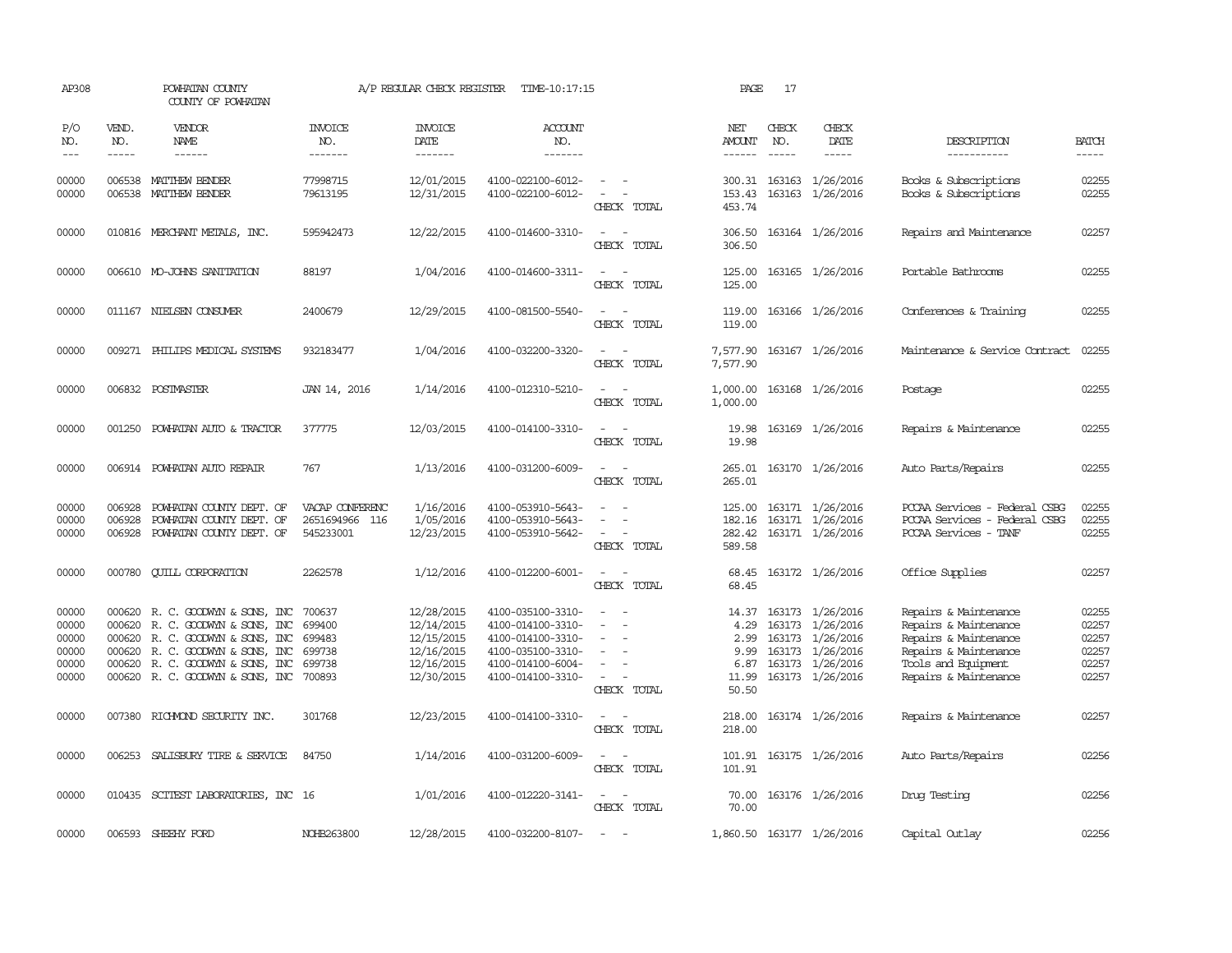| AP308               |                             | POWHATAN COUNTY<br>COUNTY OF POWHATAN               |                                  | A/P REGULAR CHECK REGISTER               | TIME-10:17:15                          |                                         | PAGE                                  | 18                            |                                      |                                               |                |
|---------------------|-----------------------------|-----------------------------------------------------|----------------------------------|------------------------------------------|----------------------------------------|-----------------------------------------|---------------------------------------|-------------------------------|--------------------------------------|-----------------------------------------------|----------------|
| P/O<br>NO.<br>$---$ | VEND.<br>NO.<br>$- - - - -$ | VENDOR<br>NAME                                      | <b>INVOICE</b><br>NO.<br>------- | <b>INVOICE</b><br><b>DATE</b><br>------- | <b>ACCOUNT</b><br>NO.<br>-------       |                                         | NET<br><b>AMOUNT</b><br>$- - - - - -$ | CHECK<br>NO.<br>$\frac{1}{2}$ | CHECK<br>DATE                        | DESCRIPTION<br>-----------                    | <b>BATCH</b>   |
|                     |                             | $- - - - - -$                                       |                                  |                                          |                                        |                                         |                                       |                               | $- - - - -$                          |                                               | -----          |
| 00000               |                             | 006593 SHEEHY FORD                                  | NOHB286481                       | 1/13/2016                                | 4100-031200-6009-                      | $\overline{\phantom{a}}$<br>CHECK TOTAL | 4,747.92                              |                               | 2,887.42 163177 1/26/2016            | Auto Parts/Repairs                            | 02256          |
| 00000               |                             | 001970 SIGN DESIGN OF POWHATAN                      | 3590                             | 1/12/2016                                | 4100-031200-6001-                      | CHECK TOTAL                             | 25.00                                 |                               | 25.00 163178 1/26/2016               | Office Supplies                               | 02256          |
| 00000               |                             | 008838 SITEVISION, INC.                             | 16712                            | 12/15/2015                               | 4100-012510-8205-                      | $\sim$<br>CHECK TOTAL                   | 44.85<br>44.85                        |                               | 163179 1/26/2016                     | Hosting Fees                                  | 02256          |
| 00000               | 001320                      | SOUTHERN POLICE                                     | 183373                           | 1/11/2016                                | 4100-031200-6011-                      |                                         | 115.99                                |                               | 163180 1/26/2016                     | Uniforms                                      | 02256          |
| 00000               | 001320                      | SOUTHERN POLICE                                     | 183421                           | 1/13/2016                                | 4100-031200-6011-                      | $\equiv$<br>CHECK TOTAL                 | 140.51<br>256.50                      |                               | 163180 1/26/2016                     | Uniforms                                      | 02256          |
| 00000               | 006594                      | SOUTHSIDE ELECTRIC COOP                             | 552133001 12/15                  | 12/30/2015                               | 4100-053910-5642-                      | $\sim$                                  | 362.79                                |                               | 163181 1/26/2016                     | PCCAA Services - TANF                         | 02256          |
| 00000               |                             | 006594 SOUTHSIDE ELECTRIC COOP                      | 63504005 1/16                    | 1/11/2016                                | 4100-031210-5110-                      | $\sim$<br>CHECK TOTAL                   | 473.84                                |                               | 111.05 163181 1/26/2016              | Electricity - Comunications H                 | 02256          |
| 00000               | 008578                      | STAPLES BUSINESS AD-                                | 3287981441                       | 12/29/2015                               | 4100-031200-6001-                      | $\equiv$                                |                                       |                               | 6.49-163182 1/26/2016                | Office Supplies                               | 02256          |
| 00000<br>00000      | 008578<br>008578            | STAPLES BUSINESS AD-<br>STAPLES BUSINESS AD-        | 3288404380<br>3288936850         | 1/01/2016<br>1/05/2016                   | 4100-083500-6001-<br>4100-031200-6001- | $\overline{\phantom{a}}$                | 148.43                                | 163182<br>32.36 163182        | 1/26/2016<br>1/26/2016               | Office Supplies<br>Office Supplies            | 02256<br>02256 |
| 00000               | 008578                      | STAPLES BUSINESS AD-                                | 3288936851                       | 1/05/2016                                | 4100-031200-6001-                      |                                         | 136.82                                |                               | 163182 1/26/2016                     | Office Supplies                               | 02256          |
| 00000               |                             | 008578 STAPLES BUSINESS AD-                         | 3288936853                       | 1/05/2016                                | 4100-083500-6001-                      | $\overline{\phantom{a}}$                |                                       |                               | 105.30 163182 1/26/2016              | Office Supplies                               | 02256          |
| 00000               |                             | 008578 STAPLES BUSINESS AD-                         | 3289039217                       | 1/07/2016                                | 4100-031200-6001-                      |                                         |                                       |                               | 216.53 163182 1/26/2016              | Office Supplies                               | 02256          |
| 00000               | 008578                      | STAPLES BUSINESS AD-                                | 3289125855                       | 1/08/2016                                | 4100-031200-6001-                      |                                         |                                       |                               | 197.41 163182 1/26/2016              | Office Supplies                               | 02256          |
| 00000<br>00000      | 008578                      | STAPLES BUSINESS AD-<br>008578 STAPLES BUSINESS AD- | 3289125856<br>3288936854         | 1/08/2016<br>1/05/2016                   | 4100-073100-6001-<br>4100-014400-6001- | $\overline{\phantom{a}}$                | 58.02<br>42.29                        |                               | 163182 1/26/2016<br>163182 1/26/2016 | Office Supplies<br>Stationery/Office Supplies | 02256<br>02257 |
|                     |                             |                                                     |                                  |                                          |                                        | CHECK TOTAL                             | 930.67                                |                               |                                      |                                               |                |
| 00000               |                             | 007450 THOMSON REUTERS -                            | 833236616                        | 1/01/2016                                | 4100-031200-3320-                      | $\equiv$<br>CHECK TOTAL                 | 223.36<br>223.36                      |                               | 163183 1/26/2016                     | Maintenance & Service Contract                | 02256          |
| 00000               |                             | 000845 TOWN POLICE SUPPLY OF                        | 7677                             | 1/13/2016                                | 4100-031200-6011-                      | $\sim$ $\sim$<br>CHECK TOTAL            | 9.49<br>9.49                          |                               | 163184 1/26/2016                     | Uniforms                                      | 02256          |
| 00000               |                             | 011135 TREASURER OF VIRGINIA                        | 266383                           | 1/06/2016                                | 4100-035100-6024-                      | $\sim$                                  | 140.00                                |                               | 163185 1/26/2016                     | Dangerous Dog Registry                        | 02256          |
|                     |                             |                                                     |                                  |                                          |                                        | CHECK TOTAL                             | 140.00                                |                               |                                      |                                               |                |
| 00000               |                             | 009574 UNIQUE MANAGEMENT                            | 418662                           | 1/01/2016                                | 4100-073100-6012-                      | CHECK TOTAL                             | 179.10<br>179.10                      |                               | 163186 1/26/2016                     | Books & Subscriptions                         | 02256          |
| 00000               |                             | 008140 VERIZON                                      | 8045985671 1/16                  | 1/11/2016                                | 4100-012510-5230-                      | $\sim$<br>CHECK TOTAL                   | 45.44<br>45.44                        |                               | 163187 1/26/2016                     | Telephone Services                            | 02256          |
| 00000               |                             | 009079 VERIZON COMUNICATIONS                        | 9629004604 1/16                  | 1/01/2016                                | 4100-073100-5260-                      | $\sim$<br>CHECK TOTAL                   | 139.99<br>139.99                      |                               | 163188 1/26/2016                     | Intemet                                       | 02256          |
| 00000               |                             | 008126 VERIZON                                      | 9758382448                       | 1/06/2016                                | 100-000100-0005-                       |                                         | 40.03                                 |                               | 163189 1/26/2016                     | Due from other governmental un 02256          |                |
| 00000               | 008126                      | VERIZON                                             | 9757798187                       | 12/23/2015                               | 4100-032200-5250-                      |                                         | 360.09                                | 163189                        | 1/26/2016                            | Cell Phones                                   | 02256          |
| 00000               | 008126                      | VERIZON                                             | 9758382448                       | 1/06/2016                                | 4100-012510-5260-                      |                                         | 40.01                                 | 163189                        | 1/26/2016                            | Internet Usage                                | 02256          |
| 00000               |                             | 008126 VERIZON                                      | 9758382448                       | 1/06/2016                                | 4100-035500-5260-                      | CHECK TOTAL                             | 40.01<br>480.14                       |                               | 163189 1/26/2016                     | Intemet                                       | 02256          |
|                     |                             |                                                     |                                  |                                          |                                        |                                         |                                       |                               |                                      |                                               |                |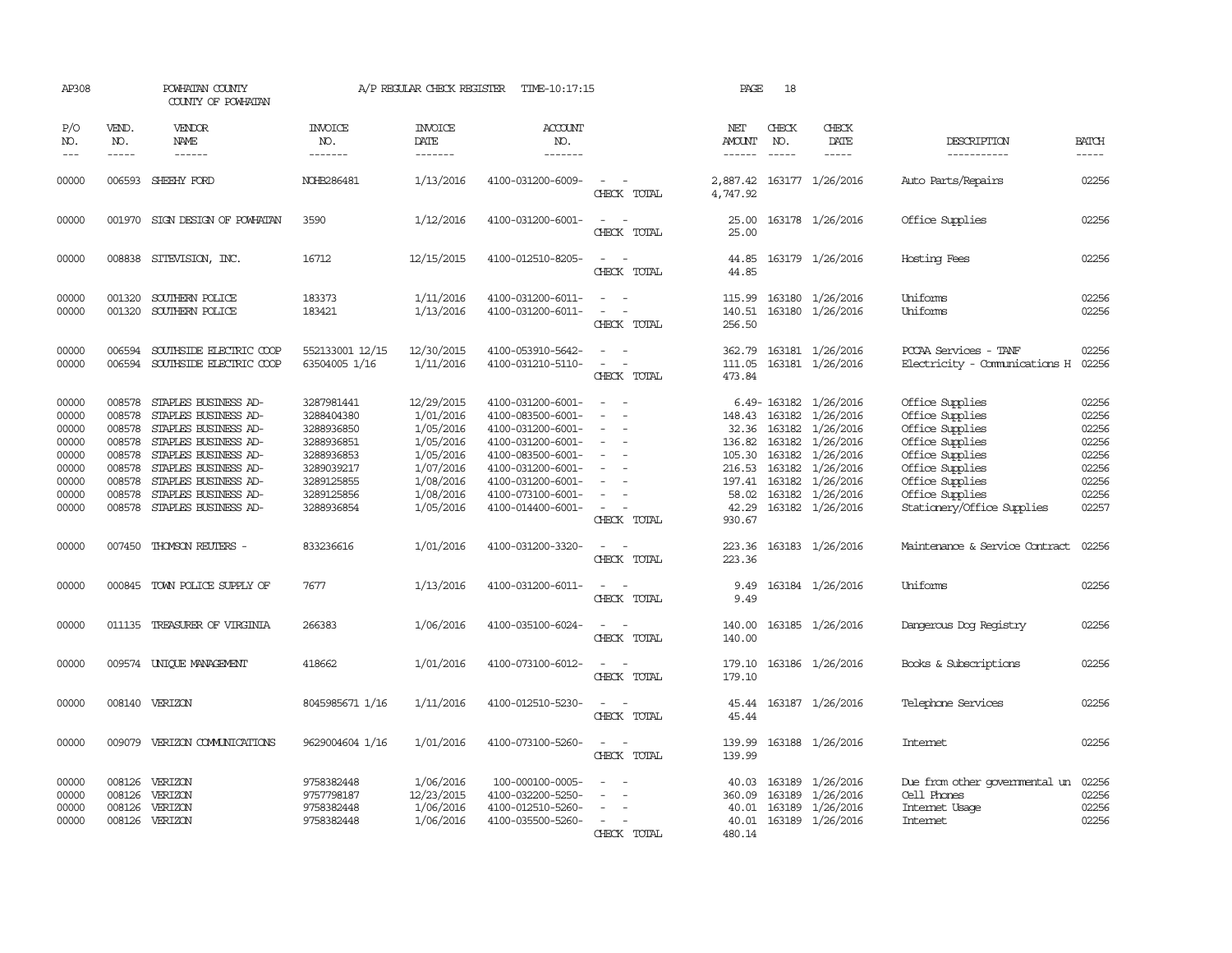| AP308                                     |                                      | POWHATAN COUNTY<br>COUNTY OF POWHATAN                                                                                                                                                                                                                                                                                                                                                                                                                                                        |                                                     | A/P REGULAR CHECK REGISTER                                    | TIME-10:17:15                                                                                         |                                                                                                                             | PAGE                                   | 19                            |                                                                                                       |                                                                                             |                                           |
|-------------------------------------------|--------------------------------------|----------------------------------------------------------------------------------------------------------------------------------------------------------------------------------------------------------------------------------------------------------------------------------------------------------------------------------------------------------------------------------------------------------------------------------------------------------------------------------------------|-----------------------------------------------------|---------------------------------------------------------------|-------------------------------------------------------------------------------------------------------|-----------------------------------------------------------------------------------------------------------------------------|----------------------------------------|-------------------------------|-------------------------------------------------------------------------------------------------------|---------------------------------------------------------------------------------------------|-------------------------------------------|
| P/O<br>NO.<br>$---$                       | VEND.<br>NO.<br>$\frac{1}{2}$        | VENDOR<br>NAME<br>$\frac{1}{2} \left( \frac{1}{2} \right) \left( \frac{1}{2} \right) \left( \frac{1}{2} \right) \left( \frac{1}{2} \right) \left( \frac{1}{2} \right) \left( \frac{1}{2} \right) \left( \frac{1}{2} \right) \left( \frac{1}{2} \right) \left( \frac{1}{2} \right) \left( \frac{1}{2} \right) \left( \frac{1}{2} \right) \left( \frac{1}{2} \right) \left( \frac{1}{2} \right) \left( \frac{1}{2} \right) \left( \frac{1}{2} \right) \left( \frac{1}{2} \right) \left( \frac$ | <b>INVOICE</b><br>NO.<br>--------                   | <b>INVOICE</b><br><b>DATE</b><br>--------                     | ACCOUNT<br>NO.<br>$- - - - - - -$                                                                     |                                                                                                                             | NET<br>$\frac{1}{2}$                   | CHECK<br>NO.<br>$\frac{1}{2}$ | CHECK<br>DATE<br>$- - - - -$                                                                          | DESCRIPTION<br>-----------                                                                  | <b>BATCH</b><br>-----                     |
| 00000<br>00000                            | 006984<br>006984                     | VIRGINIA CORRECTIONAL<br>VIRGINIA CORRECTIONAL                                                                                                                                                                                                                                                                                                                                                                                                                                               | 9479203<br>9484176                                  | 10/07/2015<br>12/30/2015                                      | 4100-034100-6011-<br>4100-034100-6011-                                                                | $\overline{\phantom{a}}$<br>CHECK TOTAL                                                                                     | 105.75<br>131.25                       |                               | 25.50 163190 1/26/2016<br>163190 1/26/2016                                                            | Uniforms<br>Uniforms                                                                        | 02256<br>02256                            |
| 00000                                     |                                      | 007983 VIRGINIA EMPLOYMENT                                                                                                                                                                                                                                                                                                                                                                                                                                                                   | <b>OTRLY PYMT</b>                                   | 12/31/2015                                                    | 4100-012220-2703-                                                                                     | $\sim$<br>$\sim$<br>CHECK TOTAL                                                                                             | 2,277.85                               |                               | 2,277.85 163191 1/26/2016                                                                             | Unemployment Claims                                                                         | 02256                                     |
| 00000                                     |                                      | 001680 WASTE MANAGEMENT OF                                                                                                                                                                                                                                                                                                                                                                                                                                                                   | 3084031-2424-8                                      | 1/01/2016                                                     | 4100-014300-3175-                                                                                     | $\sim$<br>$\sim$<br>CHECK TOTAL                                                                                             | 281.23                                 |                               | 281.23 163192 1/26/2016                                                                               | Waste Disposal                                                                              | 02256                                     |
| 00000                                     | 000540                               | CENTRAL VIRGINIA WASTE                                                                                                                                                                                                                                                                                                                                                                                                                                                                       | 20827                                               | 1/15/2016                                                     | 4100-014300-3175-                                                                                     | $ -$<br>CHECK TOTAL                                                                                                         | 17,291.48<br>17,291.48                 |                               | 163226 1/29/2016                                                                                      | Waste Disposal                                                                              | 02259                                     |
| 00000<br>00000                            |                                      | 000620 R. C. GOODWYN & SONS, INC<br>000620 R. C. GOODWYN & SONS, INC                                                                                                                                                                                                                                                                                                                                                                                                                         | 0701648<br>0701791                                  | 1/07/2016<br>1/08/2016                                        | 4100-031200-3310-<br>4100-032200-5540-                                                                | CHECK TOTAL                                                                                                                 | 2.00<br>30.00<br>32.00                 |                               | 163227 1/29/2016<br>163227 1/29/2016                                                                  | Repairs & Maintenance<br>Travel - Convention & Educatio                                     | 02259<br>02259                            |
| 00000                                     |                                      | 000750 MONOCAN SOIL & WATER                                                                                                                                                                                                                                                                                                                                                                                                                                                                  | <b>LUNCH&amp;LEARN</b>                              | 1/26/2016                                                     | 4100-011010-5540-                                                                                     | $\frac{1}{2} \left( \frac{1}{2} \right) \left( \frac{1}{2} \right) = \frac{1}{2} \left( \frac{1}{2} \right)$<br>CHECK TOTAL | 10.00<br>10.00                         |                               | 163228 1/29/2016                                                                                      | Travel - Convention & Educatio                                                              | 02259                                     |
| 00000<br>00000<br>00000<br>00000<br>00000 | 000780<br>000780<br>000780<br>000780 | <b>CUILL CORPORATION</b><br><b>QUILL CORPORATION</b><br><b>CUILL CORPORATION</b><br><b>CUILL CORPORATION</b><br>000780 QUILL CORPORATION                                                                                                                                                                                                                                                                                                                                                     | 2021684<br>2042627<br>2052181<br>2106380<br>2213531 | 1/06/2016<br>1/06/2016<br>1/06/2018<br>1/08/2016<br>1/12/2016 | 4100-012410-6001-<br>4100-012410-6001-<br>4100-012410-6001-<br>4100-012410-6001-<br>4100-012410-6001- | $\sim$<br>$\overline{\phantom{a}}$<br>CHECK TOTAL                                                                           | 192.01<br>7.12<br>11.04<br>273.63      | 163229                        | 163229 1/29/2016<br>48.17 163229 1/29/2016<br>1/29/2016<br>163229 1/29/2016<br>15.29 163229 1/29/2016 | Office Supplies<br>Office Supplies<br>Office Supplies<br>Office Supplies<br>Office Supplies | 02259<br>02259<br>02259<br>02259<br>02259 |
| 00000<br>00000<br>00000                   | 000845<br>000845                     | TOWN POLICE SUPPLY OF<br>TOWN POLICE SUPPLY OF<br>000845 TOWN POLICE SUPPLY OF                                                                                                                                                                                                                                                                                                                                                                                                               | R79672<br>7675<br>7704                              | 1/05/2016<br>1/12/2016<br>1/26/2016                           | 4100-031200-6011-<br>4100-031200-6011-<br>4100-031200-6011-                                           | $\sim$<br>CHECK TOTAL                                                                                                       | 409.00<br>684.49<br>160.07<br>1,253.56 |                               | 163230 1/29/2016<br>163230 1/29/2016<br>163230 1/29/2016                                              | Uniforms<br>Uniforms<br>Uniforms                                                            | 02259<br>02259<br>02259                   |
| 00000<br>00000                            | 001890 X-ZACT                        | 001890 X-ZACT                                                                                                                                                                                                                                                                                                                                                                                                                                                                                | 3162<br>3165                                        | 1/18/2016<br>1/18/2016                                        | 4100-031200-6001-<br>4100-032200-6001-                                                                | $\frac{1}{2} \left( \frac{1}{2} \right) \left( \frac{1}{2} \right) = \frac{1}{2} \left( \frac{1}{2} \right)$<br>CHECK TOTAL | 500.00<br>545.00<br>1,045.00           |                               | 163231 1/29/2016<br>163231 1/29/2016                                                                  | Office Supplies<br>Stationery/Office Supplies                                               | 02259<br>02259                            |
| 00000                                     |                                      | 006057 SHELTON, RALPH                                                                                                                                                                                                                                                                                                                                                                                                                                                                        | 01212016                                            | 1/21/2016                                                     | 4100-034100-6011-                                                                                     | CHECK TOTAL                                                                                                                 | 110.00<br>110.00                       |                               | 163232 1/29/2016                                                                                      | <b>Uniforms</b>                                                                             | 02259                                     |
| 00000                                     |                                      | 006074 EVIDENT, INC.                                                                                                                                                                                                                                                                                                                                                                                                                                                                         | 101620B                                             | 1/15/2016                                                     | 4100-031200-6014-                                                                                     | $\sim$ 10 $\sim$ 10 $\sim$<br>CHECK TOTAL                                                                                   | 9.50<br>9.50                           |                               | 163233 1/29/2016                                                                                      | Other Operating Supplies                                                                    | 02259                                     |
| 00000                                     |                                      | 006261 TIMMONS GROUP                                                                                                                                                                                                                                                                                                                                                                                                                                                                         | 175808                                              | 2/11/2016                                                     | 4100-081500-3180-                                                                                     | $\sim$ $\sim$<br>CHECK TOTAL                                                                                                | 2,320.00<br>2,320.00                   |                               | 163234 1/29/2016                                                                                      | Professional Services                                                                       | 02260                                     |
| 00000                                     |                                      | 006402 KNABE OUIDOOR POWER EQUIP 21200                                                                                                                                                                                                                                                                                                                                                                                                                                                       |                                                     | 1/21/2016                                                     | 4100-032200-5120-                                                                                     | $\frac{1}{2} \left( \frac{1}{2} \right) \left( \frac{1}{2} \right) = \frac{1}{2} \left( \frac{1}{2} \right)$<br>CHECK TOTAL | 293.68<br>293.68                       |                               | 163235 1/29/2016                                                                                      | Apparatus Fuel                                                                              | 02259                                     |
| 00000                                     |                                      | 006466 RADIO COMMUNICATION OF VA 800005217                                                                                                                                                                                                                                                                                                                                                                                                                                                   |                                                     | 1/08/2016                                                     | 4100-032200-3310-                                                                                     | $\sim$<br>CHECK TOTAL                                                                                                       | 30.00<br>30.00                         |                               | 163236 1/29/2016                                                                                      | Equipment Repair                                                                            | 02259                                     |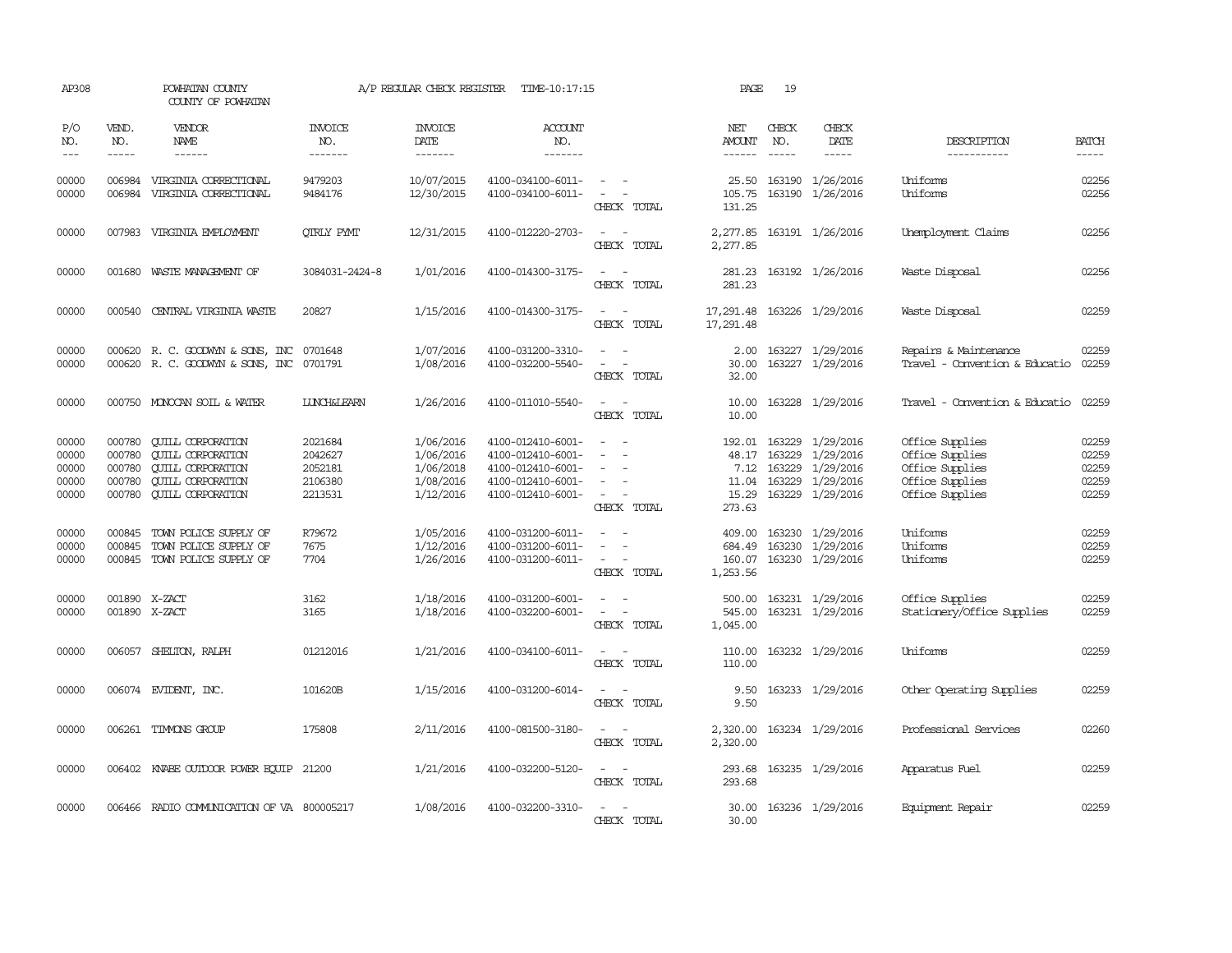| AP308                            |                             | POWHATAN COUNTY<br>COUNTY OF POWHATAN                                                     |                                                    | A/P REGULAR CHECK REGISTER                       | TIME-10:17:15                                                                    |                                                                                                                             | PAGE                                  | 20                            |                                                                                            |                                                                                                  |                                  |
|----------------------------------|-----------------------------|-------------------------------------------------------------------------------------------|----------------------------------------------------|--------------------------------------------------|----------------------------------------------------------------------------------|-----------------------------------------------------------------------------------------------------------------------------|---------------------------------------|-------------------------------|--------------------------------------------------------------------------------------------|--------------------------------------------------------------------------------------------------|----------------------------------|
| P/O<br>NO.<br>$---$              | VEND.<br>NO.<br>$- - - - -$ | VENDOR<br>NAME<br>------                                                                  | <b>INVOICE</b><br>NO.<br>--------                  | <b>INVOICE</b><br>DATE<br>$- - - - - - -$        | <b>ACCOUNT</b><br>NO.<br>-------                                                 |                                                                                                                             | NET<br><b>AMOUNT</b><br>$- - - - - -$ | CHECK<br>NO.<br>$\frac{1}{2}$ | CHECK<br>DATE                                                                              | DESCRIPTION<br>-----------                                                                       | <b>BATCH</b><br>-----            |
| 00000<br>00000                   |                             | 006474 PROGRESSIVE AUTO WORKS<br>006474 PROGRESSIVE AUTO WORKS                            | 0030068<br>0030082                                 | 1/21/2016<br>1/26/2016                           | 4100-031200-6009-<br>4100-031200-6008-                                           | $\sim$ $-$<br>$\sim$<br>CHECK TOTAL                                                                                         | 68.55<br>57.79<br>126.34              |                               | 163237 1/29/2016<br>163237 1/29/2016                                                       | Auto Parts/Repairs<br>Gas/Grease/Oil                                                             | 02259<br>02259                   |
| 00000                            | 006523                      | PURCHASE POWER                                                                            | 08561578 0116                                      | 1/17/2016                                        | 4100-021600-5210-                                                                | $\sim$<br>CHECK TOTAL                                                                                                       | 417.98<br>417.98                      |                               | 163238 1/29/2016                                                                           | Postage                                                                                          | 02259                            |
| 00000<br>00000                   | 006594<br>006594            | SOUTHSIDE ELECTRIC COOP<br>SOUTHSIDE ELECTRIC COOP                                        | 63504001 0116<br>530574001 1/16                    | 1/18/2016<br>1/11/2016                           | 4100-073100-5110-<br>4100-053910-5643-                                           | CHECK TOTAL                                                                                                                 | 3,244.57<br>134.23<br>3,378.80        |                               | 163239 1/29/2016<br>163239 1/29/2016                                                       | Electricity<br>PCCAA Services - Federal CSBG                                                     | 02259<br>02260                   |
| 00000                            |                             | 006626 HUGUENOT VOLUNTEER FIRE                                                            | MAILBOX                                            | 1/20/2016                                        | 4100-032200-3310-                                                                | $\sim$<br>CHECK TOTAL                                                                                                       | 32.81<br>32.81                        |                               | 163240 1/29/2016                                                                           | Equipment Repair                                                                                 | 02259                            |
| 00000                            |                             | 006815 ANTHEM BLUE CROSS/SHIELD                                                           | 01152016                                           | 1/15/2016                                        | 4100-033400-3845-                                                                | $\frac{1}{2} \left( \frac{1}{2} \right) \left( \frac{1}{2} \right) = \frac{1}{2} \left( \frac{1}{2} \right)$<br>CHECK TOTAL | 2,678.71                              |                               | 2,678.71 163241 1/29/2016                                                                  | Detention of Adults - Health C 02259                                                             |                                  |
| 00000<br>00000<br>00000          |                             | 006914 POWHATAN AUTO REPAIR<br>006914 POWHATAN AUTO REPAIR<br>006914 POWHATAN AUTO REPAIR | 769<br>772<br>773                                  | 1/14/2016<br>1/22/2016<br>1/26/2016              | 4100-081100-6009-<br>4100-034100-6009-<br>4100-081100-6008-                      | $\sim$<br>CHECK TOTAL                                                                                                       | 155.08<br>68.20<br>12.50<br>235.78    |                               | 163242 1/29/2016<br>163242 1/29/2016<br>163242 1/29/2016                                   | Auto Parts/Repair<br>Auto Parts/Repairs<br>Gas/Grease/Oil                                        | 02259<br>02259<br>02259          |
| 00000                            |                             | 006921 SEA-CLEAR AQUARIUM                                                                 | 4100                                               | 1/15/2016                                        | 4100-073100-3320-                                                                | $\overline{\phantom{a}}$<br>CHECK TOTAL                                                                                     | 80.00<br>80.00                        |                               | 163243 1/29/2016                                                                           | Maintenance & Service Contract                                                                   | 02259                            |
| 00000                            |                             | 006943 LIBRARY CORPORATION, THE                                                           | 2016040165                                         | 1/15/2016                                        | 4100-073100-3320-                                                                | $\sim$<br>CHECK TOTAL                                                                                                       | 3,528.00<br>3,528.00                  |                               | 163244 1/29/2016                                                                           | Maintenance & Service Contract                                                                   | 02259                            |
| 00000                            |                             | 006945 RECORDED BOOKS, LLC                                                                | 75273654                                           | 1/20/2016                                        | 4100-073100-6012-                                                                | $\sim$<br>CHECK TOTAL                                                                                                       | 29.40<br>29.40                        |                               | 163245 1/29/2016                                                                           | Books & Subscriptions                                                                            | 02259                            |
| 00000                            | 006965                      | CINIAS CORPORATION                                                                        | 143679406                                          | 1/13/2016                                        | 4100-014300-6011-                                                                | $\sim$<br>CHECK TOTAL                                                                                                       | 111.02<br>111.02                      |                               | 163246 1/29/2016                                                                           | Uniforms                                                                                         | 02259                            |
| 00000                            |                             | 007157 SHORES COLLISION, INC.                                                             | 15-10153                                           | 1/20/2016                                        | 4100-031200-6009-                                                                | CHECK TOTAL                                                                                                                 | 5,517.08<br>5,517.08                  |                               | 163247 1/29/2016                                                                           | Auto Parts/Repairs                                                                               | 02259                            |
| 00000                            |                             | 007295 STERICYLE, INC.                                                                    | 1006369583                                         | 1/11/2016                                        | 4100-032200-3175-                                                                | $\sim$ $ \sim$<br>CHECK TOTAL                                                                                               | 245.58<br>245.58                      |                               | 163248 1/29/2016                                                                           | Waste Disposal                                                                                   | 02259                            |
| 00000                            |                             | 007351 COLONY TIRE CORPORATION                                                            | 85460                                              | 1/11/2016                                        | 4100-032200-6009-                                                                | CHECK TOTAL                                                                                                                 | 1,072.47<br>1,072.47                  |                               | 163249 1/29/2016                                                                           | Auto Repairs and Parts                                                                           | 02260                            |
| 00000                            |                             | 007874 JONES, LINDA HOLLIN                                                                | 01212016                                           | 1/21/2016                                        | 4100-012220-5510-                                                                | $\sim$<br>CHECK TOTAL                                                                                                       | 33.81<br>33.81                        |                               | 163250 1/29/2016                                                                           | Travel-mileage                                                                                   | 02259                            |
| 00000<br>00000<br>00000<br>00000 | 007941<br>007941<br>007941  | BAKER & TAYLOR<br>BAKER & TAYLOR<br>BAKER & TAYLOR<br>007941 BAKER & TAYLOR               | K59712570<br>K59712571<br>5013956559<br>5013965709 | 1/21/2016<br>1/21/2016<br>1/13/2016<br>1/21/2016 | 4100-073100-6012-<br>4100-073100-6012-<br>4100-073100-6012-<br>4100-073100-6012- | $\overline{\phantom{a}}$<br>$\equiv$<br>CHECK TOTAL                                                                         | 13.97<br>105.48<br>997.11             |                               | 163251 1/29/2016<br>163251 1/29/2016<br>291.07 163251 1/29/2016<br>586.59 163251 1/29/2016 | Books & Subscriptions<br>Books & Subscriptions<br>Books & Subscriptions<br>Books & Subscriptions | 02259<br>02259<br>02259<br>02259 |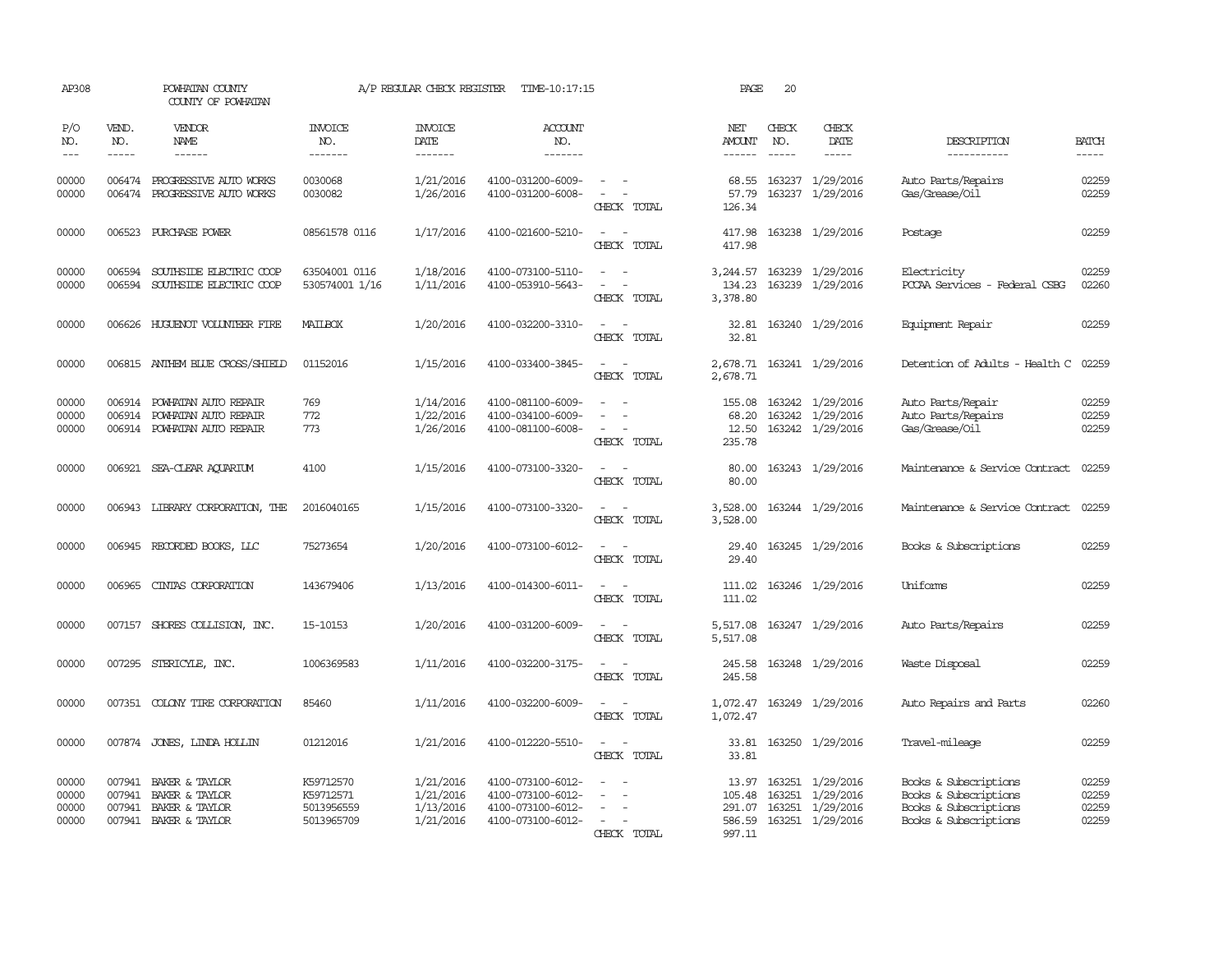| AP308               |                             | POWHATAN COUNTY<br>COUNTY OF POWHATAN                                |                                  | A/P REGULAR CHECK REGISTER        | TIME-10:17:15                          |                           | PAGE                           | 21                            |                                             |                                                                  |                                                                                |
|---------------------|-----------------------------|----------------------------------------------------------------------|----------------------------------|-----------------------------------|----------------------------------------|---------------------------|--------------------------------|-------------------------------|---------------------------------------------|------------------------------------------------------------------|--------------------------------------------------------------------------------|
| P/O<br>NO.<br>$---$ | VEND.<br>NO.<br>$- - - - -$ | VENDOR<br>NAME<br>------                                             | <b>INVOICE</b><br>NO.<br>------- | <b>INVOICE</b><br>DATE<br>------- | ACCOUNT<br>NO.<br>-------              |                           | NET<br><b>AMOUNT</b><br>------ | CHECK<br>NO.<br>$- - - - - -$ | CHECK<br>DATE<br>$- - - - -$                | DESCRIPTION<br>-----------                                       | <b>BATCH</b><br>$\begin{tabular}{ccccc} - & - & - & - \\ \hline \end{tabular}$ |
| 00000               |                             | 008126 VERIZON                                                       | 9758053878                       | 1/01/2016                         | 4100-032200-5250-                      | CHECK TOTAL               | 242.17<br>242.17               |                               | 163252 1/29/2016                            | Cell Phones                                                      | 02259                                                                          |
| 00000               | 008201                      | EMERGENCY EQUIPMENT, INC.                                            | 16649                            | 1/11/2016                         | 4100-032200-6009-                      | $\sim$ $-$<br>CHECK TOTAL | 617.52<br>617.52               |                               | 163253 1/29/2016                            | Auto Repairs and Parts                                           | 02259                                                                          |
| 00000<br>00000      | 008578<br>008578            | STAPLES BUSINESS AD-<br>STAPLES BUSINESS AD-                         | 3289267600<br>3289546995         | 1/09/2016<br>1/12/2016            | 4100-014300-6013-<br>4100-081100-6001- | CHECK TOTAL               | 110.26<br>61.07<br>171.33      |                               | 163254 1/29/2016<br>163254 1/29/2016        | Office Supplies<br>Office Supplies                               | 02259<br>02259                                                                 |
| 00000<br>00000      |                             | 008686 C.W. WILLIAMS & CO., INC.<br>008686 C.W. WILLIAMS & CO., INC. | 589811<br>589942                 | 1/15/2016<br>1/20/2016            | 4100-032200-6009-<br>4100-032200-6011- | CHECK TOTAL               | 1,057.18<br>1,374.52           |                               | 163255 1/29/2016<br>317.34 163255 1/29/2016 | Auto Repairs and Parts<br>Protective Gear/Uniforms               | 02259<br>02259                                                                 |
| 00000               |                             | 009206 ATLANTIC EMERGENCY                                            | 10027ROB                         | 1/14/2016                         | 4100-032200-6009-                      | CHECK TOTAL               | 5,169.48<br>5,169.48           |                               | 163256 1/29/2016                            | Auto Repairs and Parts                                           | 02259                                                                          |
| 00000<br>00000      | 009520<br>009520            | STONE'S OFFICE EQUIPMENT<br>STONE'S OFFICE EQUIPMENT                 | 62068<br>62069                   | 1/14/2016<br>1/14/2016            | 4100-073100-3320-<br>4100-073100-3320- | CHECK TOTAL               | 380.55<br>146.63<br>527.18     |                               | 163257 1/29/2016<br>163257 1/29/2016        | Maintenance & Service Contract<br>Maintenance & Service Contract | 02259<br>02259                                                                 |
| 00000               |                             | 009955 MONEIL & COMPANY, INC                                         | 21995119                         | 12/31/2015                        | 4100-032200-5305-                      | CHECK TOTAL               | 607.03<br>607.03               |                               | 163258 1/29/2016                            | Auto Insurance Premium                                           | 02259                                                                          |
| 00000               |                             | 010231 J & K HEAVY TRUCKS &                                          | 5693                             | 1/12/2016                         | 4100-032200-6009-                      | CHECK TOTAL               | 871.00<br>871.00               |                               | 163259 1/29/2016                            | Auto Repairs and Parts                                           | 02259                                                                          |
| 00000               |                             | 010677 HEINTZEIMAN, MICHAEL                                          | <b>BURGER KING</b>               | 1/18/2016                         | 4100-031200-5550-                      | CHECK TOTAL               | 4.90<br>4.90                   |                               | 163260 1/29/2016                            | Prisoner Extradition                                             | 02259                                                                          |
| 00000               |                             | 011168 RYAN BURKE                                                    | INSTRUCTOR/WORK                  | 1/19/2016                         | 4100-032200-3320-                      | $\sim$<br>CHECK TOTAL     | 427.50<br>427.50               |                               | 163261 1/29/2016                            | Maintenance & Service Contract                                   | 02260                                                                          |
|                     |                             |                                                                      |                                  |                                   |                                        | CHECK TYPE TOTAL          | 367,892.83                     |                               |                                             |                                                                  |                                                                                |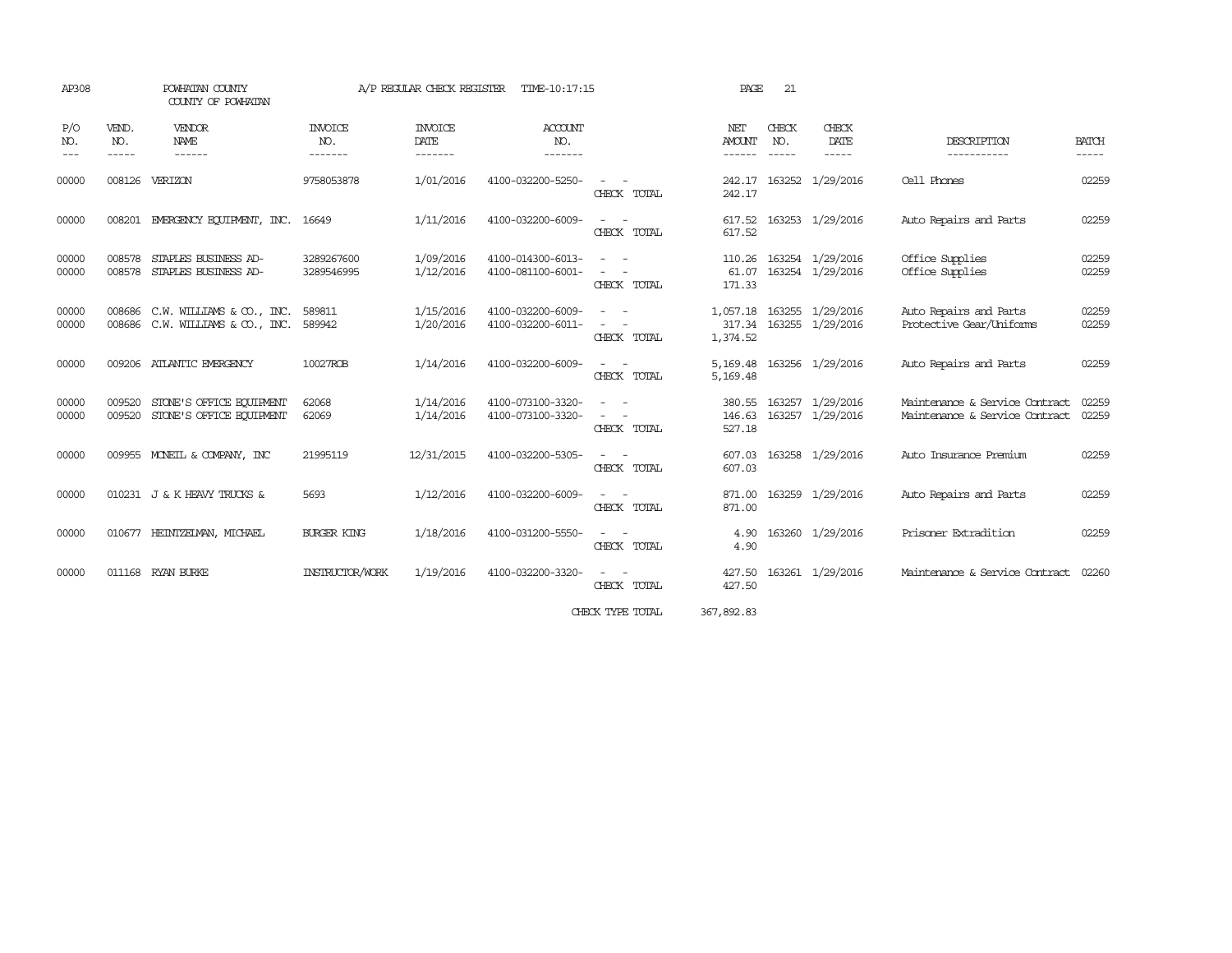| AP308                                     |                                                | POWHATAN COUNTY<br>COUNTY OF POWHATAN                                                                                |                                      | A/P VOID CHECK REGISTER                                           | TIME-10:17:15                                                                                         |                                                                                                                                                                                                                                                                                                                                                                                                                    | 22<br>PAGE                           |                                                                                                                    |                                                                                                                                |                                           |
|-------------------------------------------|------------------------------------------------|----------------------------------------------------------------------------------------------------------------------|--------------------------------------|-------------------------------------------------------------------|-------------------------------------------------------------------------------------------------------|--------------------------------------------------------------------------------------------------------------------------------------------------------------------------------------------------------------------------------------------------------------------------------------------------------------------------------------------------------------------------------------------------------------------|--------------------------------------|--------------------------------------------------------------------------------------------------------------------|--------------------------------------------------------------------------------------------------------------------------------|-------------------------------------------|
| P/O<br>NO.<br>$- - -$                     | VEND.<br>NO.<br>-----                          | <b>VENDOR</b><br>NAME<br>------                                                                                      | <b>INVOICE</b><br>NO.<br>-------     | <b>INVOICE</b><br>DATE<br>-------                                 | ACCOUNT<br>NO.<br>-------                                                                             |                                                                                                                                                                                                                                                                                                                                                                                                                    | CHECK<br>NET<br>NO.<br><b>AMOUNT</b> | CHECK<br>DATE<br>-----                                                                                             | DESCRIPTION<br>-----------                                                                                                     | <b>BATCH</b><br>-----                     |
| 00000<br>00000<br>00000<br>00000<br>00000 | 010231<br>010231<br>010231<br>010231<br>010231 | J & K HEAVY TRUCKS &<br>J & K HEAVY TRUCKS &<br>J & K HEAVY TRUCKS &<br>J & K HEAVY TRUCKS &<br>J & K HEAVY TRUCKS & | 5684<br>5685<br>5686<br>5688<br>5752 | 12/17/2015<br>12/17/2015<br>12/17/2015<br>12/17/2015<br>1/05/2016 | 4100-032200-6009-<br>4100-032200-6009-<br>4100-032200-6009-<br>4100-032200-6009-<br>4100-032200-6009- | $\frac{1}{2} \left( \frac{1}{2} \right) \left( \frac{1}{2} \right) \left( \frac{1}{2} \right) \left( \frac{1}{2} \right)$<br>$\frac{1}{2} \left( \frac{1}{2} \right) \left( \frac{1}{2} \right) \left( \frac{1}{2} \right) \left( \frac{1}{2} \right)$<br>$ -$<br>$ -$<br>$\frac{1}{2} \left( \frac{1}{2} \right) \left( \frac{1}{2} \right) \left( \frac{1}{2} \right) \left( \frac{1}{2} \right)$<br>CHECK TOTAL | 51.00-163080<br>$737.17-$            | 51.00-163080 1/14/2016<br>1/14/2016<br>16.00-163080 1/14/2016<br>16.00-163080 1/14/2016<br>603.17-163080 1/14/2016 | Auto Repairs and Parts<br>Auto Repairs and Parts<br>Auto Repairs and Parts<br>Auto Repairs and Parts<br>Auto Repairs and Parts | 00341<br>00341<br>00341<br>00341<br>00341 |
| 00000                                     |                                                | 010771 LAND AND COATES, INC.                                                                                         | 640296                               | 12/21/2015                                                        | 4100-032200-6009-                                                                                     | $\sim$<br>$\overline{\phantom{a}}$<br>CHECK<br>TOTAL                                                                                                                                                                                                                                                                                                                                                               | $37.50 -$                            | 37.50-163084 1/14/2016                                                                                             | Auto Repairs and Parts                                                                                                         | 00342                                     |
| 00000                                     | 006466                                         | RADIO COMMUNICATION OF VA 800005217                                                                                  |                                      | 1/08/2016                                                         | 4100-032200-3310-                                                                                     | $\sim$ $\sim$<br>TOTAL<br>CHECK                                                                                                                                                                                                                                                                                                                                                                                    | $30.00 -$                            | 30.00-163236 1/29/2016                                                                                             | Equipment Repair                                                                                                               | 00346                                     |
|                                           |                                                |                                                                                                                      |                                      |                                                                   |                                                                                                       | CHECK TYPE TOTAL                                                                                                                                                                                                                                                                                                                                                                                                   | 804.67-                              |                                                                                                                    |                                                                                                                                |                                           |
|                                           |                                                |                                                                                                                      |                                      |                                                                   |                                                                                                       | FINAL TOTAL                                                                                                                                                                                                                                                                                                                                                                                                        | 367,088.16                           |                                                                                                                    |                                                                                                                                |                                           |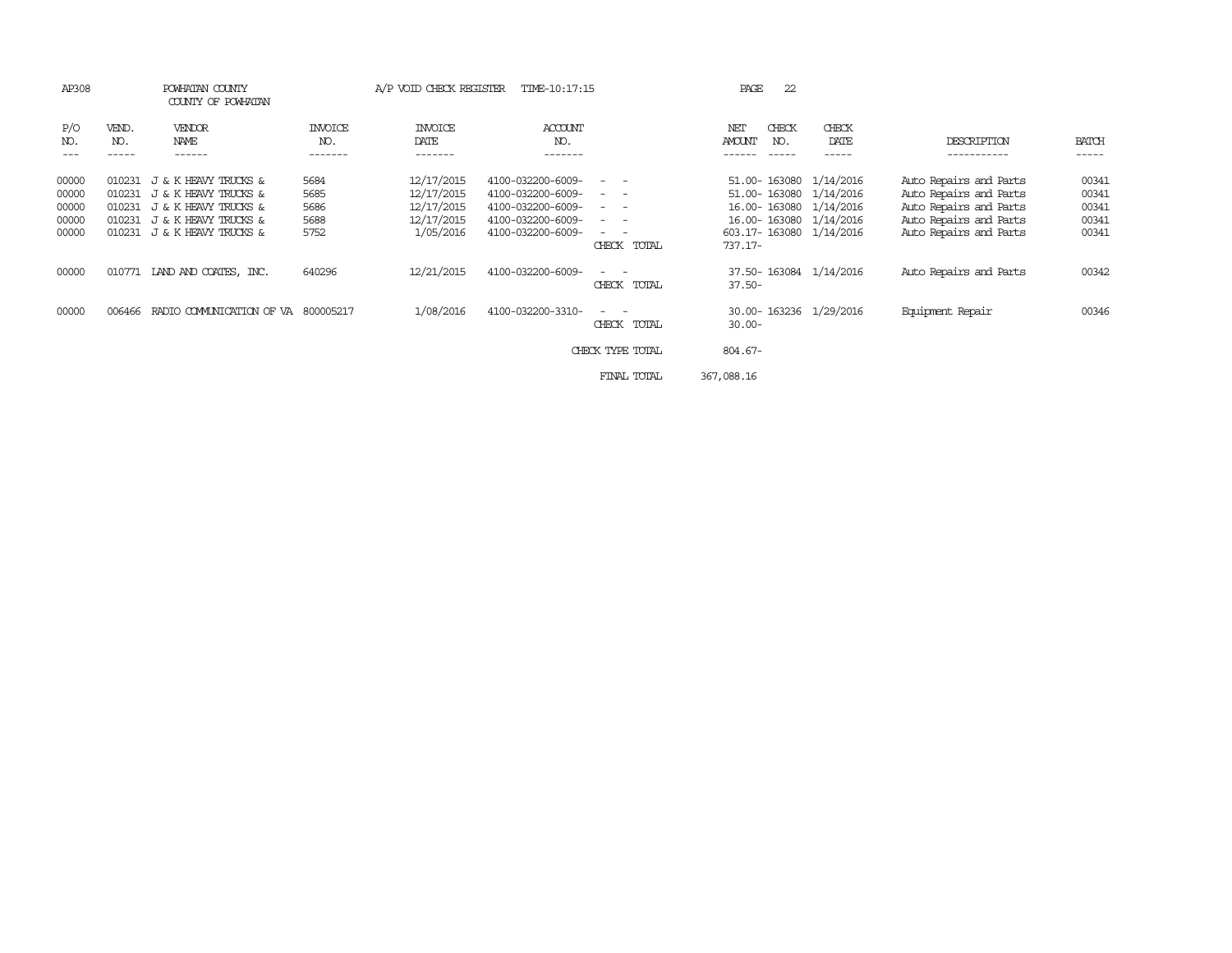| AP308               | POWHATAN COUNTY<br>COUNTY OF POWHATAN |                          | A/P REGULAR CHECK REGISTER TIME-10:18:14 |                                    |                            |                  | PAGE                    |                        |                        |                            |                             |
|---------------------|---------------------------------------|--------------------------|------------------------------------------|------------------------------------|----------------------------|------------------|-------------------------|------------------------|------------------------|----------------------------|-----------------------------|
| P/O<br>NO.<br>$---$ | VEND.<br>NO.<br>-----                 | VENDOR<br>NAME<br>------ | <b>INVOICE</b><br>NO.<br>-------         | <b>INVOICE</b><br>DATE<br>-------- | ACCOUNT<br>NO.<br>-------- |                  | NET<br>AMOUNT<br>------ | CHECK<br>NO.<br>------ | CHECK<br>DATE<br>----- | DESCRIPTION<br>----------- | <b>BATCH</b><br>$- - - - -$ |
| 00000               |                                       | 008668 BANK OF AMERICA   | 01/04/2016                               | 1/04/2016                          | 4103-012510-0001-          | CHECK TOTAL      | 22.17                   |                        | 22.17 163051 1/14/2016 | Capital Outlay             | 02253                       |
|                     |                                       |                          |                                          |                                    |                            | CHECK TYPE TOTAL | 22.17                   |                        |                        |                            |                             |
|                     |                                       |                          |                                          |                                    |                            | FINAL TOTAL      | 22.17                   |                        |                        |                            |                             |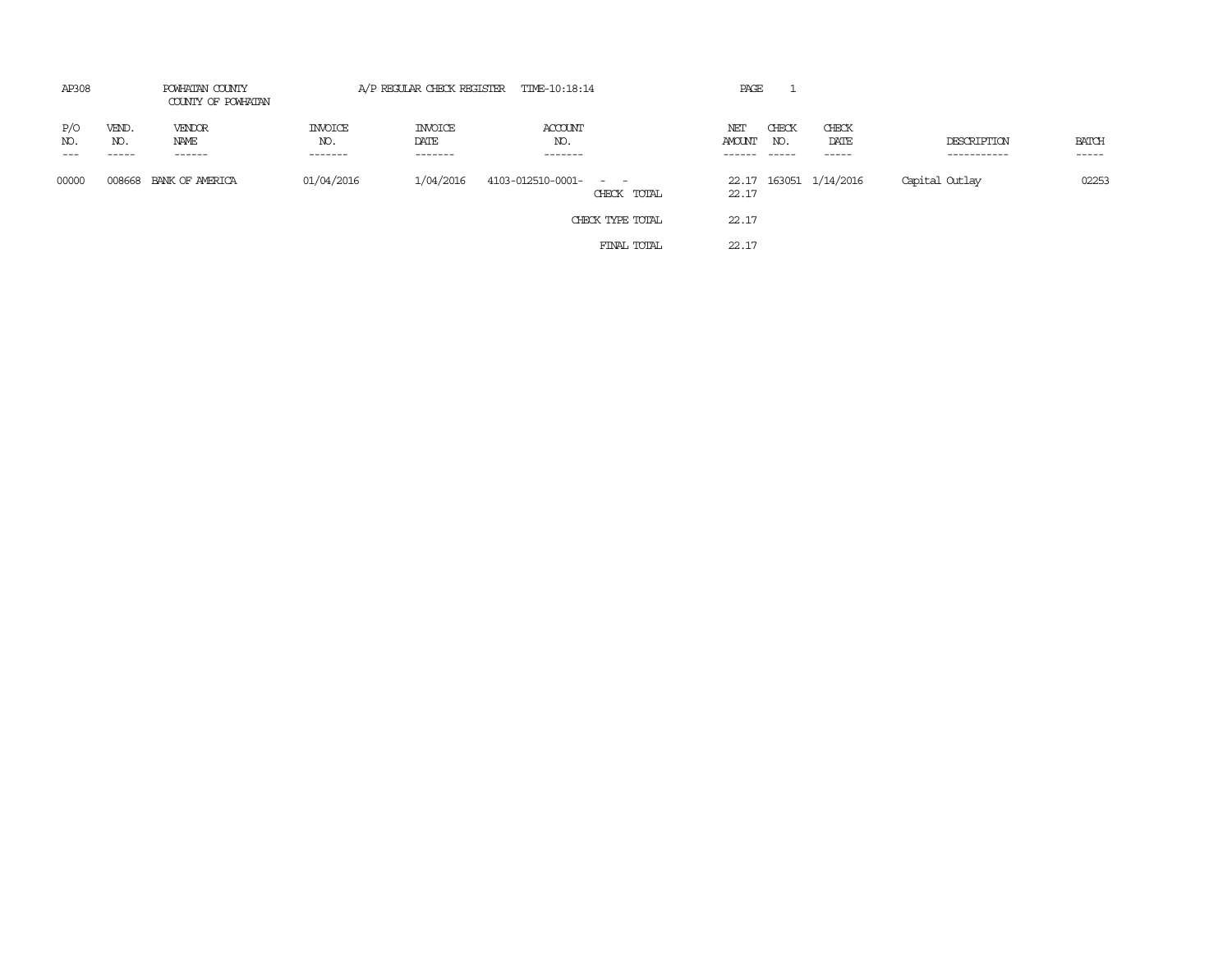| AP308                                                                |                                                                              | POWHATAN COUNTY<br>COUNTY OF POWHATAN                                                                                                                                                                                                                                                                                |                                                | A/P REGULAR CHECK REGISTER                                                                                  | TIME-10:19:00                                                                                                                                                        |                                                                                                                                                                            | PAGE                                                  | $\mathbf{1}$                  |                                                                                                                                                                           |                                                                                                                                                                                                      |                                                                      |
|----------------------------------------------------------------------|------------------------------------------------------------------------------|----------------------------------------------------------------------------------------------------------------------------------------------------------------------------------------------------------------------------------------------------------------------------------------------------------------------|------------------------------------------------|-------------------------------------------------------------------------------------------------------------|----------------------------------------------------------------------------------------------------------------------------------------------------------------------|----------------------------------------------------------------------------------------------------------------------------------------------------------------------------|-------------------------------------------------------|-------------------------------|---------------------------------------------------------------------------------------------------------------------------------------------------------------------------|------------------------------------------------------------------------------------------------------------------------------------------------------------------------------------------------------|----------------------------------------------------------------------|
| P/O<br>NO.<br>$--\,$                                                 | VEND.<br>NO.<br>$- - - - -$                                                  | VENDOR<br>NAME<br>$- - - - - -$                                                                                                                                                                                                                                                                                      | <b>INVOICE</b><br>NO.<br>-------               | <b>INVOICE</b><br>DATE<br>-------                                                                           | <b>ACCOUNT</b><br>NO.<br>$- - - - - - -$                                                                                                                             |                                                                                                                                                                            | NET<br><b>AMOUNT</b><br>------                        | CHECK<br>NO.<br>$\frac{1}{2}$ | CHECK<br>DATE                                                                                                                                                             | DESCRIPTION<br>-----------                                                                                                                                                                           | <b>BATCH</b><br>$- - - - -$                                          |
| 00000                                                                | 008579                                                                       | POWHATAN COMMERCIAL                                                                                                                                                                                                                                                                                                  | 0085201601                                     | 1/08/2016                                                                                                   | 4501-043400-5420-                                                                                                                                                    | $\frac{1}{2} \left( \frac{1}{2} \right) \left( \frac{1}{2} \right) = \frac{1}{2} \left( \frac{1}{2} \right)$<br>CHECK TOTAL                                                | 2,467.37                                              |                               | 2,467.37 162964 1/08/2016                                                                                                                                                 | Rent - Office Space                                                                                                                                                                                  | 02246                                                                |
| 00000                                                                |                                                                              | 000120 JAMES RIVER AIR                                                                                                                                                                                                                                                                                               | C156266                                        | 1/01/2016                                                                                                   | 4501-043400-3320-                                                                                                                                                    | CHECK TOTAL                                                                                                                                                                | 258.00                                                |                               | 258.00 162994 1/08/2016                                                                                                                                                   | Maintenance and Service Contra 02243                                                                                                                                                                 |                                                                      |
| 00000<br>00000                                                       |                                                                              | 006510 EMERGENCY SERVICES<br>006510 EMERGENCY SERVICES                                                                                                                                                                                                                                                               | 133 CPR TRNG<br>134 DEC15                      | 12/01/2015<br>12/28/2015                                                                                    | 4120-032300-5815-<br>4120-032300-3110-                                                                                                                               | $\sim$<br>$\sim$<br>$\omega_{\rm{max}}$ and $\omega_{\rm{max}}$<br>CHECK TOTAL                                                                                             | 30,266.63                                             |                               | 234.00 163033 1/08/2016<br>30,032.63 163033 1/08/2016                                                                                                                     | Training<br>Contract Services-Daytime Cove 02247                                                                                                                                                     | 02247                                                                |
| 00000<br>00000<br>00000<br>00000<br>00000                            | 007325                                                                       | 007325 RICHMOND OXYGEN CO.<br>RICHMOND OXYGEN CO.<br>007325 RICHMOND OXYGEN CO.<br>007325 RICHMOND OXYGEN CO.<br>007325 RICHMOND OXYGEN CO.                                                                                                                                                                          | 211888<br>211889<br>212401<br>212402<br>213533 | 11/11/2015<br>11/11/2015<br>11/25/2015<br>11/25/2015<br>11/30/2015                                          | 4120-032301-6013-<br>4120-032301-6013-<br>4120-032301-6013-<br>4120-032301-6013-<br>4120-032301-6013-                                                                | $\overline{\phantom{a}}$<br>$\sim$<br>$\overline{\phantom{a}}$<br>$\sim$<br>$\overline{\phantom{a}}$<br>$\sim$<br>CHECK TOTAL                                              | 16.00<br>36.00<br>497.00                              |                               | 67.00 163034 1/08/2016<br>163034 1/08/2016<br>163034 1/08/2016<br>87.00 163034 1/08/2016<br>291.00 163034 1/08/2016                                                       | Medical Supplies<br>Medical Supplies<br>Medical Supplies<br>Medical Supplies<br>Medical Supplies                                                                                                     | 02243<br>02243<br>02243<br>02243<br>02243                            |
| 00000<br>00000                                                       | 007310                                                                       | SOUTHEASTERN EMERGENCY<br>007310 SOUTHEASTERN EMERGENCY                                                                                                                                                                                                                                                              | 615414<br>615603                               | 12/22/2015<br>12/23/2015                                                                                    | 4120-032301-6013-<br>4120-032301-6013-                                                                                                                               | $\equiv$<br>$\sim$<br>$\overline{\phantom{a}}$<br>CHECK TOTAL                                                                                                              | 941.75<br>6,474.55<br>7,416.30                        |                               | 163035 1/08/2016<br>163035 1/08/2016                                                                                                                                      | Medical Supplies<br>Medical Supplies                                                                                                                                                                 | 02247<br>02247                                                       |
| 00000<br>00000                                                       | 001320<br>001320                                                             | SOUTHERN POLICE<br>SOUTHERN POLICE                                                                                                                                                                                                                                                                                   | 182609<br>182645                               | 11/10/2015<br>11/12/2015                                                                                    | 4215-031700-6023-<br>4215-031700-6023-                                                                                                                               | $\frac{1}{2} \left( \frac{1}{2} \right) \left( \frac{1}{2} \right) = \frac{1}{2} \left( \frac{1}{2} \right)$<br>$\omega_{\rm{max}}$ and $\omega_{\rm{max}}$<br>CHECK TOTAL | 3,541.62<br>430.68<br>3,972.30                        |                               | 163036 1/08/2016<br>163036 1/08/2016                                                                                                                                      | State Asset Forfeiture Expense<br>State Asset Forfeiture Expense 02243                                                                                                                               | 02243                                                                |
| 00000                                                                |                                                                              | 011154 TASER INTERNATIONAL, INC.                                                                                                                                                                                                                                                                                     | SI1416239                                      | 10/21/2015                                                                                                  | 4216-031800-6023-                                                                                                                                                    | CHECK TOTAL                                                                                                                                                                | 7,149.08<br>7,149.08                                  |                               | 163037 1/08/2016                                                                                                                                                          | Sheriff Asset Forfeiture Expen 02243                                                                                                                                                                 |                                                                      |
| 00000                                                                |                                                                              | 000845 TOWN POLICE SUPPLY OF                                                                                                                                                                                                                                                                                         | R79652                                         | 12/29/2015                                                                                                  | 4216-031800-6023-                                                                                                                                                    | $\overline{\phantom{a}}$<br>$\sim$<br>CHECK TOTAL                                                                                                                          | 1,227.00<br>1,227.00                                  |                               | 163038 1/08/2016                                                                                                                                                          | Sheriff Asset Forfeiture Expen 02248                                                                                                                                                                 |                                                                      |
| 00000                                                                |                                                                              | 008084 ACF ENVIRONENTAL                                                                                                                                                                                                                                                                                              | 675254                                         | 12/15/2015                                                                                                  | 4301-014100-6009-                                                                                                                                                    | $\sim$ $ \sim$<br>CHECK TOTAL                                                                                                                                              | 246.00<br>246.00                                      |                               | 163039 1/08/2016                                                                                                                                                          | Human Services Building Facade 02247                                                                                                                                                                 |                                                                      |
| 00000                                                                |                                                                              | 007147 DRAPER ADEN ASSOCIATES,                                                                                                                                                                                                                                                                                       | 2015110451                                     | 11/30/2015                                                                                                  | 4301-044000-8201-                                                                                                                                                    | $\sim$ $ \sim$<br>CHECK TOTAL                                                                                                                                              | 187.08<br>187.08                                      |                               | 163040 1/08/2016                                                                                                                                                          | Water/Sewer Extension Construc 02245                                                                                                                                                                 |                                                                      |
| 00000                                                                |                                                                              | 000166 LUCK STONE CORP.                                                                                                                                                                                                                                                                                              | IV-100471969                                   | 12/15/2015                                                                                                  | 4301-014100-6009-                                                                                                                                                    | $\sim$<br>CHECK TOTAL                                                                                                                                                      | 321.58<br>321.58                                      |                               | 163041 1/08/2016                                                                                                                                                          | Human Services Building Facade 02247                                                                                                                                                                 |                                                                      |
| 00000<br>00000<br>00000<br>00000<br>00000<br>00000<br>00000<br>00000 | 009183<br>009183<br>009183<br>009183<br>009183<br>009183<br>009183<br>009183 | AIR, WATER & SOIL LABORA- V15008145<br>AIR, WATER & SOIL LABORA- V15008146<br>AIR, WATER & SOIL LABORA- V15008153<br>AIR, WATER & SOIL LABORA- V15008154<br>AIR, WATER & SOIL LABORA- V15008228<br>AIR, WATER & SOIL LABORA- V15008318<br>AIR, WATER & SOIL LABORA- V15008342<br>AIR, WATER & SOIL LABORA- V16000003 |                                                | 12/21/2015<br>12/21/2015<br>12/22/2015<br>12/22/2015<br>12/23/2015<br>12/30/2015<br>12/31/2015<br>1/04/2016 | 4501-043400-3140-<br>4501-043400-3140-<br>4501-043400-3140-<br>4501-043400-3140-<br>4501-043400-3140-<br>4501-043400-3140-<br>4501-043400-3140-<br>4501-043400-3140- | $\overline{\phantom{a}}$<br>$\sim$<br>$\overline{\phantom{a}}$<br>$\sim$<br>$\overline{\phantom{a}}$                                                                       | 119.08<br>40.00<br>40.00<br>102.26<br>119.08<br>40.00 |                               | 163042 1/08/2016<br>102.26 163042 1/08/2016<br>163042 1/08/2016<br>40.00 163042 1/08/2016<br>163042 1/08/2016<br>163042 1/08/2016<br>163042 1/08/2016<br>163042 1/08/2016 | Professional Services<br>Professional Services<br>Professional Services<br>Professional Services<br>Professional Services<br>Professional Services<br>Professional Services<br>Professional Services | 02243<br>02243<br>02243<br>02243<br>02243<br>02247<br>02247<br>02247 |
| 00000                                                                |                                                                              | 009183 AIR, WATER & SOIL LABORA- V16000004                                                                                                                                                                                                                                                                           |                                                | 1/04/2016                                                                                                   | 4501-043400-3140-                                                                                                                                                    | $\sim$<br>CHECK TOTAL                                                                                                                                                      | 40.00<br>642.68                                       |                               | 163042 1/08/2016                                                                                                                                                          | Professional Services                                                                                                                                                                                | 02247                                                                |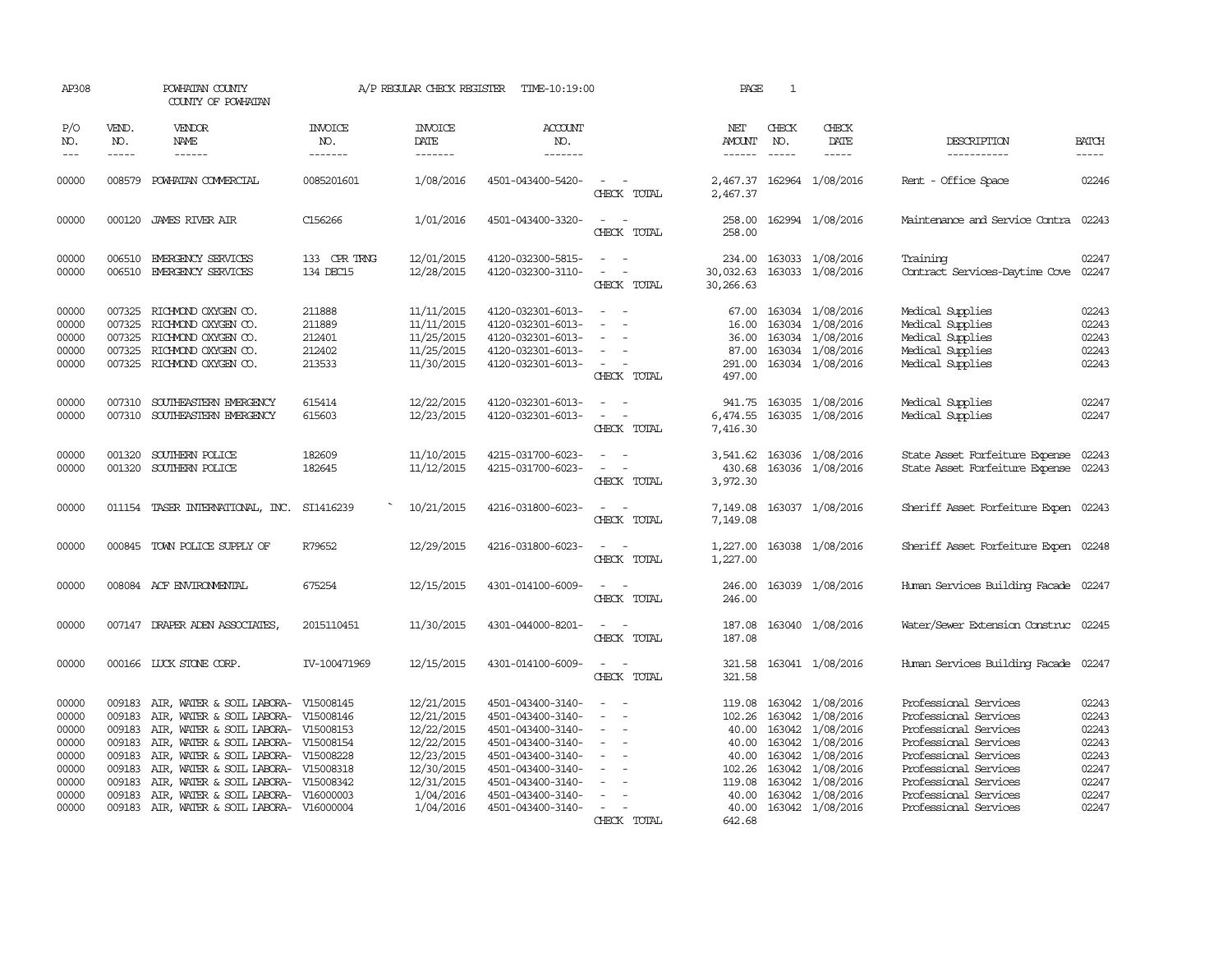| AP308               |                             | POWHATAN COUNTY<br>COUNTY OF POWHATAN |                           | A/P REGULAR CHECK REGISTER        | TIME-10:19:00                          |                                                                     | PAGE                 | 2                             |                               |                                      |                       |
|---------------------|-----------------------------|---------------------------------------|---------------------------|-----------------------------------|----------------------------------------|---------------------------------------------------------------------|----------------------|-------------------------------|-------------------------------|--------------------------------------|-----------------------|
| P/O<br>NO.<br>$---$ | VEND.<br>NO.<br>$- - - - -$ | VENDOR<br>NAME<br>$- - - - - -$       | INVOICE<br>NO.<br>------- | <b>INVOICE</b><br>DATE<br>------- | <b>ACCOUNT</b><br>NO.<br>-------       |                                                                     | NET<br><b>AMOUNT</b> | CHECK<br>NO.<br>$\frac{1}{2}$ | CHECK<br>DATE<br>-----        | DESCRIPTION<br>-----------           | <b>BATCH</b><br>----- |
| 00000               | 006655                      | BLOSSMAN GAS COMPANIES,               | 506563                    | 12/15/2015                        | 4501-043400-5120-                      |                                                                     | 289.50               |                               | 163043 1/08/2016              | Fuel (htg)                           | 02243                 |
|                     |                             |                                       |                           |                                   |                                        | CHECK TOTAL                                                         | 289.50               |                               |                               |                                      |                       |
| 00000               | 000540                      | CENTRAL VIRGINIA WASTE                | 20682A                    | 11/25/2015                        | 4501-043400-3185-                      | $\sim$                                                              | 32.04                |                               | 163044 1/08/2016              | Trash Removal                        | 02243                 |
| 00000               | 000540                      | CENTRAL VIRGINIA WASTE                | 20760                     | 12/17/2015                        | 4501-043400-3185-                      | CHECK TOTAL                                                         | 32.04<br>64.08       |                               | 163044 1/08/2016              | Trash Removal                        | 02247                 |
| 00000               | 006965                      | CINIAS CORPORATION                    | 143668226                 | 12/23/2015                        | 4501-043400-6011-                      |                                                                     | 84.22                |                               | 163045 1/08/2016              | Uniforms                             | 02243                 |
| 00000               | 006965                      | CINIAS CORPORATION                    | 143671965                 | 12/30/2015                        | 4501-043400-6011-                      | CHECK TOTAL                                                         | 84.21<br>168.43      |                               | 163045 1/08/2016              | Uniforms                             | 02247                 |
| 00000               |                             | 007147 DRAPER ADEN ASSOCIATES,        | 2015110502                | 11/30/2015                        | 4501-043400-3140-                      | CHECK TOTAL                                                         | 2,600.00<br>2,600.00 |                               | 163046 1/08/2016              | Professional Services                | 02245                 |
| 00000               |                             | 010924 MITCHELL PEST                  | 93806                     | 12/18/2015                        | 4501-043400-3320-                      |                                                                     | 95.00                |                               | 163047 1/08/2016              | Maintenance and Service Contra       | 02243                 |
| 00000               |                             | 010924 MITCHELL PEST                  | 93808                     | 12/18/2015                        | 4501-043400-3320-                      | $\overline{\phantom{a}}$                                            | 95.00                |                               | 163047 1/08/2016              | Maintenance and Service Contra       | 02243                 |
|                     |                             |                                       |                           |                                   |                                        | CHECK TOTAL                                                         | 190.00               |                               |                               |                                      |                       |
| 00000               |                             | 006594 SOUTHSIDE ELECTRIC COOP        | 63504003 12/15            | 12/16/2015                        | 4501-043400-5110-                      | $\sim$<br>$\sim$<br>CHECK TOTAL                                     | 2,576.57<br>2,576.57 |                               | 163048 1/08/2016              | Electricity                          | 02245                 |
| 00000               |                             | 008140 VERIZON                        | 04011044441215A           | 12/28/2015                        | 4501-043400-5270-                      | $\overline{\phantom{a}}$                                            | 296.01               |                               | 163049 1/08/2016              | Network Service Connection           | 02245                 |
|                     |                             |                                       |                           |                                   |                                        | CHECK TOTAL                                                         | 296.01               |                               |                               |                                      |                       |
| 00000               |                             | 008126 VERIZON                        | 9756496640                | 12/01/2015                        | 4501-043400-5250-                      | - 11<br>$\overline{a}$<br>CHECK TOTAL                               | 49.68<br>49.68       |                               | 163050 1/08/2016              | Cell Phones                          | 02243                 |
| 00000               | 008668                      | BANK OF AMERICA                       | 01/04/2016                | 1/04/2016                         | 4116-035500-0004-                      |                                                                     | 353.65               |                               | 163051 1/14/2016              | Shelter Supplies and Equipment       | 02253                 |
| 00000               | 008668                      | BANK OF AMERICA                       | 01/04/2016                | 1/04/2016                         | 4116-035500-0004-                      |                                                                     | 16.90                |                               | 163051 1/14/2016              | Shelter Supplies and Equipment       | 02253                 |
| 00000               | 008668                      | BANK OF AMERICA                       | 01/04/2016                | 1/04/2016                         | 4116-035500-0004-                      |                                                                     | 20.86                | 163051                        | 1/14/2016                     | Shelter Supplies and Equipment       | 02253                 |
| 00000               | 008668                      | BANK OF AMERICA                       | 01/04/2016                | 1/04/2016                         | 4116-073102-6012-                      |                                                                     | 362.12               | 163051                        | 1/14/2016                     | Robotics Materials                   | 02253                 |
| 00000<br>00000      | 008668<br>008668            | BANK OF AMERICA<br>BANK OF AMERICA    | 01/04/2016<br>01/04/2016  | 1/04/2016<br>1/04/2016            | 4501-043400-5210-<br>4501-043400-5210- | $\overline{\phantom{a}}$                                            | 6.74<br>40.44        | 163051                        | 163051 1/14/2016<br>1/14/2016 | Postage<br>Postage                   | 02253<br>02253        |
| 00000               | 008668                      | BANK OF AMERICA                       | 01/04/2016                | 1/04/2016                         | 4501-043400-3310-                      |                                                                     | 8.18                 | 163051                        | 1/14/2016                     | Repairs and Maintenance              | 02253                 |
| 00000               | 008668                      | BANK OF AMERICA                       | 01/04/2016                | 1/04/2016                         | 4501-043400-3310-                      |                                                                     | 147.96               | 163051                        | 1/14/2016                     | Repairs and Maintenance              | 02253                 |
| 00000               | 008668                      | BANK OF AMERICA                       | 01/04/2016                | 1/04/2016                         | 4501-043400-3310-                      | $\sim$                                                              | 93.70                | 163051                        | 1/14/2016                     | Repairs and Maintenance              | 02253                 |
| 00000               | 008668                      | BANK OF AMERICA                       | 01/04/2016                | 1/04/2016                         | 4501-043400-6014-                      |                                                                     | 26.79                | 163051                        | 1/14/2016                     | Other Operating Supplies             | 02253                 |
| 00000               | 008668                      | BANK OF AMERICA                       | 01/04/2016                | 1/04/2016                         | 4501-043400-3310-                      |                                                                     | 173.98               | 163051                        | 1/14/2016                     | Repairs and Maintenance              | 02253                 |
| 00000               | 008668                      | BANK OF AMERICA                       | 01/04/2016                | 1/04/2016                         | 4501-043400-5810-                      | $\equiv$                                                            | 130.00               | 163051                        | 1/14/2016                     | Dues/Association Membership          | 02253                 |
| 00000               | 008668                      | BANK OF AMERICA                       | 01/04/2016                | 1/04/2016                         | 4501-043400-5810-                      | $\overline{\phantom{a}}$<br>CHECK TOTAL                             | 60.00<br>1,441.32    |                               | 163051 1/14/2016              | Dues/Association Membership          | 02253                 |
|                     |                             |                                       |                           |                                   |                                        |                                                                     |                      |                               |                               |                                      |                       |
| 00000               |                             | 001340 BUSINESS CARD                  | 12/27/2015                | 12/27/2015                        | 4116-031210-6015-                      | $\overline{\phantom{a}}$<br>$\overline{\phantom{a}}$<br>CHECK TOTAL | 42.10<br>42.10       |                               | 163052 1/14/2016              | Project Lifesaver expenses           | 02251                 |
| 00000               |                             | 010680 ACCENT COST CONTAINMENT        | 2014-010675-003           | 1/05/2016                         | 3120-016050-0001-                      | $\equiv$<br>$\overline{\phantom{a}}$<br>CHECK TOTAL                 | 552.50<br>552.50     |                               | 163121 1/14/2016              | Fees for Rescue Transport Serv       | 02249                 |
| 00000               |                             | 011156 MCSWEEMEY, WENDY               | 2014-006058               | 12/23/2015                        | 3120-016050-0001-                      |                                                                     | 46.00                |                               | 163122 1/14/2016              | Fees for Rescue Transport Serv 02249 |                       |
|                     |                             |                                       |                           |                                   |                                        | CHECK TOTAL                                                         | 46.00                |                               |                               |                                      |                       |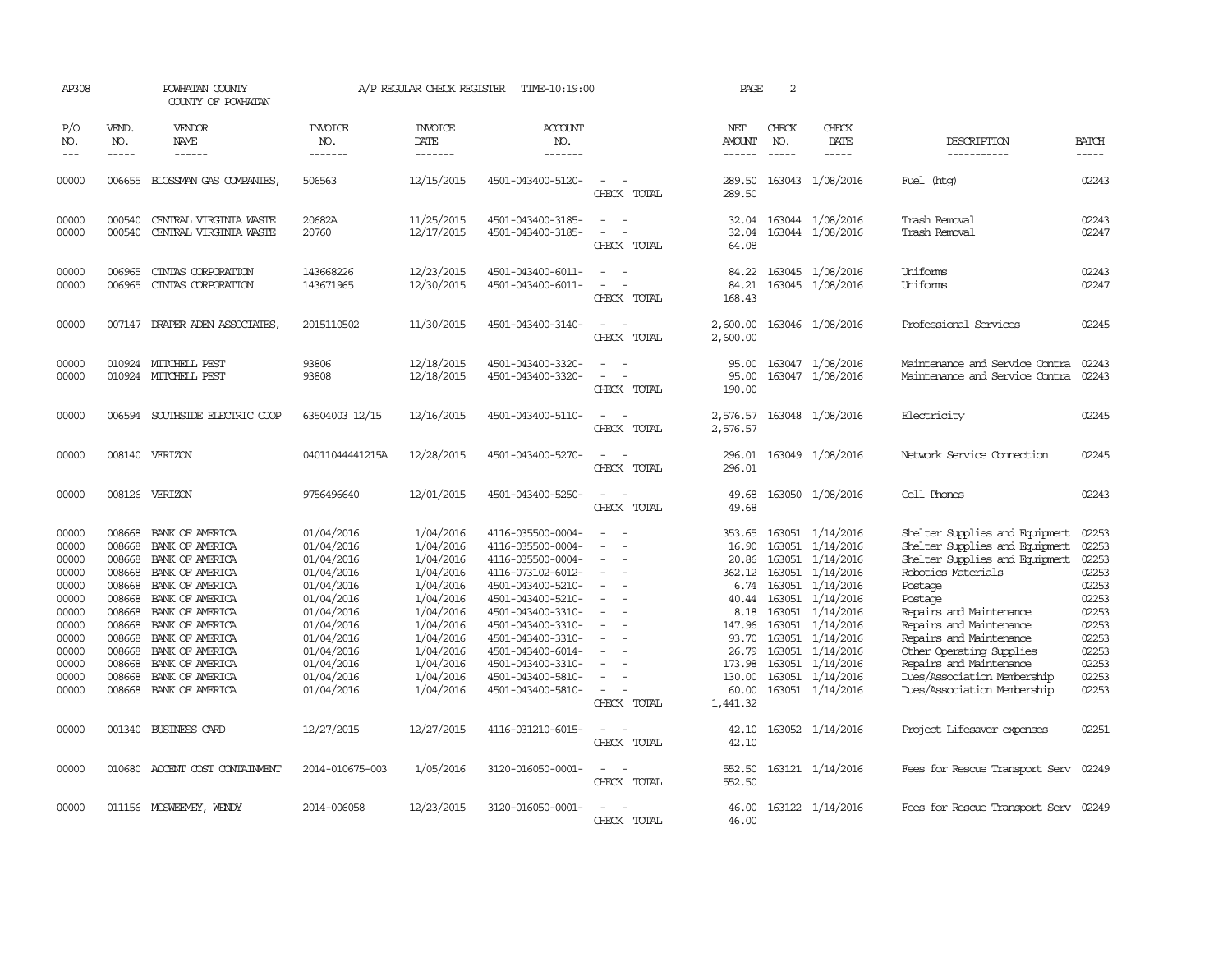| AP308                                     |                                      | POWHATAN COUNTY<br>COUNTY OF POWHATAN                                                                                                                          |                                                  | A/P REGULAR CHECK REGISTER                                    | TIME-10:19:00                                                                                         |                                                                                                                             | PAGE                                                  | 3                           |                                                                                                   |                                                                                                                           |                                           |
|-------------------------------------------|--------------------------------------|----------------------------------------------------------------------------------------------------------------------------------------------------------------|--------------------------------------------------|---------------------------------------------------------------|-------------------------------------------------------------------------------------------------------|-----------------------------------------------------------------------------------------------------------------------------|-------------------------------------------------------|-----------------------------|---------------------------------------------------------------------------------------------------|---------------------------------------------------------------------------------------------------------------------------|-------------------------------------------|
| P/O<br>NO.<br>$---$                       | VEND.<br>NO.<br>$- - - - -$          | VENDOR<br>NAME<br>$- - - - - -$                                                                                                                                | <b>INVOICE</b><br>NO.<br>-------                 | <b>INVOICE</b><br>DATE<br>-------                             | <b>ACCOUNT</b><br>NO.<br>-------                                                                      |                                                                                                                             | NET<br>AMOUNT<br>------                               | CHECK<br>NO.<br>$- - - - -$ | CHECK<br>DATE                                                                                     | DESCRIPTION<br>-----------                                                                                                | <b>BATCH</b><br>-----                     |
| 00000<br>00000                            | 007310<br>007310                     | SOUTHEASTERN EMERGENCY<br>SOUTHEASTERN EMERGENCY                                                                                                               | 616328<br>616773                                 | 12/30/2015<br>12/31/2015                                      | 4120-032301-6013-<br>4120-032301-6013-                                                                | $\sim$ 100 $\sim$ 100 $\sim$<br>$\sim$ $-$<br>CHECK TOTAL                                                                   | 866.00<br>926.91                                      |                             | 60.91 163123 1/14/2016<br>163123 1/14/2016                                                        | Medical Supplies<br>Medical Supplies                                                                                      | 02249<br>02252                            |
| 00000                                     |                                      | 006986 BCWH, INC.                                                                                                                                              | 106265                                           | 12/21/2015                                                    | 4301-042000-8301-                                                                                     | $\sim$ $ \sim$<br>CHECK TOTAL                                                                                               | 34,202.05<br>34,202.05                                |                             | 163124 1/14/2016                                                                                  | Joint Maintenance Garage                                                                                                  | 02249                                     |
| 00000                                     | 010937                               | CARLITON'S CUSTOM PAINTING COURTHOUSE JOB                                                                                                                      |                                                  | 1/06/2016                                                     | 4301-014500-0012-                                                                                     | $\overline{\phantom{a}}$<br>CHECK TOTAL                                                                                     | 8,370.00<br>8,370.00                                  |                             | 163125 1/14/2016                                                                                  | Courthouse Interior Painting                                                                                              | 02250                                     |
| 00000                                     |                                      | 007353 CDW GOVERNMENT, INC.                                                                                                                                    | <b>BPF7388</b>                                   | 12/28/2015                                                    | 4301-012510-8304-                                                                                     | $\sim$ 10 $\sim$ 10 $\sim$<br>CHECK TOTAL                                                                                   | 2,777.48                                              |                             | 2,777.48 163126 1/14/2016                                                                         | PC Replacement                                                                                                            | 02249                                     |
| 00000                                     |                                      | 000166 LUCK STONE CORP.                                                                                                                                        | 100479620                                        | 12/21/2015                                                    | 4301-014100-6009-                                                                                     | $\frac{1}{2} \left( \frac{1}{2} \right) \left( \frac{1}{2} \right) = \frac{1}{2} \left( \frac{1}{2} \right)$<br>CHECK TOTAL | 126.42<br>126.42                                      |                             | 163127 1/14/2016                                                                                  | Human Services Building Facade 02250                                                                                      |                                           |
| 00000                                     |                                      | 011110 MOSELEY ARCHITECTS                                                                                                                                      | 550394-003                                       | 12/31/2015                                                    | 4301-062100-8302-                                                                                     | $ -$<br>CHECK TOTAL                                                                                                         | 92,423.20<br>92, 423.20                               |                             | 163128 1/14/2016                                                                                  | RJHS Replacement/Renovation De 02249                                                                                      |                                           |
| 00000                                     |                                      | 007750 SHEEHY FORD AUTO STORES                                                                                                                                 | 110195                                           | 12/21/2015                                                    | 4301-012500-8302-                                                                                     | CHECK TOTAL                                                                                                                 | 29,852.00<br>29,852.00                                |                             | 163129 1/14/2016                                                                                  | Other County Vehicles                                                                                                     | 02249                                     |
| 00000<br>00000<br>00000<br>00000<br>00000 | 009183<br>009183<br>009183<br>009183 | AIR, WATER & SOIL LABORA-<br>AIR, WATER & SOIL LABORA-<br>AIR, WATER & SOIL LABORA-<br>AIR, WATER & SOIL LABORA-<br>009183 AIR, WATER & SOIL LABORA- V16000153 | V16000052<br>V16000062<br>V16000146<br>V16000152 | 1/05/2016<br>1/05/2016<br>1/07/2016<br>1/08/2016<br>1/08/2016 | 4501-043400-3140-<br>4501-043400-3140-<br>4501-043400-3140-<br>4501-043400-3140-<br>4501-043400-3140- | $\overline{\phantom{a}}$<br>$\sim$<br>CHECK TOTAL                                                                           | 102.26<br>119.08<br>40.00<br>40.00<br>40.00<br>341.34 |                             | 163130 1/14/2016<br>163130 1/14/2016<br>163130 1/14/2016<br>163130 1/14/2016<br>163130 1/14/2016  | Professional Services<br>Professional Services<br>Professional Services<br>Professional Services<br>Professional Services | 02249<br>02249<br>02252<br>02252<br>02252 |
| 00000<br>00000<br>00000<br>00000          | 006655<br>006655<br>006655           | BLOSSMAN GAS COMPANIES,<br>BLOSSMAN GAS COMPANIES,<br>BLOSSMAN GAS COMPANIES,<br>006655 BLOSSMAN GAS COMPANIES,                                                | 205441<br>307664<br>701357<br>701482             | 12/22/2015<br>1/06/2016<br>12/23/2015<br>1/06/2016            | 4501-043400-5120-<br>4501-043400-5120-<br>4501-043400-5120-<br>4501-043400-5120-                      | $\overline{\phantom{a}}$<br>$\sim$<br>CHECK TOTAL                                                                           | 141.28<br>1,232.65                                    |                             | 274.54 163131 1/14/2016<br>403.76 163131 1/14/2016<br>163131 1/14/2016<br>413.07 163131 1/14/2016 | Fuel (htg)<br>Fuel (htg)<br>Fuel (htg)<br>Fuel (htg)                                                                      | 02249<br>02249<br>02249<br>02252          |
| 00000                                     | 006965                               | CINTAS CORPORATION                                                                                                                                             | 143675730                                        | 1/06/2016                                                     | 4501-043400-6011-                                                                                     | $\sim$ 10 $\sim$ 10 $\sim$<br>CHECK TOTAL                                                                                   | 83.91                                                 |                             | 83.91 163132 1/14/2016                                                                            | Uniforms                                                                                                                  | 02252                                     |
| 00000<br>00000                            | 000860<br>000860                     | DOMINION VIRGINIA POWER<br>DOMINION VIRGINIA POWER                                                                                                             | 6656300552 1/16<br>7897055856 1/16               | 1/05/2016<br>1/05/2016                                        | 4501-043400-5110-<br>4501-043400-5110-                                                                | $\sim$<br>$\overline{\phantom{a}}$<br>CHECK TOTAL                                                                           | 373.98<br>2,342.49<br>2,716.47                        |                             | 163133 1/14/2016<br>163133 1/14/2016                                                              | Electricity<br>Electricity                                                                                                | 02252<br>02252                            |
| 00000                                     |                                      | 007509 ECK SUPPLY CO.                                                                                                                                          | 14203887                                         | 12/29/2015                                                    | 4501-043400-3310-                                                                                     | CHECK TOTAL                                                                                                                 | 44.03                                                 |                             | 44.03 163134 1/14/2016                                                                            | Repairs and Maintenance                                                                                                   | 02249                                     |
| 00000                                     |                                      | 006405 HACH COMPANY                                                                                                                                            | 9731366                                          | 12/30/2015                                                    | 4501-043400-6015-                                                                                     | $\sim$ $\sim$<br>CHECK TOTAL                                                                                                | 117.24<br>117.24                                      |                             | 163135 1/14/2016                                                                                  | Lab Supplies                                                                                                              | 02249                                     |
| 00000<br>00000                            |                                      | 008381 JAMES RIVER PETROLEUM<br>008381 JAMES RIVER PETROLEUM                                                                                                   | 82D<br>83D                                       | 11/30/2015<br>12/31/2015                                      | 4501-043400-6008-<br>4501-043400-6008-                                                                | CHECK TOTAL                                                                                                                 | 378.91                                                |                             | 210.33 163136 1/14/2016<br>168.58 163136 1/14/2016                                                | Gas/Grease/011/Vehicle Repairs 02252<br>Gas/Grease/Oil/Vehicle Repairs 02252                                              |                                           |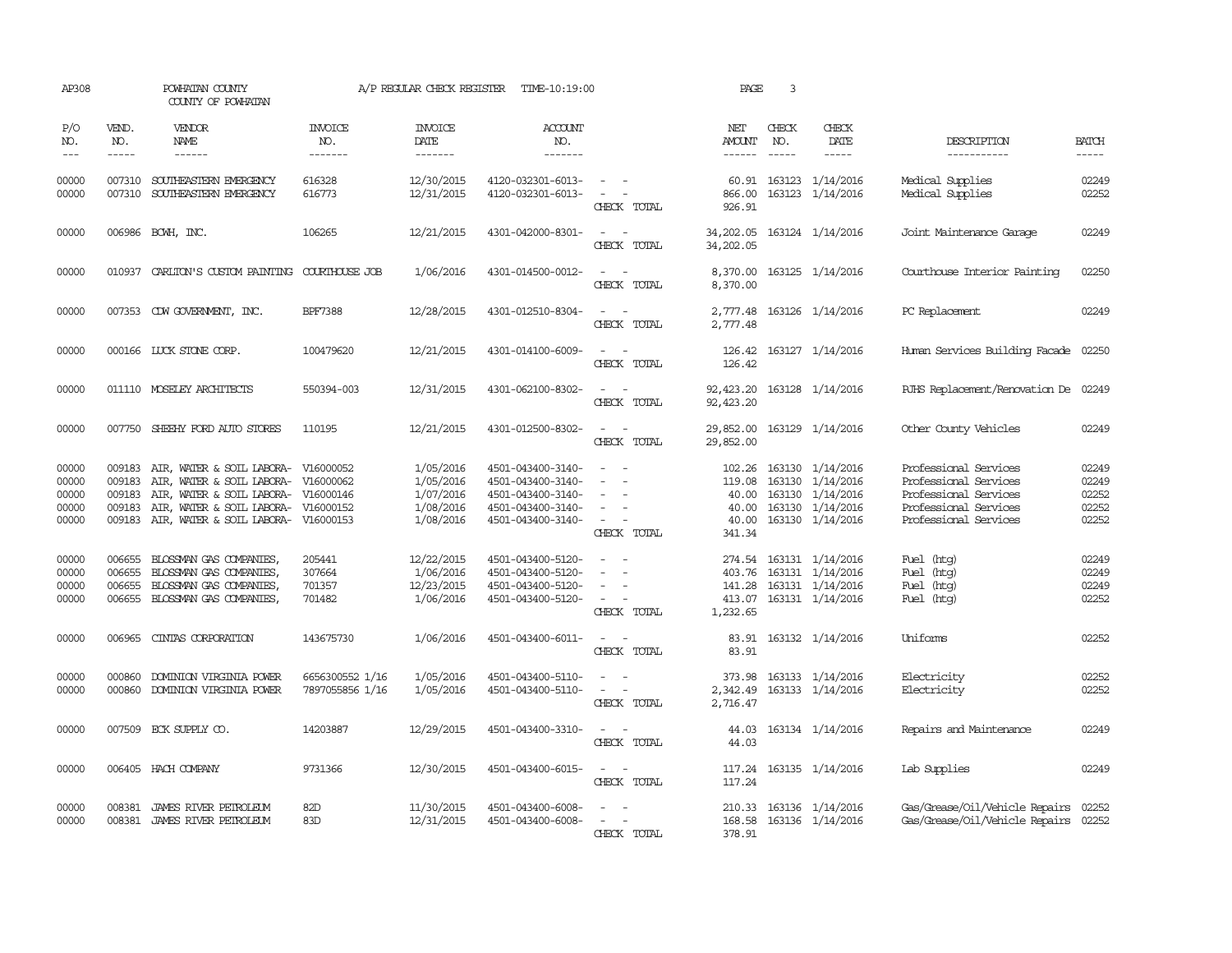| AP308                                     |                                      | POWHATAN COUNTY<br>COUNTY OF POWHATAN                                                                                                      |                                                                                             | A/P REGULAR CHECK REGISTER                                         | TIME-10:19:00                                                                                         |                                                                                                                                                                                        | PAGE                                                 | $\overline{4}$                |                                                                                                        |                                                                                                  |                                           |
|-------------------------------------------|--------------------------------------|--------------------------------------------------------------------------------------------------------------------------------------------|---------------------------------------------------------------------------------------------|--------------------------------------------------------------------|-------------------------------------------------------------------------------------------------------|----------------------------------------------------------------------------------------------------------------------------------------------------------------------------------------|------------------------------------------------------|-------------------------------|--------------------------------------------------------------------------------------------------------|--------------------------------------------------------------------------------------------------|-------------------------------------------|
| P/O<br>NO.<br>$\frac{1}{2}$               | VEND.<br>NO.<br>$- - - - -$          | VENDOR<br>NAME<br>------                                                                                                                   | <b>INVOICE</b><br>NO.<br>-------                                                            | <b>INVOICE</b><br>DATE<br>-------                                  | <b>ACCOUNT</b><br>NO.<br>-------                                                                      |                                                                                                                                                                                        | NET<br>AMOUNT<br>$- - - - - -$                       | CHECK<br>NO.<br>$\frac{1}{2}$ | CHECK<br>DATE<br>$- - - - -$                                                                           | DESCRIPTION<br>-----------                                                                       | <b>BATCH</b><br>$- - - - -$               |
| 00000                                     |                                      | 006722 SYDNOR HYDRO INC.                                                                                                                   | 33545                                                                                       | 1/01/2016                                                          | 4501-043400-3320-                                                                                     | $\sim$<br>CHECK TOTAL                                                                                                                                                                  | 692.00<br>692.00                                     |                               | 163137 1/14/2016                                                                                       | Maintenance and Service Contra                                                                   | 02252                                     |
| 00000                                     |                                      | 008308 TREASURER, CHESTERFIELD                                                                                                             | 2015393 12/15                                                                               | 12/29/2015                                                         | 4501-043400-5112-                                                                                     | $ -$<br>CHECK TOTAL                                                                                                                                                                    | 31,942.72 163138 1/14/2016<br>31,942.72              |                               |                                                                                                        | Chesterfield Water Bi-monthly                                                                    | 02252                                     |
| 00000                                     |                                      | 008310 VALVE & ACTUATION SERVICE 0066264-IN                                                                                                |                                                                                             | 12/17/2015                                                         | 4501-043400-3310-                                                                                     | $\sim$ $\sim$<br>CHECK TOTAL                                                                                                                                                           | 4,842.00<br>4,842.00                                 |                               | 163139 1/14/2016                                                                                       | Repairs and Maintenance                                                                          | 02249                                     |
| 00000                                     |                                      | 010233 DEWBERRY ENGINEERS, INC.                                                                                                            | 1259748                                                                                     | 12/23/2015                                                         | 4502-044000-0002-                                                                                     | $\sim$ $\sim$<br>CHECK TOTAL                                                                                                                                                           | 5,069.00                                             |                               | 5,069.00 163140 1/14/2016                                                                              | Dutoy Creek WMTP Upgrades                                                                        | 02252                                     |
| 00000                                     |                                      | 008899 RAY ALLEN MANUFACTURING,                                                                                                            | 327436                                                                                      | 1/13/2016                                                          | 4116-031213-6015-                                                                                     | $ -$<br>CHECK TOTAL                                                                                                                                                                    | 150.99<br>150.99                                     |                               | 163193 1/26/2016                                                                                       | K9 Expenses                                                                                      | 02255                                     |
| 00000                                     |                                      | 007450 THOMSON REUTERS -                                                                                                                   | 833221626                                                                                   | 12/31/2015                                                         | 4116-021100-6012-                                                                                     | $\sim$<br>$\sim$<br>CHECK TOTAL                                                                                                                                                        | 370.46<br>370.46                                     |                               | 163194 1/26/2016                                                                                       | Law Library Expenses                                                                             | 02256                                     |
| 00000<br>00000<br>00000<br>00000<br>00000 | 007325<br>007325<br>007325           | RICHMOND OXYGEN CO.<br>RICHMOND OXYGEN CO.<br>RICHMOND OXYGEN CO.<br>007325 RICHMOND OXYGEN CO.<br>007325 RICHMOND OXYGEN CO.              | 214039<br>214040<br>214563<br>214564<br>215824                                              | 12/09/2015<br>12/09/2015<br>12/23/2015<br>12/23/2015<br>12/31/2015 | 4120-032301-6013-<br>4120-032301-6013-<br>4120-032301-6013-<br>4120-032301-6013-<br>4120-032301-6013- | $\equiv$<br>$\equiv$<br>$\overline{\phantom{a}}$<br>CHECK TOTAL                                                                                                                        | 47.00<br>79.00<br>123.00<br>259.50<br>556.50         |                               | 163195 1/26/2016<br>163195 1/26/2016<br>163195 1/26/2016<br>48.00 163195 1/26/2016<br>163195 1/26/2016 | Medical Supplies<br>Medical Supplies<br>Medical Supplies<br>Medical Supplies<br>Medical Supplies | 02255<br>02255<br>02255<br>02255<br>02255 |
| 00000                                     |                                      | 011110 MOSELEY ARCHITECTS                                                                                                                  | 550492-002                                                                                  | 12/31/2015                                                         | 4301-031200-6002-                                                                                     | $\sim$<br>CHECK TOTAL                                                                                                                                                                  | 1,110.00<br>1,110.00                                 |                               | 163196 1/26/2016                                                                                       | Sally Port & Courthouse Design                                                                   | 02255                                     |
| 00000<br>00000                            |                                      | 009183 AIR, WATER & SOIL LABORA- V16000194<br>009183 AIR, WATER & SOIL LABORA- V16000195                                                   |                                                                                             | 1/12/2016<br>1/12/2016                                             | 4501-043400-3140-<br>4501-043400-3140-                                                                | $\frac{1}{2} \left( \frac{1}{2} \right) \left( \frac{1}{2} \right) \left( \frac{1}{2} \right) \left( \frac{1}{2} \right)$<br>$\sim 10^{-1}$<br>$\overline{\phantom{a}}$<br>CHECK TOTAL | 226.92<br>314.21<br>541.13                           |                               | 163197 1/26/2016<br>163197 1/26/2016                                                                   | Professional Services<br>Professional Services                                                   | 02254<br>02254                            |
| 00000<br>00000                            |                                      | 007436 AQUA VIRGINIA, INC.<br>007436 AQUA VIRGINIA, INC.                                                                                   | 1188328 1/16<br>574661 1/16                                                                 | 1/11/2016<br>1/11/2016                                             | 4501-043400-5130-<br>4501-043400-5130-                                                                | $\overline{\phantom{a}}$<br>$\sim$<br>CHECK TOTAL                                                                                                                                      | 20.00<br>23.00<br>43.00                              |                               | 163198 1/26/2016<br>163198 1/26/2016                                                                   | Water<br>Water                                                                                   | 02254<br>02254                            |
| 00000<br>00000<br>00000<br>00000<br>00000 | 000860<br>000860<br>000860<br>000860 | DOMINION VIRGINIA POWER<br>DOMINION VIRGINIA POWER<br>DOMINION VIRGINIA POWER<br>DOMINION VIRGINIA POWER<br>000860 DOMINION VIRGINIA POWER | 0998223150 1/16<br>1875198911 1/16<br>2907028530 1/16<br>3085476897 1/16<br>9052426195 1/16 | 1/08/2016<br>1/06/2016<br>1/05/2016<br>1/05/2016<br>1/05/2016      | 4501-043400-5110-<br>4501-043400-5110-<br>4501-043400-5110-<br>4501-043400-5110-<br>4501-043400-5110- | $\sim$<br>$\equiv$<br>$\sim$<br>$\sim$<br>CHECK TOTAL                                                                                                                                  | 114.62<br>8.96<br>53.08<br>146.86<br>89.98<br>413.50 |                               | 163199 1/26/2016<br>163199 1/26/2016<br>163199 1/26/2016<br>163199 1/26/2016<br>163199 1/26/2016       | Electricity<br>Electricity<br>Electricity<br>Electricity<br>Electricity                          | 02255<br>02255<br>02255<br>02255<br>02255 |
| 00000                                     |                                      | 006510 EMERGENCY SERVICES                                                                                                                  | 137 CPR                                                                                     | 1/14/2016                                                          | 4501-043400-5540-                                                                                     | $\sim$<br>CHECK TOTAL                                                                                                                                                                  | 364.00<br>364.00                                     |                               | 163200 1/26/2016                                                                                       | Conferences & Training                                                                           | 02257                                     |
| 00000                                     |                                      | 011149 HERTLESS BROTHERS                                                                                                                   | 8166                                                                                        | 1/14/2016                                                          | 4501-043400-3310-                                                                                     | $\sim$ $ -$<br>CHECK TOTAL                                                                                                                                                             | 225.00<br>225.00                                     |                               | 163201 1/26/2016                                                                                       | Repairs and Maintenance                                                                          | 02257                                     |
| 00000                                     |                                      | 007415 VIRGINIA UTILITY                                                                                                                    | 12150331                                                                                    | 12/31/2015                                                         | 4501-043400-3140-                                                                                     | $\frac{1}{2} \left( \frac{1}{2} \right) \left( \frac{1}{2} \right) = \frac{1}{2} \left( \frac{1}{2} \right)$<br>CHECK TOTAL                                                            | 37.80<br>37.80                                       |                               | 163202 1/26/2016                                                                                       | Professional Services                                                                            | 02257                                     |